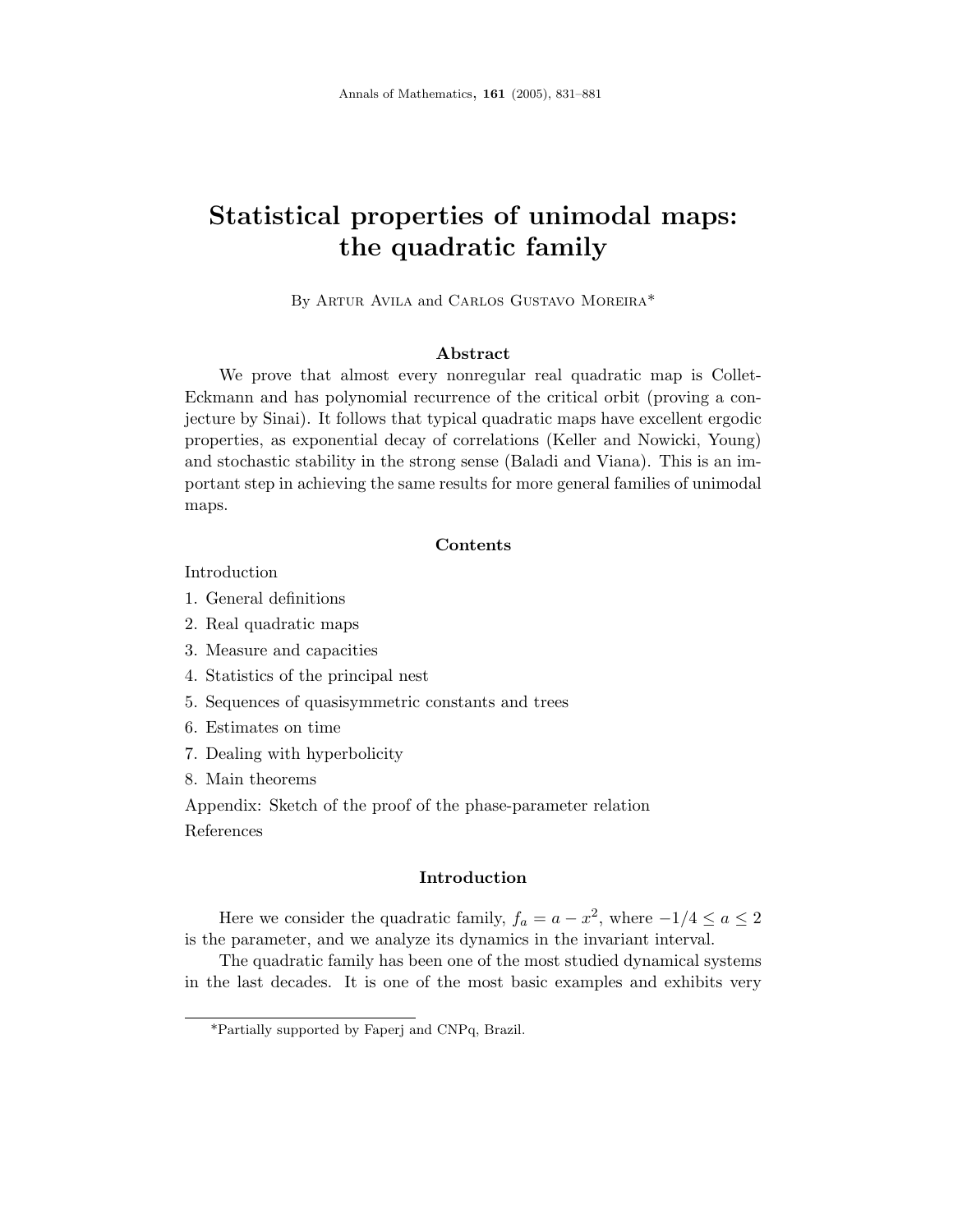rich behavior. It was also studied through many different techniques. Here we are interested in describing the dynamics of a typical quadratic map from the statistical point of view.

0.1. The probabilistic point of view in dynamics. In the last decade Palis [Pa] described a general program for (dissipative) dynamical systems in any dimension. In short, he shows that 'typical' dynamical systems can be modeled stochastically in a robust way. More precisely, one should show that such typical systems can be described by finitely many attractors, each of them supporting an (ergodic) physical measure: time averages of Lebesgue-almostevery orbit should converge to spatial averages according to one of the physical measures. The description should be robust under (sufficiently) random perturbations of the system; one asks for stochastic stability.

Moreover, a typical dynamical system was to be understood, in the Kolmogorov sense, as a set of full measure in generic parametrized families.

Besides the questions posed by this conjecture, much more can be asked about the statistical description of the long term behavior of a typical system. For instance, the definition of physical measure is related to the validity of the Law of Large Numbers. Are other theorems still valid, like the Central Limit or Large Deviation theorems? Those questions are usually related to the rates of mixing of the physical measure.

0.2. The richness of the quadratic family. While we seem still very far away from any description of dynamics of typical dynamical systems (even in one-dimension), the quadratic family has been a remarkable exception. Let us describe briefly some results which show the richness of the quadratic family from the probabilistic point of view.

The initial step in this direction was the work of Jakobson [J], where it was shown that for a positive measure set of parameters the behavior is stochastic; more precisely, there is an absolutely continuous invariant measure (the physical measure) with positive Lyapunov exponent: for Lebesgue almost every x,  $|Df^{n}(x)|$  grows exponentially fast. On the other hand, it was later shown by Lyubich [L2] and Graczyk-Swiatek [GS1] that regular parameters (with a periodic hyperbolic attractor) are (open and) dense. While stochastic parameters are predominantly expanding (in particular have sensitive dependence to initial conditions), regular parameters are deterministic (given by the periodic attractor). So at least two kinds of very distinct observable behavior are present in the quadratic family, and they alternate in a complicated way.

It was later shown that stochastic behavior could be concluded from enough expansion along the orbit of the critical value: the Collet-Eckmann condition, exponential growth of  $|Df^n(f(0))|$ , was enough to conclude a positive Lyapunov exponent of the system. A different approach to Jakobson's Theorem in [BC1] and [BC2] focused specifically on this property: the set of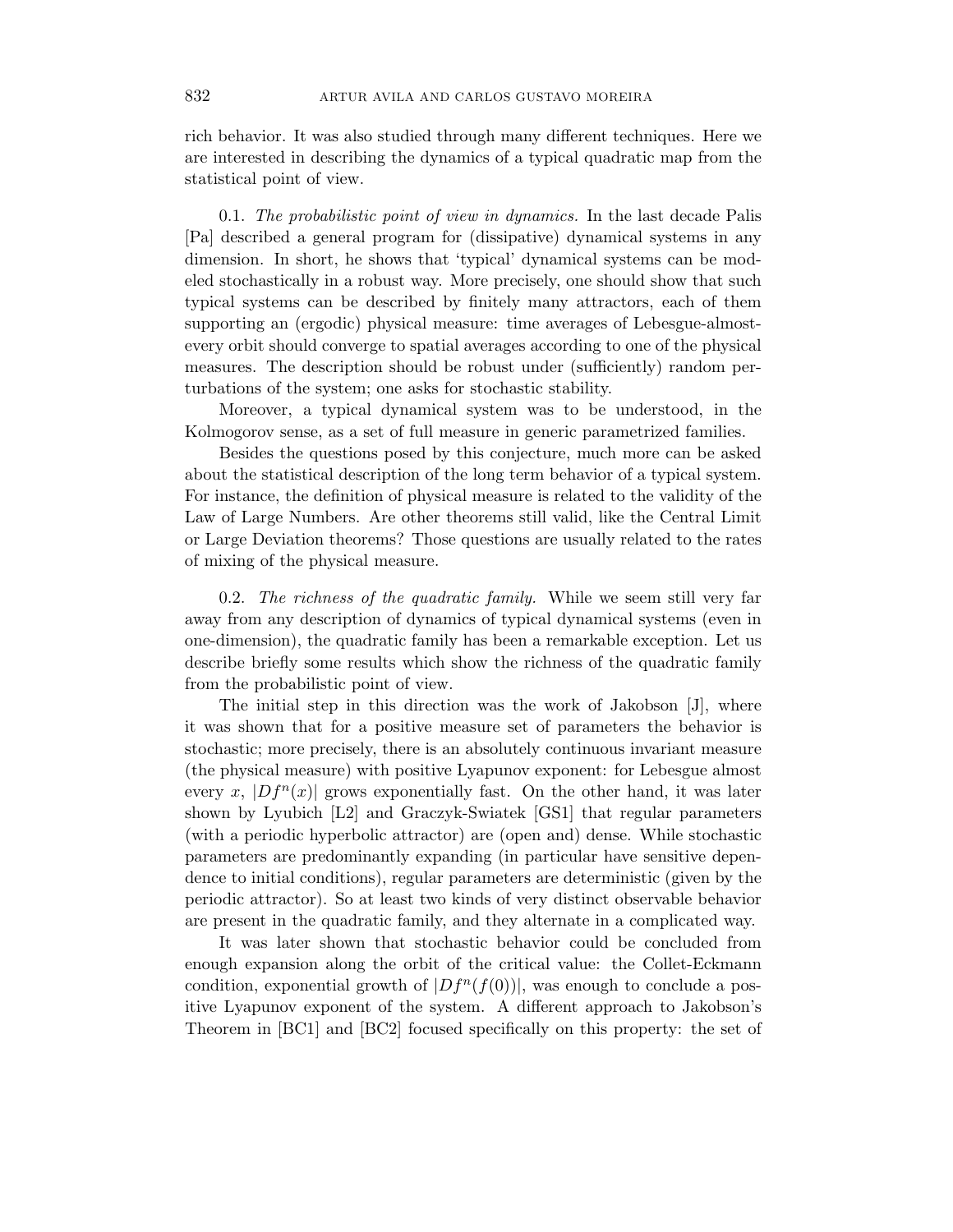Collet-Eckmann maps has positive measure. After these initial works, many others studied such parameters (sometimes with extra assumptions), obtaining refined information of the dynamics of CE maps, particularly information about exponential decay of correlations<sup>1</sup> (Keller and Nowicki in  $[KN]$  and Young in [Y]), and stochastic stability (Baladi and Viana in [BV]). The dynamical systems considered in those papers have generally been shown to have excellent statistical descriptions<sup>2</sup>.

Many of those results also generalized to more general families and sometimes to higher dimensions, as in the case of Hénon maps  $[BC2]$ .

The main motivation behind this strong effort to understand the class of CE maps was certainly the fact that such a class was known to have positive measure. It was known however that very different (sometimes wild) behavior coexisted. For instance, it was shown the existence of quadratic maps without a physical measure or quadratic maps with a physical measure concentrated on a repelling hyperbolic fixed point ([Jo], [HK]). It remained to see if wild behavior was observable.

In a big project in the last decade, Lyubich [L3] together with Martens and Nowicki [MN] showed that almost all parameters have physical measures: more precisely, besides regular and stochastic behavior, only one more behavior could (possibly) happen with positive measure, namely infinitely renormalizable maps (which always have a uniquely ergodic physical measure). Later Lyubich in [L5] showed that infinitely renormalizable parameters have measure zero, thus establishing the celebrated *regular or stochastic* dichotomy. This further advancement in the comprehension of the nature of the statistical behavior of typical quadratic maps is remarkably linked to the progress obtained by Lyubich on the answer of the Feigenbaum conjectures [L4].

0.3. *Statements of the results*. In this work we describe the asymptotic behavior of the critical orbit. Our first result is an estimate of hyperbolicity:

THEOREM A. Almost every nonregular real quadratic map satisfies the Collet-Eckmann condition:

$$
\liminf_{n \to \infty} \frac{\ln(|Df^n(f(0))|)}{n} > 0.
$$

<sup>1</sup>CE quadratic maps are not always mixing and finite periodicity can appear in a robust way. This phenomena is related to the map being renormalizable, and this is the only obstruction: the system is exponentially mixing after renormalization.

 $2$ It is now known that weaker expansion than Collet-Eckmann is enough to obtain stochastic behavior for quadratic maps, on the other hand, exponential decay of correlations is actually equivalent to the CE condition [NS], and all current results on stochastic stability use the Collet-Eckmann condition.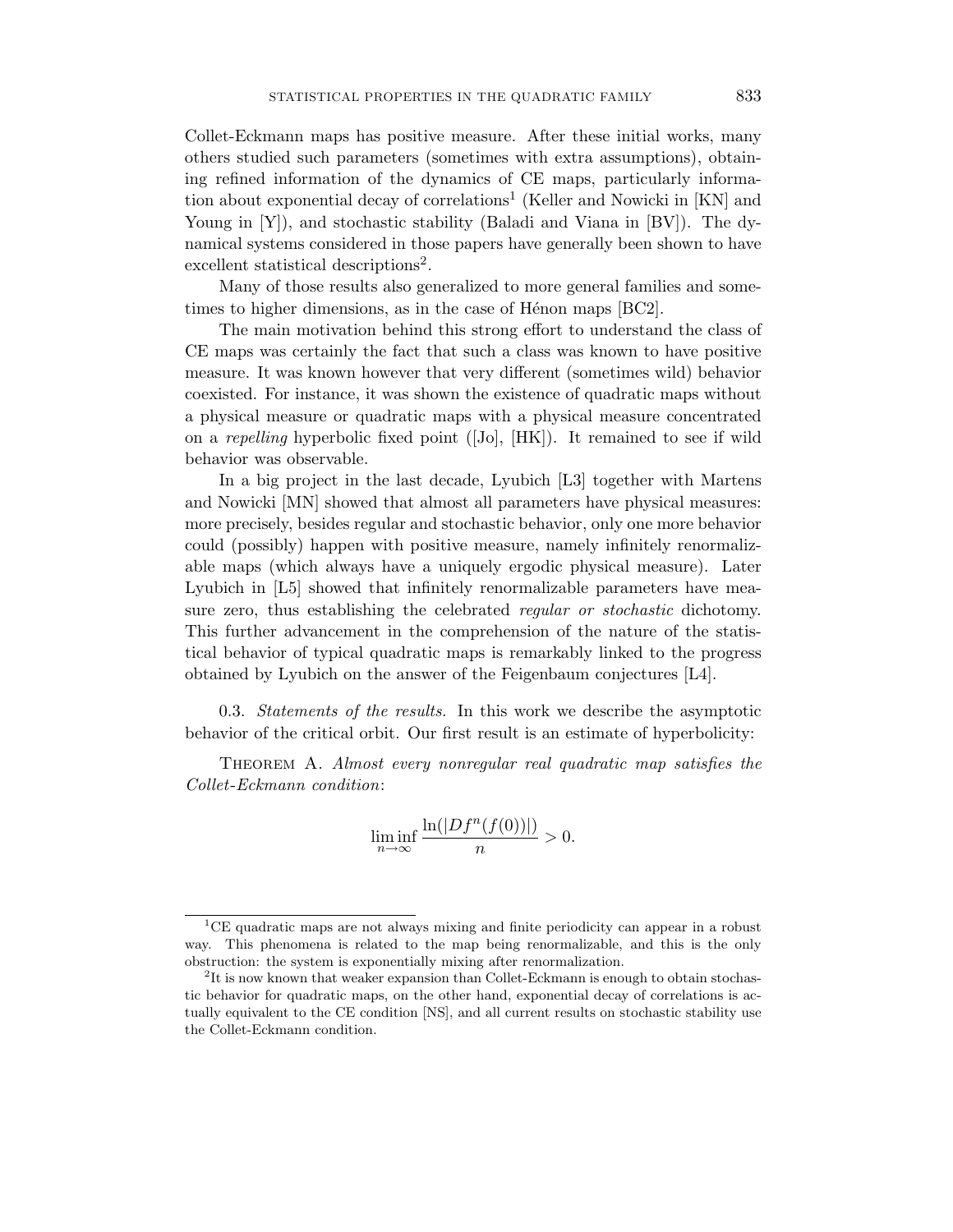The second is an estimate on the recurrence of the critical point. For regular maps, the critical point is nonrecurrent (it actually converges to the periodic attractor). Among nonregular maps, however, the recurrence occurs at a precise rate which we estimate:

THEOREM B. Almost every nonregular real quadratic map has polynomial recurrence of the critical orbit with exponent 1:

$$
\limsup_{n \to \infty} \frac{-\ln(|f^n(0)|)}{\ln(n)} = 1.
$$

In other words, the set of *n* such that  $|f^{n}(0)| < n^{-\gamma}$  is finite if  $\gamma > 1$  and infinite if  $\gamma < 1$ .

As far as we know, this is the first proof of polynomial estimates for the recurrence of the critical orbit valid for a positive measure set of nonhyperbolic parameters (although subexponential estimates were known before). This also answers a long standing conjecture of Sinai.

Theorems A and B show that typical nonregular quadratic maps have enough good properties to conclude the results on exponential decay of correlations (which can be used to prove Central Limit and Large Deviation theorems) and stochastic stability in the sense of  $L<sup>1</sup>$  convergence of the densities (of stationary measures of perturbed systems). Many other properties also follow, like existence of a spectral gap in [KN] and the recent results on almost sure (stretched exponential) rates of convergence to equilibrium in [BBM]. In particular, this answers positively Palis's conjecture for the quadratic family.

0.4. Unimodal maps. Another reason to deal with the quadratic family is that it seems to open the doors to the understanding of unimodal maps. Its universal behavior was first realized in the topological sense, with Milnor-Thurston theory. The Feigenbaum-Coullet-Tresser observations indicated a geometric universality [L4].

A first result in the understanding of measure-theoretical universality was the work of Avila, Lyubich and de Melo [ALM], where it was shown how to relate metrically the parameter spaces of nontrivial analytic families of unimodal maps to the parameter space of the quadratic family. This was proposed as a method to relate observable dynamics in the quadratic family to observable dynamics of general analytic families of unimodal maps. In that work the method is used successfully to extend the regular or stochastic dichotomy to this broader context.

We are also able to adapt those methods to our setting. The techniques developed here and the methods of [ALM] are the main tools used in [AM1] to obtain the main results of this paper (except the exact value of the polynomial recurrence) for nontrivial real analytic families of unimodal maps (with negative Schwarzian derivative and quadratic critical point). This is a rather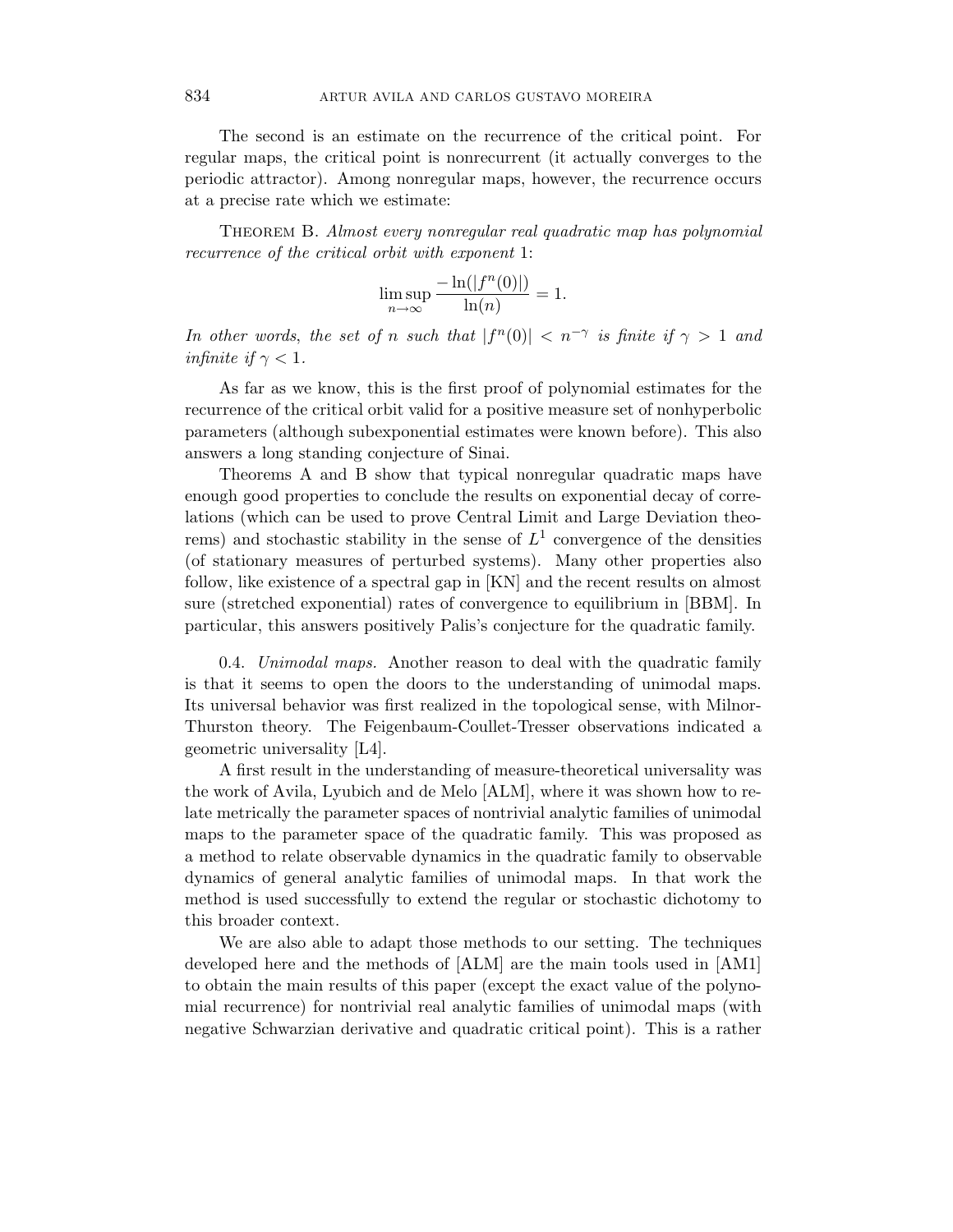general set of families, as trivial families form a set of infinite codimension. For a different approach (still based on [ALM]) which does not use negative Schwarzian derivative and obtains the exponent 1 for the polynomial recurrence, see [A], [AM3].

In [AM1] we also prove a version of Palis conjecture in the smooth setting. There is a residual set of *k*-parameter  $C^3$  (for the equivalent  $C^2$  result, see [A]) families of unimodal maps with negative Schwarzian derivative such that almost every parameter is either regular or Collet-Eckmann with subexponential bounds for the recurrence of the critical point.

Acknowledgements. We thank Viviane Baladi, Mikhail Lyubich, Marcelo Viana, and Jean-Christophe Yoccoz for helpful discussions. We are grateful to Juan Rivera-Letelier for listening to a first version, and for valuable discussions on the phase-parameter relation, which led to the use of the gape interval in this work. We would like to thank the anonymous referee for his suggestions concerning the presentation of this paper.

## **1. General definitions**

1.1. Maps of the interval. Let  $f: I \to I$  be a  $C^1$  map defined on some interval  $I \subset \mathbb{R}$ . The *orbit* of a point  $p \in I$  is the sequence  $\{f^k(p)\}_{k=0}^{\infty}$ . We say that *p* is recurrent if there exists a subsequence  $n_k \to \infty$  such that  $\lim f^{n_k}(p) = p$ .

We say that *p* is a *periodic point of period <i>n* of *f* if  $f^{n}(p) = p$ , and  $n \ge 1$  is minimal with this property. In this case we say that *p* is hyperbolic if  $|Df^n(p)|$ is not 0 or 1. Hyperbolic periodic orbits are attracting or repelling according to  $|Df^{n}(p)| < 1$  or  $|Df^{n}(p)| > 1$ .

We will often consider the restriction of iterates  $f^n$  to intervals  $T \subset I$ , such that  $f^{n}|_{T}$  is a diffeomorphism. In this case we will be interested on the distortion of  $f^n|_T$ ,

$$
dist(f^n|_T) = \frac{\sup_T |Df^n|}{\inf_T |Df^n|}.
$$

This is always a number bigger than or equal to 1; we will say that it is small if it is close to 1.

1.2. Trees. We let  $\Omega$  denote the set of finite sequences of nonzero integers (including the empty sequence). Let  $\Omega_0$  denote  $\Omega$  without the empty sequence. For  $\underline{d} \in \Omega$ ,  $\underline{d} = (j_1, \ldots, j_m)$ , we let  $|\underline{d}| = m$  denote its length.

We denote  $\sigma^+$ :  $\Omega_0 \to \Omega$  by  $\sigma^+(j_1,\ldots,j_m)=(j_1,\ldots,j_{m-1})$  and  $\sigma^-$ :  $\Omega_0 \to \Omega$  by  $\sigma^{-}(j_1,\ldots,j_m)=(j_2,\ldots,j_m).$ 

For the purposes of this paper, one should view  $\Omega$  as a (directed) tree with root  $\underline{d} = \emptyset$  and edges connecting  $\sigma^+(\underline{d})$  to  $\underline{d}$  for each  $\underline{d} \in \Omega_0$ . We will use  $\Omega$ to label objects which are organized in a similar tree structure (for instance, certain families of intervals ordered by inclusion).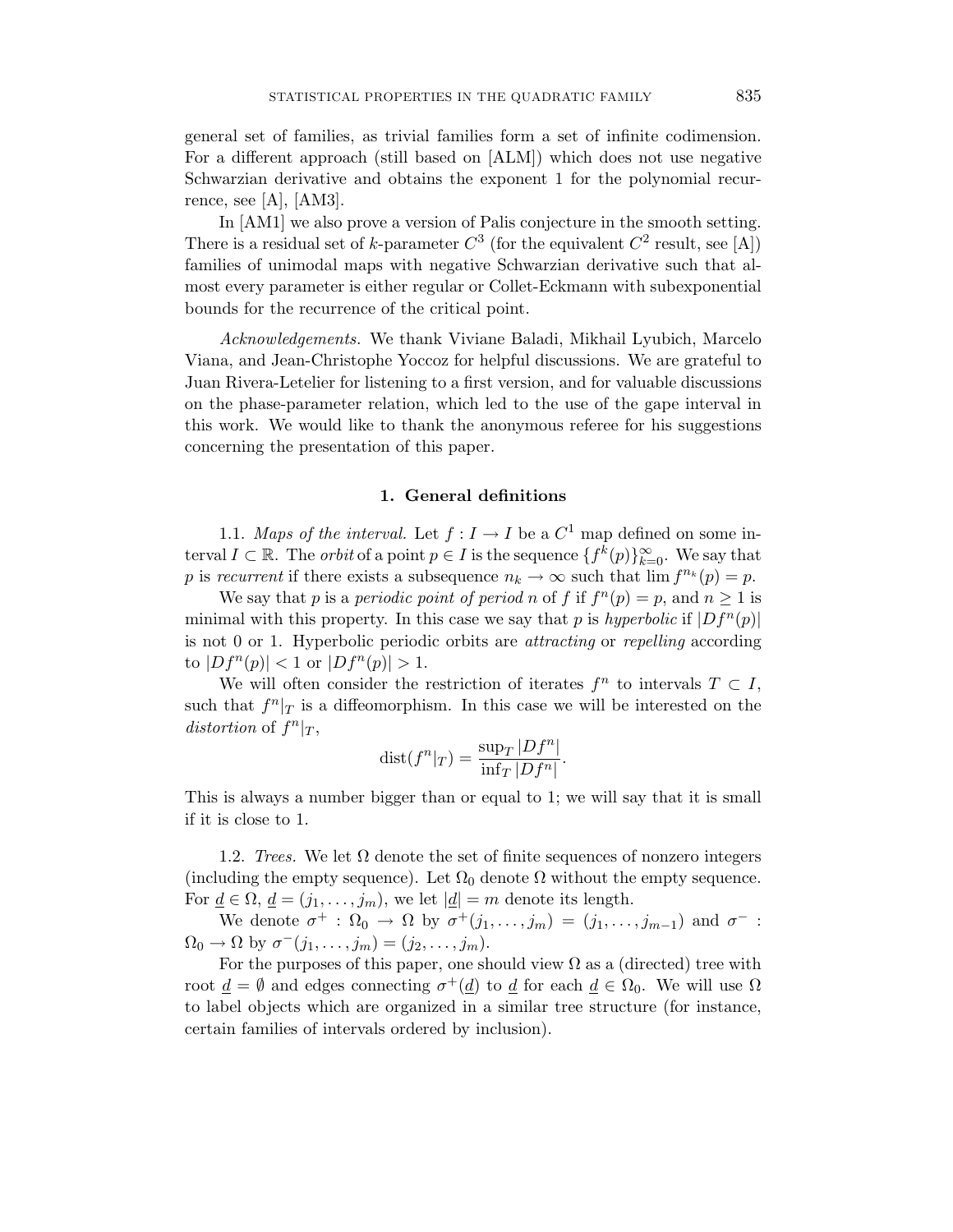1.3. Growth of functions. Let  $f : \mathbb{N} \to \mathbb{R}^+$  be a function. We say that f grows at least exponentially if there exists  $\alpha > 0$  such that  $f(n) > e^{\alpha n}$  for all *n* sufficiently big. We say that *f* grows at least polynomially if there exists  $\alpha > 0$ such that  $f(n) > n^{\alpha}$  for all *n* sufficiently big.

The standard *torrential* function *T* is defined recursively by  $T(1) = 1$ ,  $T(n+1) = 2^{T(n)}$ . We say that *f* grows at least torrentially if there exists  $k > 0$ such that  $f(n) > T(n - k)$  for every *n* sufficiently big. We will say that *f* grows torrentially if there exists  $k > 0$  such that  $T(n - k) < f(n) < T(n + k)$ for every *n* sufficiently big.

Torrential growth can be detected from recurrent estimates easily. A sufficient condition for an unbounded function *f* to grow at least torrentially is an estimate,

$$
f(n+1) > e^{f(n)^{\alpha}}
$$

for some  $\alpha > 0$ . Torrential growth is implied by an estimate,

$$
e^{f(n)^{\alpha}} < f(n+1) < e^{f(n)^{\beta}}
$$

with  $0 < \alpha < \beta$ .

We will also say that *f* decreases at least exponentially (respectively torrentially) if  $1/f$  grows at least exponentially (respectively torrentially).

1.4. Quasisymmetric maps. Let  $k \geq 1$  be given. We say that a homeomorphism  $f : \mathbb{R} \to \mathbb{R}$  is quasisymmetric with constant k if for all  $h > 0$ 

$$
\frac{1}{k} \le \frac{f(x+h) - f(x)}{f(x) - f(x-h)} \le k.
$$

The space of quasisymmetric maps is a group under composition, and the set of quasisymmetric maps with constant *k* preserving a given interval is compact in the uniform topology of compact subsets of R. It also follows that quasisymmetric maps are Hölder.

To describe further the properties of quasisymmetric maps, we need the concept of quasiconformal maps and dilatation so we just mention a result of Ahlfors-Beurling which connects both concepts: any quasisymmetric map extends to a quasiconformal real-symmetric map of  $\mathbb C$  and, conversely, the restriction of a quasiconformal real-symmetric map of  $\mathbb C$  to  $\mathbb R$  is quasisymmetric. Furthermore, it is possible to work out upper bounds on the dilatation (of an optimal extension) depending only on *k* and conversely.

The constant *k* is awkward to work with: the inverse of a quasisymmetric map with constant *k* may have a larger constant. We will therefore work with a less standard constant: we will say that *h* is *γ*-quasisymmetric (*γ*-qs) if *h* admits a quasiconformal symmetric extension to  $\mathbb C$  with dilatation bounded by  $\gamma$ . This definition behaves much better: if  $h_1$  is  $\gamma_1$ -qs and  $h_2$  is  $\gamma_2$ -qs then  $h_2 \circ h_1$  is  $\gamma_2 \gamma_1$ -qs.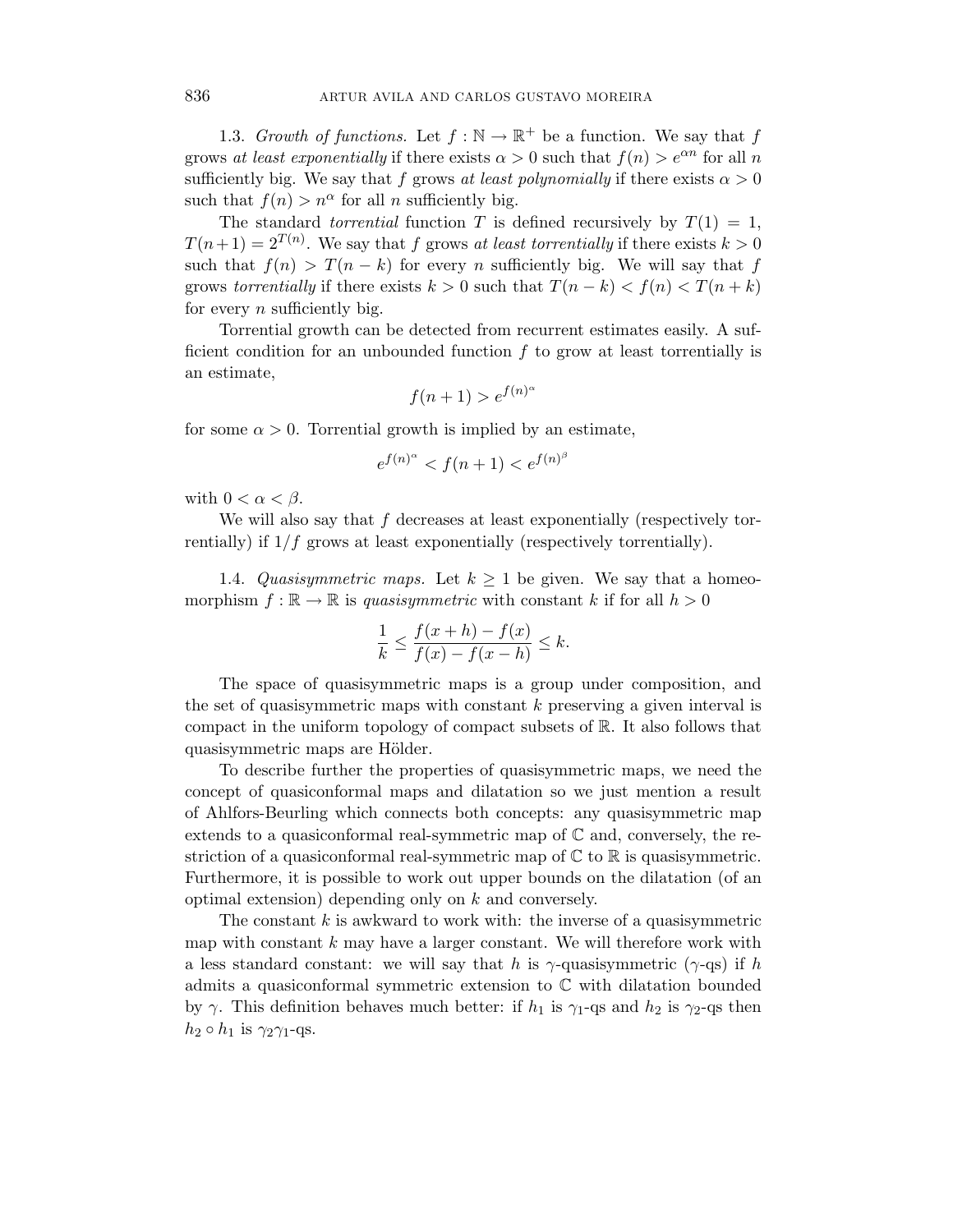If  $X \subset \mathbb{R}$  and  $h: X \to \mathbb{R}$  has a  $\gamma$ -quasisymmetric extension to  $\mathbb{R}$  we will also say that *h* is  $\gamma$ -qs.

Let  $QS(\gamma)$  be the set of  $\gamma$ -qs maps of R.

## **2. Real quadratic maps**

If *a* ∈  $\mathbb C$  we let  $f_a$  :  $\mathbb C$  →  $\mathbb C$  denote the (complex) quadratic map *a*−*z*<sup>2</sup>. For real parameters in the range  $-1/4 \le a \le 2$ , there exists an interval  $I_a = [\beta, -\beta]$ with

$$
\beta = \frac{-1 - \sqrt{1 + 4a}}{2}
$$

such that  $f_a(I_a) \subset I_a$  and  $f_a(\partial I_a) \subset \partial I_a$ . For such values of the parameter a, the map  $f = f_a|_{I_a}$  is unimodal; that is, it is a self map of  $I_a$  with a unique turning point. To simplify the notation, we will usually drop the dependence on the parameter and let  $I = I_a$ .

2.1. The combinatorics of unimodal maps. In this subsection we fix a real quadratic map *f* and define some objects related to it.

2.1.1. Return maps. Given an interval  $T \subset I$  we define the first return map  $R_T: X \to T$  where  $X \subset T$  is the set of points *x* such that there exists  $n > 0$ with  $f^{n}(x) \in T$ , and  $R_{T}(x) = f^{n}(x)$  for the minimal *n* with this property.

2.1.2. Nice intervals. An interval *T* is nice if it is symmetric around 0 and the iterates of *∂T* never intersect int *T*. Given a nice interval *T* we notice that the domain of the first return map  $R_T$  decomposes in a union of intervals  $T<sup>j</sup>$ , indexed by integer numbers (if there are only finitely many intervals, some indexes will correspond to the empty set). If 0 belongs to the domain of  $R_T$ , we say that *T* is proper. In this case we reserve the index 0 to denote the component of the critical point:  $0 \in T^0$ .

If *T* is nice, it follows that for all  $j \in \mathbb{Z}$ ,  $R_T(\partial T^j) \subset \partial T$ . In particular,  $R_T |_{T_j}$  is a diffeomorphism onto *T* unless  $0 \in T_j$  (and in particular  $j = 0$  and *T* is proper). If *T* is proper,  $R_T |_{T^0}$  is symmetric (even) with a unique critical point 0. As a consequence,  $T^0$  is also a nice interval.

If  $R_T(0) \in T^0$ , we say that  $R_T$  is central.

If *T* is a proper interval then both  $R_T$  and  $R_{T}$  are defined, and we say that  $R_{T^0}$  is the generalized renormalization of  $R_T$ .

2.1.3. Landing maps. Given a proper interval *T* we define the landing map  $L_T: X \to T^0$  where  $X \subset T$  is the set of points *x* such that there exists  $n \geq 0$ with  $f^{n}(x) \in T^{0}$ , and  $L_{T}(x) = f^{n}(x)$  for the minimal *n* with this property. We notice that  $L_T |_{T^0} = id$ .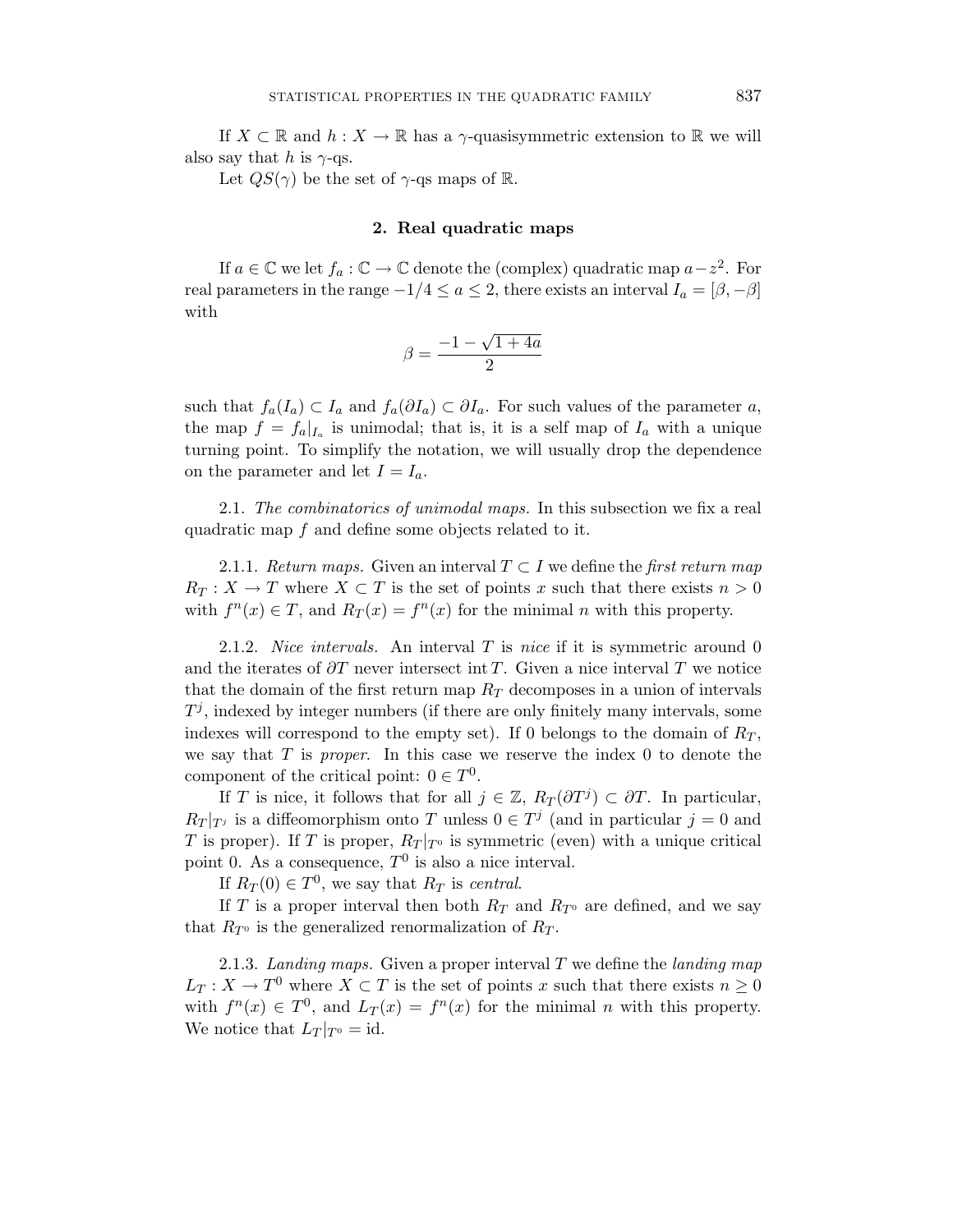2.1.4. Trees. We will use  $\Omega$  to label iterations of noncentral branches of  $R_T$ , as well as their domains. If  $d \in \Omega$ , we define  $T^d$  inductively in the following way. We let  $T^{\underline{d}} = T$  if <u>d</u> is empty and if  $\underline{d} = (j_1, \ldots, j_m)$  we let  $T^{\underline{d}} = (R_T |_{T^{j_1}})^{-1}(T^{\sigma^{-}(\underline{d})}).$ 

We denote  $R_T^{\underline{d}} = R_T^{\underline{d}}|_{T^{\underline{d}}}$  which is always a diffeomorphism onto *T*.

Notice that the family of intervals  $T^{\underline{d}}$  is organized by inclusion in the same way as  $\Omega$  is organized by (right side) truncation (the previously introduced tree structure).

If *T* is a proper interval, the first return map to *T* naturally relates to the first landing to  $T^0$ . Indeed, denoting  $C^{\underline{d}} = (R^{\underline{d}}_T)^{-1}(T^0)$ , the domain of the first landing map  $L_T$  is easily seen to coincide with the union of the  $C^{\underline{d}}$ , and furthermore  $L_T|_{C^{\underline{d}}} = R_T^{\underline{d}}$ .

Notice that this allows us to relate  $R_T$  and  $R_{T^0}$  since  $R_{T^0} = L_T \circ R_T$ .

2.1.5. Renormalization. We say that *f* is renormalizable if there is an interval  $0 \in T$  and  $m > 1$  such that  $f^m(T) \subset T$  and  $f^j(\text{int } T) \cap \text{int } T = \emptyset$  for  $1 \leq j \leq m$ . The maximal such interval is called the *renormalization interval of period m*, with the property that  $f^m(\partial T) \subset \partial T$ .

The set of renormalization periods of *f* gives an increasing (possibly empty) sequence of numbers  $m_i$ ,  $i = 1, 2, \ldots$ , each related to a unique renormalization interval  $T^{(i)}$  which forms a nested sequence of intervals. We include  $m_0 = 1$ ,  $T^{(0)} = I$  in the sequence to simplify the notation.

We say that *f* is *finitely renormalizable* if there is a smallest renormalization interval  $T^{(k)}$ . We say that  $f \in \mathcal{F}$  if *f* is finitely renormalizable and 0 is recurrent but not periodic. We let  $\mathcal{F}_k$  denote the set of maps  $f$  in  $\mathcal F$  which are exactly *k* times renormalizable.

2.1.6. Principal nest. Let  $\Delta_k$  denote the set of all maps f which have (at least) *k* renormalizations and which have an orientation reversing nonattracting periodic point of period  $m_k$  which we denote  $p_k$  (that is,  $p_k$  is the fixed point of  $f^{m_k}|_{T^{(k)}}$  with  $Df^{m_k}(p_k) \leq -1$ ). For  $f \in \Delta_k$ , we denote  $T_0^{(k)} = [-p_k, p_k]$ . We define by induction a (possibly finite) sequence  $T_i^{(k)}$ , such that  $T_{i+1}^{(k)}$  is the component of the domain of  $R_{T_i^{(k)}}$  containing 0. If this sequence is infinite, then either it converges to a point or to an interval.

If  $\bigcap_i T_i^{(k)}$  is a point, then *f* has a recurrent critical point which is not periodic, and it is possible to show that  $f$  is not  $k+1$  times renormalizable. Obviously in this case we have  $f \in \mathcal{F}_k$ , and all maps in  $\mathcal{F}_k$  are obtained in this way: if  $\bigcap_i T_i^{(k)}$  is an interval, it is possible to show that *f* is  $k+1$  times renormalizable.

We can of course write  $\mathcal F$  as a disjoint union  $\cup_{i=0}^{\infty} \mathcal F_i$ . For a map  $f \in \mathcal F_k$ we refer to the sequence  $\{T_i^{(k)}\}_{i=1}^{\infty}$  as the *principal nest*.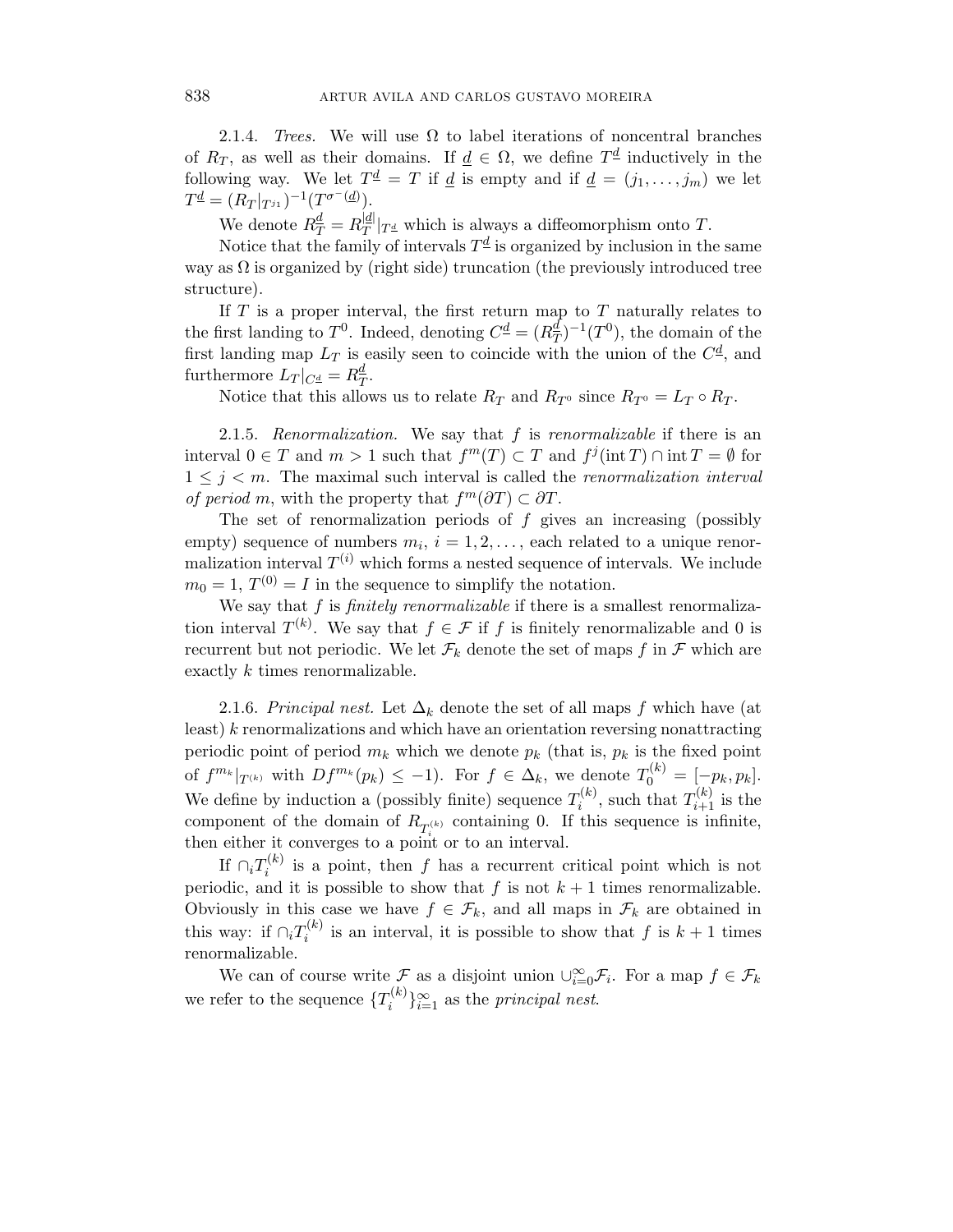It is important to notice that the domain of the first return map to  $T_i^{(k)}$ is always dense in  $T_i^{(k)}$ . Moreover, the next result shows that, outside a very special case, the return map has a hyperbolic structure.

LEMMA 2.1. Assume  $T_i^{(k)}$  does not have a nonhyperbolic periodic orbit in its boundary. For all  $T_i^{(k)}$  there exists  $C > 0$ ,  $\lambda > 1$  such that if  $x, f(x), \ldots$ ,  $f^{n-1}(x)$  do not belong to  $T_i^{(k)}$  then  $|Df^n(x)| > C\lambda^n$ .

This lemma is a simple consequence of a general theorem of Guckenheimer on hyperbolicity of maps of the interval without critical points and nonhyperbolic periodic orbits (Guckenheimer considers unimodal maps with negative Schwarzian derivative, and so this applies directly to the case of quadratic maps, the general case is also true by Mañé's Theorem, see [MvS]). Notice that the existence of a nonhyperbolic periodic orbit in the boundary of  $T_i^{(k)}$ depends on a very special combinatorial setting; in particular, all  $T_j^{(k)}$  must coincide (with  $[-p_k, p_k]$ ), and the *k*-th renormalization of *f* is in fact renormalizable of period 2.

By Lemma 2.1, the maximal invariant of  $f|_{I\setminus T_i^{(k)}}$  is an expanding set, which admits a Markov partition (since  $\partial T_i^{(k)}$  is preperiodic, see also the proof of Lemma 6.1); it is easy to see that it is indeed a Cantor set<sup>3</sup> (except if  $i = 0$ ) or in the special period 2 renormalization case just described). It follows that the geometry of this Cantor set is well behaved; for instance, its image by any quasisymmetric map has zero Lebesgue measure.

In particular, one sees that the domain of the first return map to  $T_i^{(k)}$  has infinitely many components (except in the special case above or if  $i = 0$ ) and that its complement has well behaved geometry.

2.1.7. Lyubich's regular or stochastic dichotomy. A map  $f \in \mathcal{F}_k$  is called simple if the principal nest has only finitely many central returns; that is, there are only finitely many *i* such that  $R|_{T_i^{(k)}}$  is central. Such maps have many good features; in particular, they are stochastic (this is a consequence of [MN] and  $[L1]$ .

In [L3], it was proved that almost every quadratic map is either regular or simple or infinitely renormalizable. It was then shown in [L5] that infinitely renormalizable maps have zero Lebesgue measure, which establishes the regular or stochastic dichotomy.

Due to Lyubich's results, we can completely forget about infinitely renormalizable maps; we just have to prove the claimed estimates for almost every simple map.

<sup>3</sup>Dynamically defined Cantor sets with such properties are usually called *regular Cantor sets*.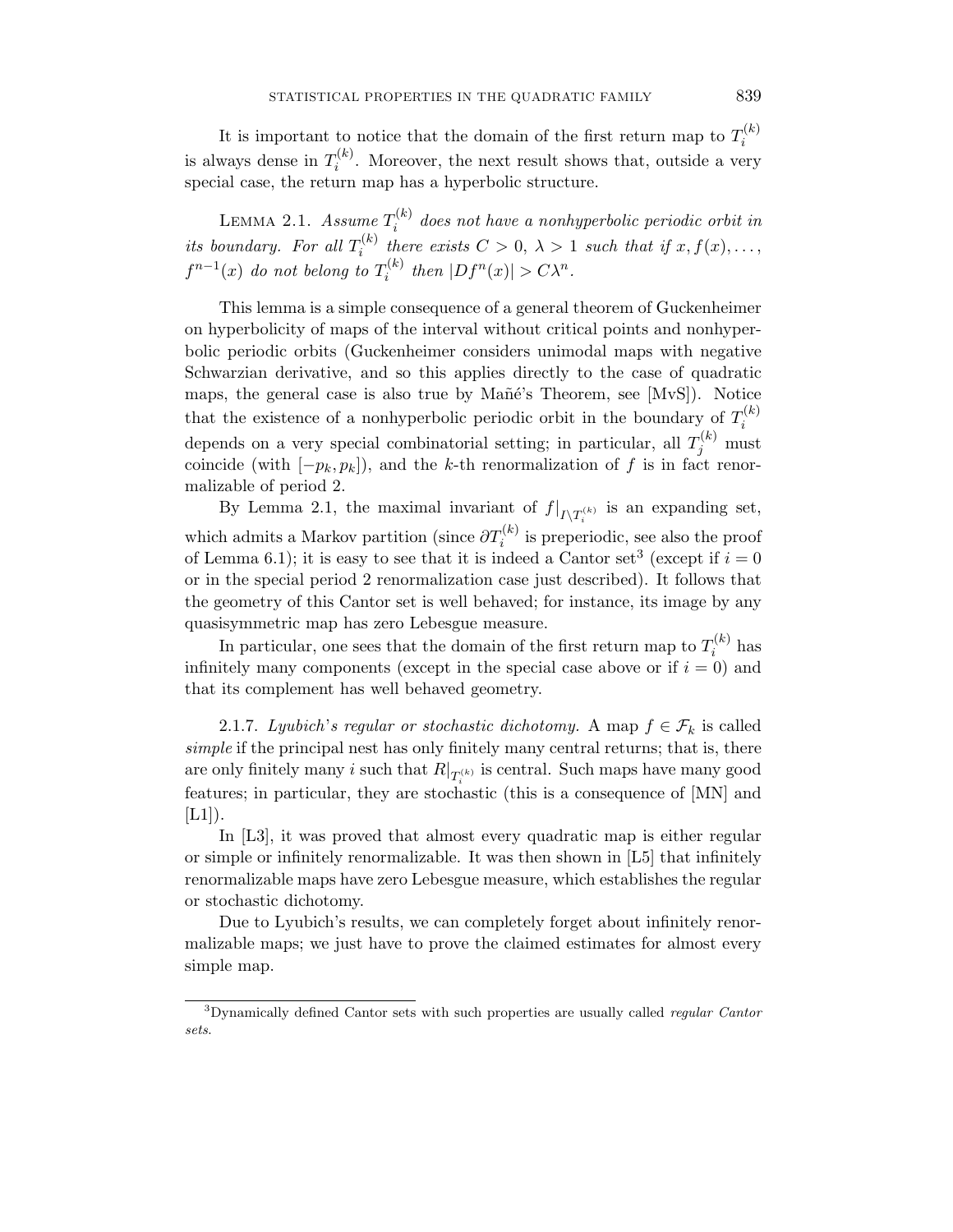During our discussion, for notational reasons, we will fix a renormalization level  $\kappa$ ; that is, we will only analyze maps in  $\Delta_{\kappa}$ . This allows us to fix some convenient notation: given  $g \in \Delta_{\kappa}$  we define  $I_i[g] = T_i^{(\kappa)}[g]$ , so that  $\{I_i[g]\}$  is a sequence of intervals (possibly finite). We use the notation  $R_i[g] = R_{I_i[g]}$ ,  $L_i[g] = L_{I_i[g]}$  and so on (so that the domain of  $R_i[g]$  is  $\cup I_i^j[g]$  and the domain of  $L_i[g]$  is  $\cup C_i^{\underline{d}}[g]$ ). When doing phase analysis (working with fixed *f*) we usually drop the dependence on the map and write  $R_i$  for  $R_i[f]$ .

(Notice that, once we fix the renormalization level  $\kappa$ , for  $g \in \Delta_{\kappa}$ , the notation  $I_i[g]$  stands for  $T_i^{(\kappa)}[g]$ , even if *g* is more than  $\kappa$  times renormalizable.)

2.1.8. Strategy. To motivate our next steps, let us describe the general strategy behind the proofs of Theorems A and B.

(1) We consider a certain set of nonregular parameters of full measure and describe (in a probabilistic way) the dynamics of the principal nest. This is our phase analysis.

(2) From time to time, we transfer the information from the phase space to the parameter, following the description of the parapuzzle nest which we will make in the next subsection. The rules for this correspondence are referred to as phase-parameter relation (which is based on the work of Lyubich on complex dynamics of the quadratic family).

(3) This correspondence will allow us to exclude parameters whose critical orbit behaves badly (from the probabilistic point of view) at infinitely many levels of the principal nest. The phase analysis coupled with the phaseparameter relation will assure us that the remaining parameters still have full measure.

(4) We restart the phase analysis for the remaining parameters with extra information.

After many iterations of this procedure we will have enough information to tackle the problems of hyperbolicity and recurrence.

We first describe the phase-parameter relation, and we will delay all statistical arguments until Section 3.

A larger outline of this strategy, including the motivation and organization of the statistical analysis, appeared in [AM2].

2.2. Parameter partition. Part of our work is to transfer information from the phase space of some map  $f \in \mathcal{F}$  to a neighborhood of f in the parameter space. This is done in the following way. We consider the first landing map *L*i: the complement of the domain of  $L_i$  is a hyperbolic Cantor set  $K_i = I_i \setminus \cup C_i^{\underline{d}}$ . This Cantor set persists in a small parameter neighborhood *J*<sup>i</sup> of *f*, changing in a continuous way. Thus, loosely speaking, the domain of  $L<sub>i</sub>$  induces a persistent partition of the interval  $I_i$ .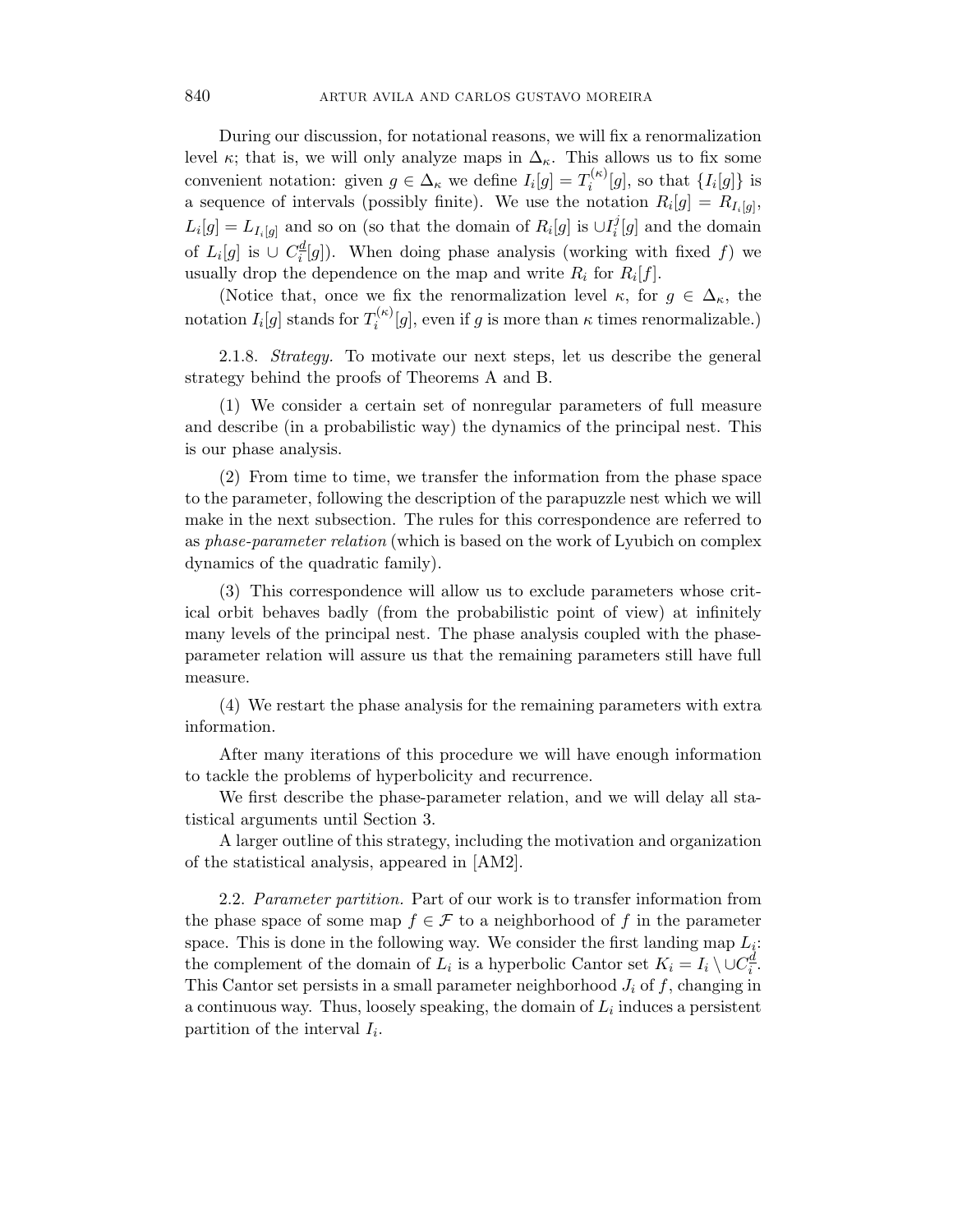Along  $J_i$ , the first landing map is topologically the same (in a way that will be clear soon). However the critical value  $R_i[g](0)$  moves relative to the partition (when  $g$  moves in  $J_i$ ). This allows us to partition the parameter piece  $J_i$  in smaller pieces, each corresponding to a region where  $R_i(0)$  belongs to some fixed component of the domain of the first landing map.

THEOREM 2.2 (topological phase-parameter relation). Let  $f \in \mathcal{F}_{\kappa}$ . There is a sequence  $\{J_i\}_{i\in\mathbb{N}}$  of nested parameter intervals (the principal parapuzzle nest of *f*) with the following properties.

- (1)  $J_i$  is the maximal interval containing  $f$  such that for all  $g \in J_i$  the interval  $I_{i+1}[g] = T_{i+1}^{(\kappa)}[g]$  is defined and changes in a continuous way. (Since the first return map  $R_i[g]$  has a central domain, the landing map  $L_i[g]: \cup C_i^{\underline{d}}[g] \rightarrow I_i[g]$  is defined.)
- (2)  $L_i[g]$  is topologically the same along  $J_i$ ; there exist homeomorphisms  $H_i[g]$  :  $I_i \rightarrow I_i[g]$ , such that  $H_i[g](C_i^{\underline{d}}) = C_i^{\underline{d}}[g]$ . The maps  $H_i[g]$  may be chosen to change continuously.
- (3) There exists a homeomorphism  $\Xi_i : I_i \to J_i$  such that  $\Xi_i(C_i^d)$  is the set of *g* such that  $R_i[g](0)$  belongs to  $C_i^{\underline{d}}[g]$ .

The homeomorphisms  $H_i$  and  $\Xi_i$  are not uniquely defined, since it is easy to see that we can modify them inside each  $C_i^{\underline{d}}$  window keeping the above properties. However,  $H_i$  and  $\Xi_i$  are well defined maps if restricted to  $K_i$ .

This fairly standard phase-parameter result can be proved in many different ways. The most elementary proof is probably to use the monotonicity of the quadratic family to deduce the topological phase-parameter relation from Milnor-Thurston's kneading theory by purely combinatorial arguments. Another approach is to use Douady-Hubbard's description of the combinatorics of the Mandelbrot set (restricted to the real line) as does Lyubich in [L3] (see also [AM3] for a more general case).

With this result we can define, for any  $f \in \mathcal{F}_{\kappa}$ , intervals  $J_i^j = \Xi_i(I_i^j)$ and  $J_i^{\underline{d}} = \Xi_i(I_i^{\underline{d}})$ . From the description given it immediately follows that two intervals  $J_{i_1}[f]$  and  $J_{i_2}[g]$  associated to maps f and g are either disjoint or nested, and the same happens for intervals  $J_i^j$  or  $J_i^{\underline{d}}$ . Notice that if  $g \in$  $\Xi_i(C_i^{\underline{d}}) \cap \mathcal{F}_\kappa$  then  $\Xi_i(C_i^{\underline{d}}) = J_{i+1}[g].$ 

We will concentrate on the analysis of the regularity of  $\Xi_i$  for the special class of simple maps *f*: one of the good properties of the class of simple maps is better control of the phase-parameter relation. Even for simple maps, however, the regularity of  $\Xi_i$  is not great; there is too much dynamical information contained in it. A solution to this problem is to forget some dynamical information.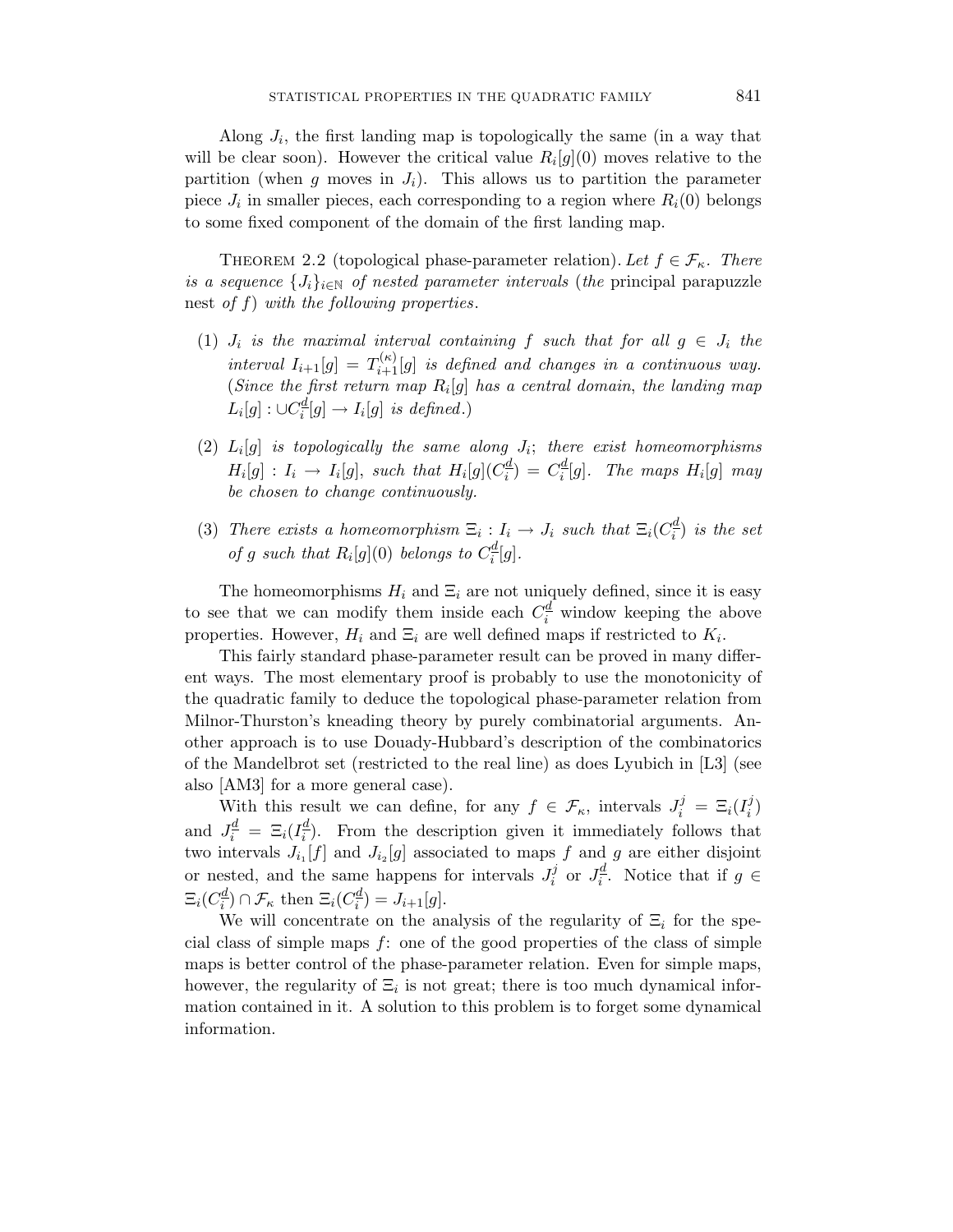2.2.1. Gape interval. If  $i > 1$ , we define the gape interval  $I_{i+1}$  as follows. We have that  $R_i|_{I_{i+1}} = L_{i-1} \circ R_{i-1} = R_{i-1}^d \circ R_{i-1}$  for some <u>*d*</u>, so that  $I_{i+1} = (R_{i-1}|_{I_i})^{-1}(C_{i-1}^{\underline{d}})$ . We define the gape interval  $\tilde{I}_{i+1} = (R_{i-1}|_{I_i})^{-1}(I_{i-1}^{\underline{d}})$ . Notice that  $I_{i+1} \subset \tilde{I}_{i+1} \subset I_i$ . Furthermore, for each  $I_i^j$ , the gape interval  $\tilde{I}_{i+1}$  either contains or is disjoint from  $I_i^j$ .

2.2.2. The phase-parameter relation. As discussed before, the dynamical information contained in  $\Xi_i$  is entirely given by  $\Xi_i|_{K_i}$ ; a map obtained by  $\Xi_i$ by modification inside a  $C_i^{\underline{d}}$  window still has the same properties. Therefore it makes sense to ask about the regularity of  $\Xi_i|_{K_i}$ . As anticipated before we must erase some information to obtain good results.

Let  $f \in \mathcal{F}_\kappa$  and let  $\tau_i$  be such that  $R_i(0) \in I_i^{\tau_i}$ . We define two Cantor sets,  $K_i^{\tau} = K_i \cap I_i^{\tau_i}$  which contains refined information restricted to the  $I_i^{\tau_i}$  window and  $\tilde{K}_i = I_i \setminus (\cup I_i^j \cup \tilde{I}_{i+1}),$  which contains global information, at the cost of erasing information inside each  $I_i^j$  window and in  $\tilde{I}_{i+1}$ .

THEOREM 2.3 (phase-parameter relation). Let f be a simple map. For all  $\gamma > 1$  there exists *i*<sub>0</sub> such that for all  $i > i_0$ ,

PhPa1:  $\Xi_i|_{K_i^{\tau}}$  *is*  $\gamma$ -qs,

PhPa2:  $\Xi_i|_{\tilde{K}_i}$  *is*  $\gamma$ -qs,

PhPh1:  $H_i[g]|_{K_i}$  is  $\gamma$ -qs if  $g \in J_i^{\tau_i}$ ,

PhPh2: the map  $H_i[g]|_{\tilde{K}_i}$  is  $\gamma$ -qs if  $g \in J_i$ .

The phase-parameter relation follows from the work of Lyubich [L3], where a general method based on the theory of holomorphic motions was introduced to deal with this kind of problem. A sketch of the derivation of the specific statement of the phase-parameter relation from the general method of Lyubich is given in the appendix. The reader can find full details (in a more general context than quadratic maps) in [AM3].

Remark 2.1. One of the main reasons why the present work is restricted to the quadratic family is related to the topological phase-parameter relation and the phase-parameter relation. The work of Lyubich uses specifics of the quadratic family, specially the fact that it is a full family of quadratic-like maps, and several arguments involved have indeed a global nature (using for instance the combinatorial theory of the Mandelbrot set). Thus we are only able to conclude the phase-parameter relation in this restricted setting.

However, the statistical analysis involved in the proofs of Theorem A and B in this work is valid in much more generality. Our arguments suffice (without any changes) for any one-parameter analytic family of unimodal maps  $f_{\lambda}$  with the following properties: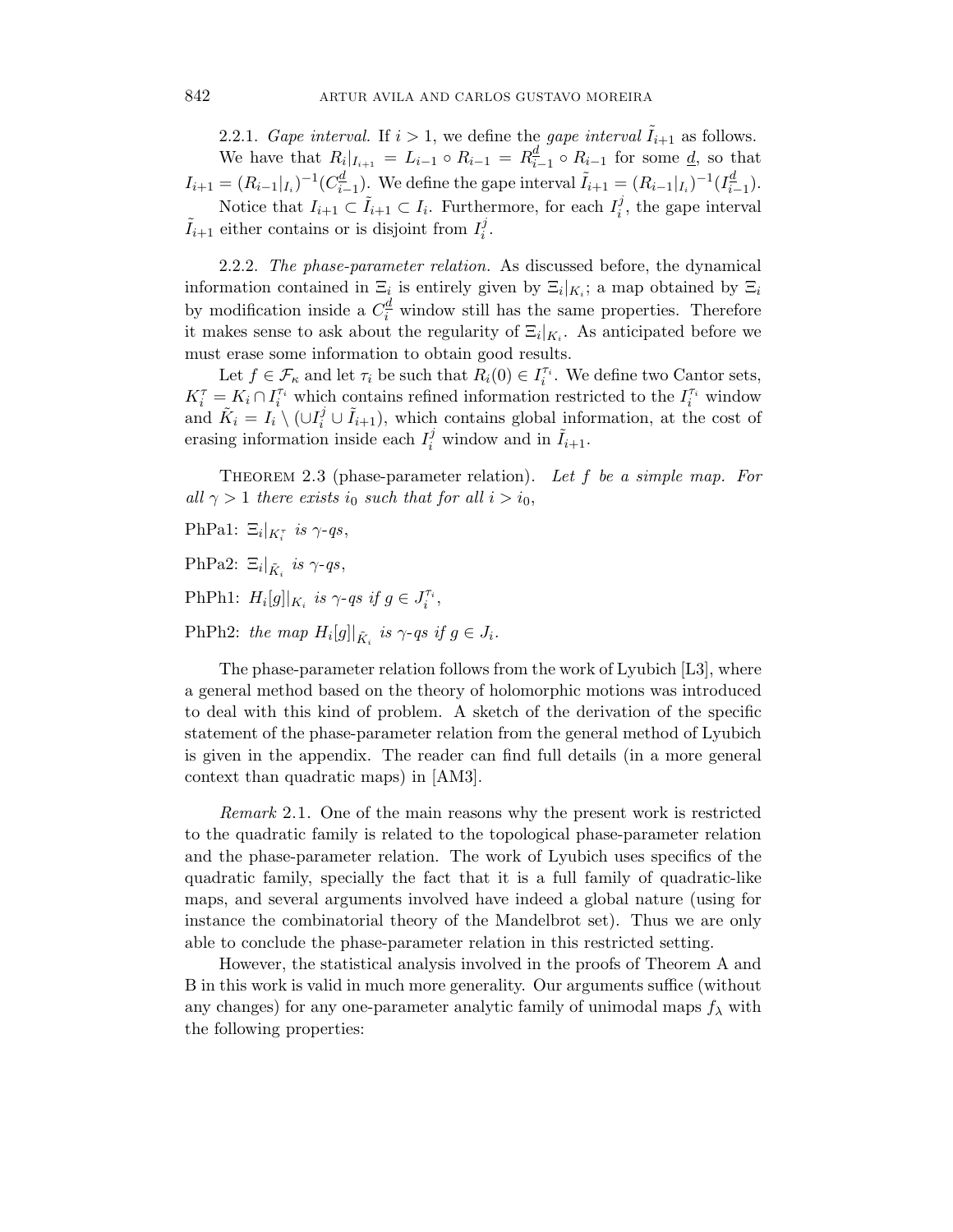(1) For every  $\lambda$ ,  $f_{\lambda}$  has a quadratic critical point and negative Schwarzian derivative,<sup>4</sup>

(2) For almost every nonregular parameter  $\lambda$ ,  $f_{\lambda}$  has all periodic orbits repelling (so that Lemma 2.1 holds), is conjugate to a quadratic simple map, and the topological phase-parameter relation<sup>5</sup> and the phase-parameter relation<sup>6</sup> are valid at *λ*.

The assumption of a quadratic critical point is probably the hardest to remove at this point, so our analysis does not apply, say, for the families  $a - x^{2n}$ ,  $n > 1$ . It is worthwhile to point out that most of the arguments developed in this paper go through for higher criticality. The key missing links are in the starting points of this paper: zero Lebesgue measure of infinitely renormalizable parameters and of finitely renormalizable parameters without exponential decay of geometry (in the sense of [L1]), and growth of moduli of parapuzzle annuli (in the sense of [L3]) for almost every parameter.

#### **3. Measure and capacities**

3.1. Quasisymmetric maps. If  $X \subset \mathbb{R}$  is measurable, let us denote  $|X|$  its Lebesgue measure. Let us make explicit the metric properties of  $\gamma$ -qs maps to be used.

For each  $\gamma$ , there exists a constant  $k \geq 1$  such that for all  $f \in QS(\gamma)$ , for all  $J ⊂ I$  intervals,

$$
\frac{1}{k}\left(\frac{|J|}{|I|}\right)^k \le \frac{|f(J)|}{|f(I)|} \le \left(\frac{k|J|}{|I|}\right)^{1/k}.
$$

Furthermore  $\lim_{\gamma \to 1} k(\gamma) = 1$ . So for each  $\varepsilon > 0$  there exists  $\gamma > 1$  such that  $k(2\gamma - 1) < 1 + \varepsilon/5$ . From now on, once a given  $\gamma$  close to 1 is chosen,  $\varepsilon$ will always denote a small number with this property.

3.2. Capacities and trees. The *γ*-capacity of a set *X* in an interval *I* is defined as follows:

$$
p_{\gamma}(X|I) = \sup_{h \in QS(\gamma)} \frac{|h(X \cap I)|}{|h(I)|}.
$$

<sup>&</sup>lt;sup>4</sup>More generally it is enough to ask that the first return map to a sufficiently small nice interval have negative Schwarzian derivative.

<sup>&</sup>lt;sup>5</sup>Actually one only needs the topological phase-parameter relation to be valid for all deep enough levels of the principal nest.

 ${}^{6}$ In [AM1] it is shown how to work around this condition for most families satisfying condition (1). The results obtained are weaker though, and the statistical analysis is slightly harder.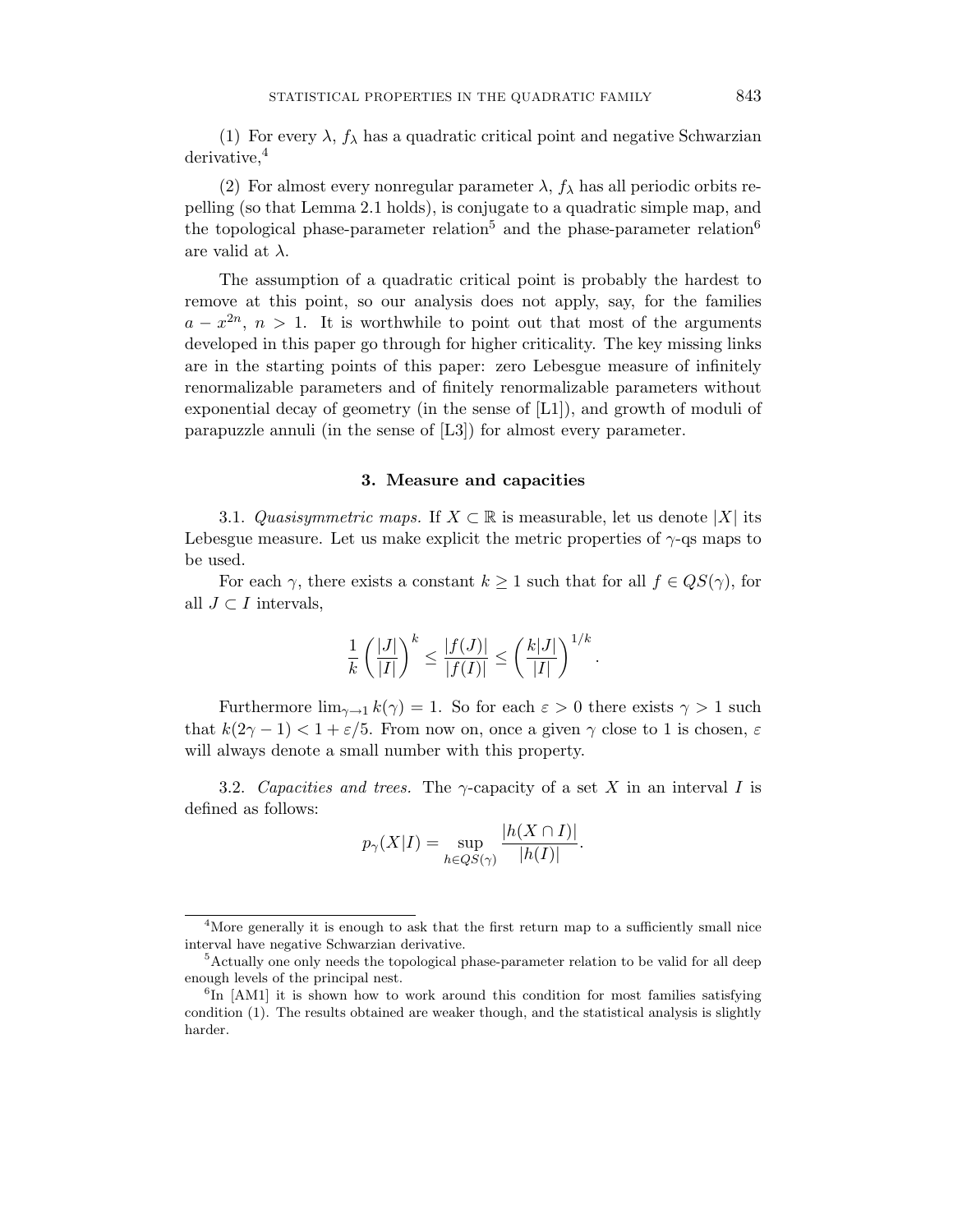This geometric quantity is well adapted to our context, since it is well behaved under tree decompositions of sets. In other words, if  $I<sup>j</sup>$  are disjoint subintervals of *I* and  $X \subset \bigcup I^j$  then

$$
p_{\gamma}(X|I) \leq p_{\gamma}(\cup_j I_j | I) \sup_j p_{\gamma}(X|I^j).
$$

3.3. A measure-theoretic lemma. Our procedure consists in obtaining successively smaller (but still full-measure) classes of maps for which we can give a progressively refined statistical description of the dynamics. This is done inductively as follows: we pick a class *X* of maps (which we have previously shown to have full measure among nonregular maps) and for each map in *X* we proceed to describe the dynamics (focusing on the statistical behavior of return and landing maps for deep levels of the principal nest); then we use this information to show that a subset *Y* of *X* (corresponding to parameters for which the statistical behavior of the critical orbit is not anomalous) still has full measure. An example of this parameter exclusion process is given by Lyubich in [L3] where he shows using a probabilistic argument that the class of simple maps has full measure in  $\mathcal{F}$ .

Let us now describe our usual argument (based on the argument of Lyubich which in turn is a variation of the Borel-Cantelli Lemma). Assume at some point we know how to prove that almost every simple map belongs to a certain set X. Let  $Q_n$  be a (bad) property that a map may have (usually some anomalous statistical parameter related to the *n*-th stage of the principle nest). Suppose we prove that if  $f \in X$  then the probability that a map in  $J_n(f)$  has the property  $Q_n$  is bounded by  $q_n(f)$  which is shown to be summable for all  $f \in X$ . We then conclude that almost every map does not have property  $Q_n$ for *n* big enough.

Sometimes we also apply the same argument, proving instead that  $q_n(f)$ is summable where  $q_n(f)$  is the probability that a map in  $J_n^{\tau_n}(f)$  has property *Q<sub>n</sub>*, (recall that  $\tau_n$  is such that  $f \in J_n^{\tau_n}(f)$ ).

In other words, we apply the following general result.

LEMMA 3.1. Let  $X \subset \mathbb{R}$  be a measurable set such that for each  $x \in X$  a sequence  $D_n(x)$  of nested intervals converging to x is defined such that for all  $x_1, x_2 \in X$  and any *n*,  $D_n(x_1)$  is either equal or disjoint to  $D_n(x_2)$ . Let  $Q_n$  be measurable subsets of  $\mathbb R$  and  $q_n(x) = |Q_n \cap D_n(x)|/|D_n(x)|$ . Let Y be the set of all  $x \in X$  which belong to at most finitely many  $Q_n$ . If  $\sum q_n(x)$  is finite for almost any  $x \in X$  then  $|Y| = |X|$ .

*Proof.* Let  $Y_n = \{x \in X | \sum_{k=n}^{\infty} q_k(x) < 1/2\}$ . It is clear that  $Y_n \subset Y_{n+1}$ and  $|U Y_n| = |X|$ .

Let  $Z_n = \{x \in Y_n | |Y_n \cap D_m(x)| / |D_m(x)| > 1/2, m \ge n\}$ . It is clear that *Z*<sub>n</sub> ⊂ *Z*<sub>n+1</sub> and  $| ∪ Z_n| = |X|$ .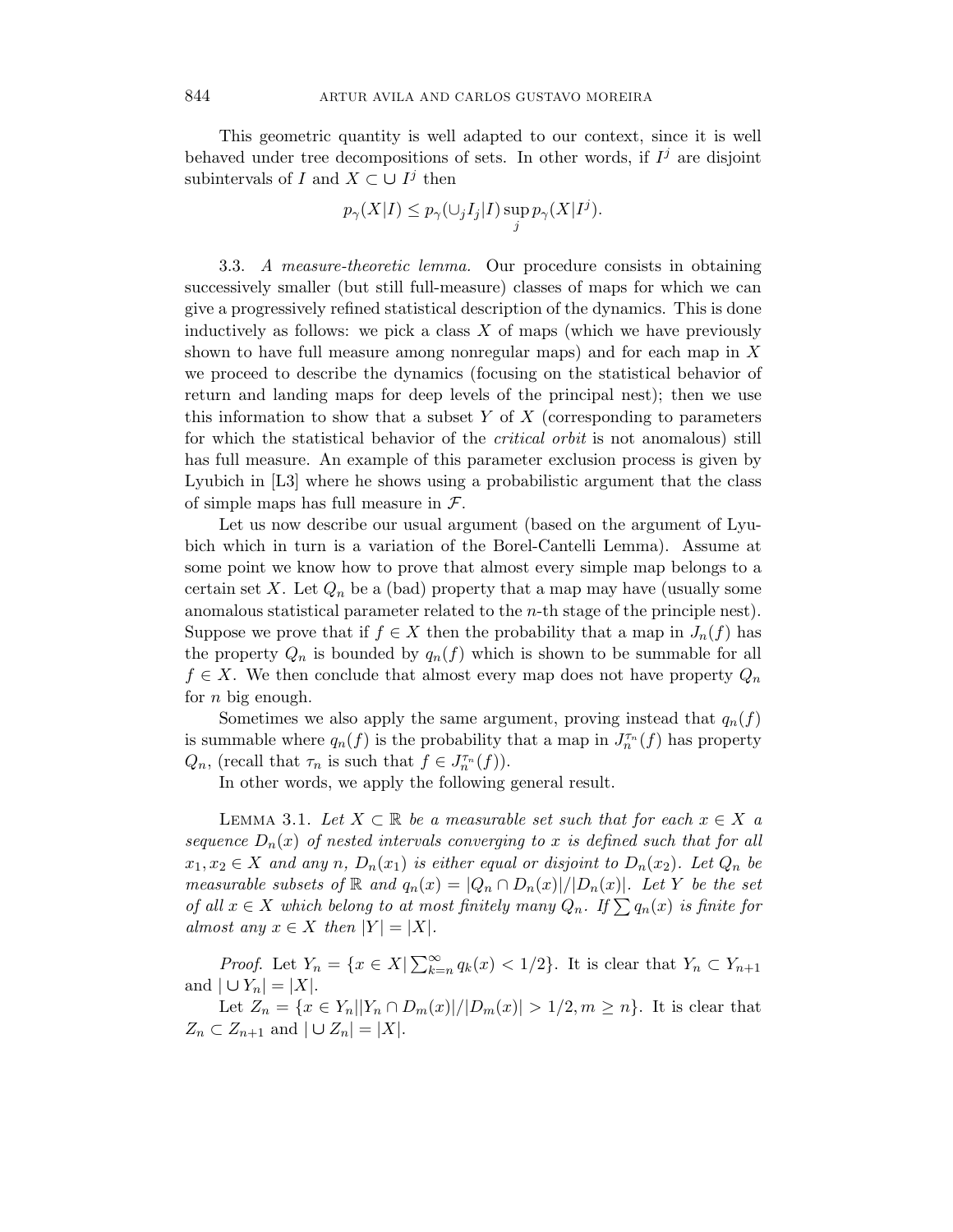For  $m \ge n$ , let  $T_n^m = \bigcup_{x \in Z_n} D_m(x)$ . Let  $K_n^m = T_n^m \cap Q_m$ . Of course,  $|K_n^m| =$  $T_n^m$  $q_m \leq 2$ i. Y*<sup>n</sup> q*m*.*

And, also,

$$
\sum_{m\geq n} \int_{Y_n} q_m \leq \frac{1}{2} |Y_n|.
$$

This shows that  $\sum_{m\geq n}|K_n^m|\leq |Y_n|$ , so that almost every point in  $Z_n$ belongs to at most finitely many  $K_n^m$ . We conclude then that almost every point in X belongs to at most finitely many  $Q_m$ . □

The following obvious reformulation will often be convenient:

LEMMA 3.2. In the same context as above, assume that there exist sequences  $Q_{n,m}$ ,  $m \geq n$  of measurable sets and let  $Y_n$  be the set of x belonging to at most finitely many  $Q_{n,m}$ . Let  $q_{n,m}(x) = |Q_{n,m} \cap D_m(x)|/|D_m(x)|$ . Let  $n_0(x) \in \mathbb{N} \cup \{\infty\}$  be such that  $\sum_{m=n}^{\infty} q_{n,m}(x) < \infty$  for  $n \geq n_0(x)$ . Then for almost every  $x \in X$ ,  $x \in Y_n$  for  $n \geq n_0(x)$ .

In practice, we will estimate the capacity of sets in the phase space: that is, given a map f we will obtain subsets  $Q_n[f]$  in the phase space, corresponding to bad branches of return or landing maps. We will then show that for some  $\gamma > 1$ we have  $\sum p_{\gamma}(\tilde{Q}_n[f]|I_n[f]) < \infty$  or  $\sum p_{\gamma}(\tilde{Q}_n[f]|I_n^{\tau_n}[f]) < \infty$ . We will then use PhPa2 or PhPa1, and the measure-theoretical lemma above to conclude that with total probability among nonregular maps, for all *n* sufficiently big,  $R_n(0)$ does not belong to a bad set.

From now on when we prove that almost every nonregular map has some property, we will just say that with total probability (without specifying) such a property holds.

(To be strictly formal, we have fixed the renormalization level  $\kappa$  (in particular to define the sequence  $J_n$  without ambiguity), so that applications of the measure theoretical argument will actually be used to conclude that for almost every parameter in  $\mathcal{F}_{\kappa}$  a given property holds. Since almost every nonregular map belongs to some  $\mathcal{F}_k$ , this is equivalent to the statement regarding almost every nonregular parameter.)

#### **4. Statistics of the principal nest**

4.1. Decay of geometry. As before, let  $\tau_n \in \mathbb{Z}$  be such that  $R_n(0) \in I_n^{\tau_n}$ . An important parameter in our construction will be the scaling factor

$$
c_n = \frac{|I_{n+1}|}{|I_n|}.
$$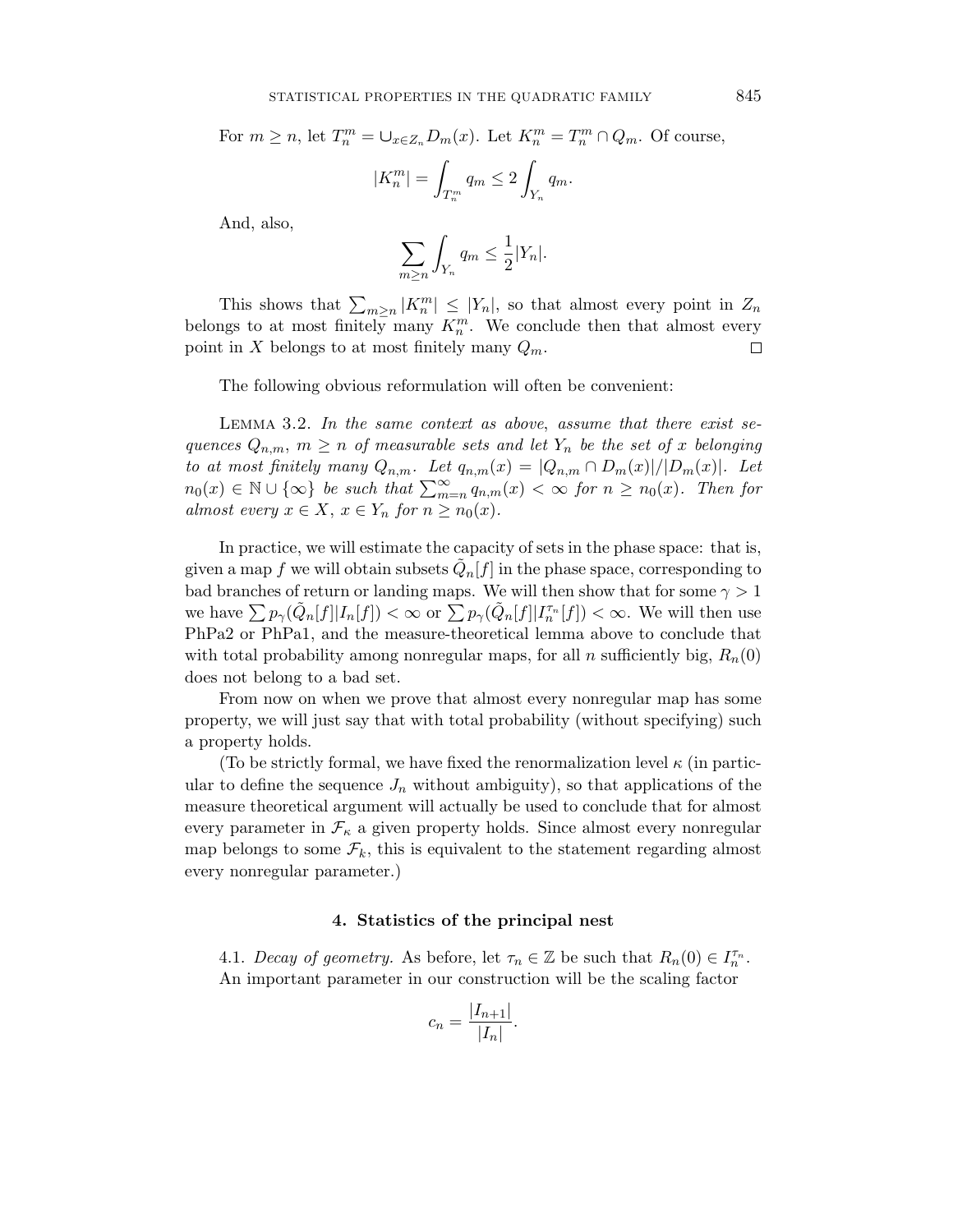This variable of course changes inside each  $J_n^{\tau_n}$  window, however, not by much. From PhPh1, for instance, we get that with total probability

$$
\lim_{n \to \infty} \sup_{g_1, g_2 \in J_n^{\tau_n}} \frac{\ln(c_n[g_1])}{\ln(c_n[g_2])} = 1.
$$

This variable is by far the most important in our analysis of the statistics of return maps. Often considering other variables (say, return times), we will show that the distribution of those variables is concentrated near some average value. Our estimates will usually give a range of values near the average, and *c*<sup>n</sup> will play an important role. Due (among other issues) to the variability of  $c_n$  inside the parameter windows, the ranges we select will depend on  $c_n$  up to an exponent (say, between  $1 - \varepsilon$  and  $1 + \varepsilon$ ), where  $\varepsilon$  is a small, but fixed, number. From the estimate we just obtained, for big *n* the variability (margin of error) of *c*<sup>n</sup> will fall comfortably in such range, and we need not elaborate more.

A general estimate on the rates of decay of  $c_n$  was obtained by Lyubich: he shows that (for a finitely renormalizable unimodal map with a recurrent critical point),  $c_{n_k}$  decays exponentially (on k), where  $n_k-1$  is the subsequence of noncentral levels of f. For simple maps, the same is true with  $n_k = k$ , as there are only finitely many central returns. Thus we can state:

THEOREM 4.1 (see [L1]). If *f* is a simple map then there exists  $C > 0$ ,  $\lambda < 1$  such that  $c_n < C\lambda^n$ .

Let us use the following notation for the combinatorics of a point  $x \in I_n$ . If  $x \in I_n^j$  we let  $j^{(n)}(x) = j$  and if  $x \in C_n^d$  we let  $\underline{d}^{(n)}(x) = \underline{d}$ .

Lemma 4.2. With total probability, for all *n* sufficiently big,

(4.1) 
$$
p_{2\gamma-1}(|\underline{d}^{(n)}(x)| \le k|I_n) < k c_n^{1-\varepsilon/2},
$$

(4.2) 
$$
p_{2\gamma-1}(|\underline{d}^{(n)}(x)| \ge k|I_n) < e^{-kc_n^{1+\varepsilon/2}}.
$$

Also,

(4.3) 
$$
p_{2\gamma-1}(|\underline{d}^{(n)}(x)| \le k | I_n^{\tau_n}) < k c_n^{1-\varepsilon/2},
$$

(4.4) 
$$
p_{2\gamma-1}(|\underline{d}^{(n)}(x)| \ge k|I_n^{\tau_n}) < e^{-kc_n^{1+\varepsilon/2}}.
$$

Proof. Let us compute the first two estimates.

Since  $I_n^0$  is in the middle of  $I_n$ , we have as a simple consequence of the Real Schwarz Lemma (see [L1] and (4.8) in Lemma 4.5 below) that

$$
\frac{c_n}{4} < \frac{|C_n^{\underline{d}}|}{|I_n^{\underline{d}}|} < 4c_n.
$$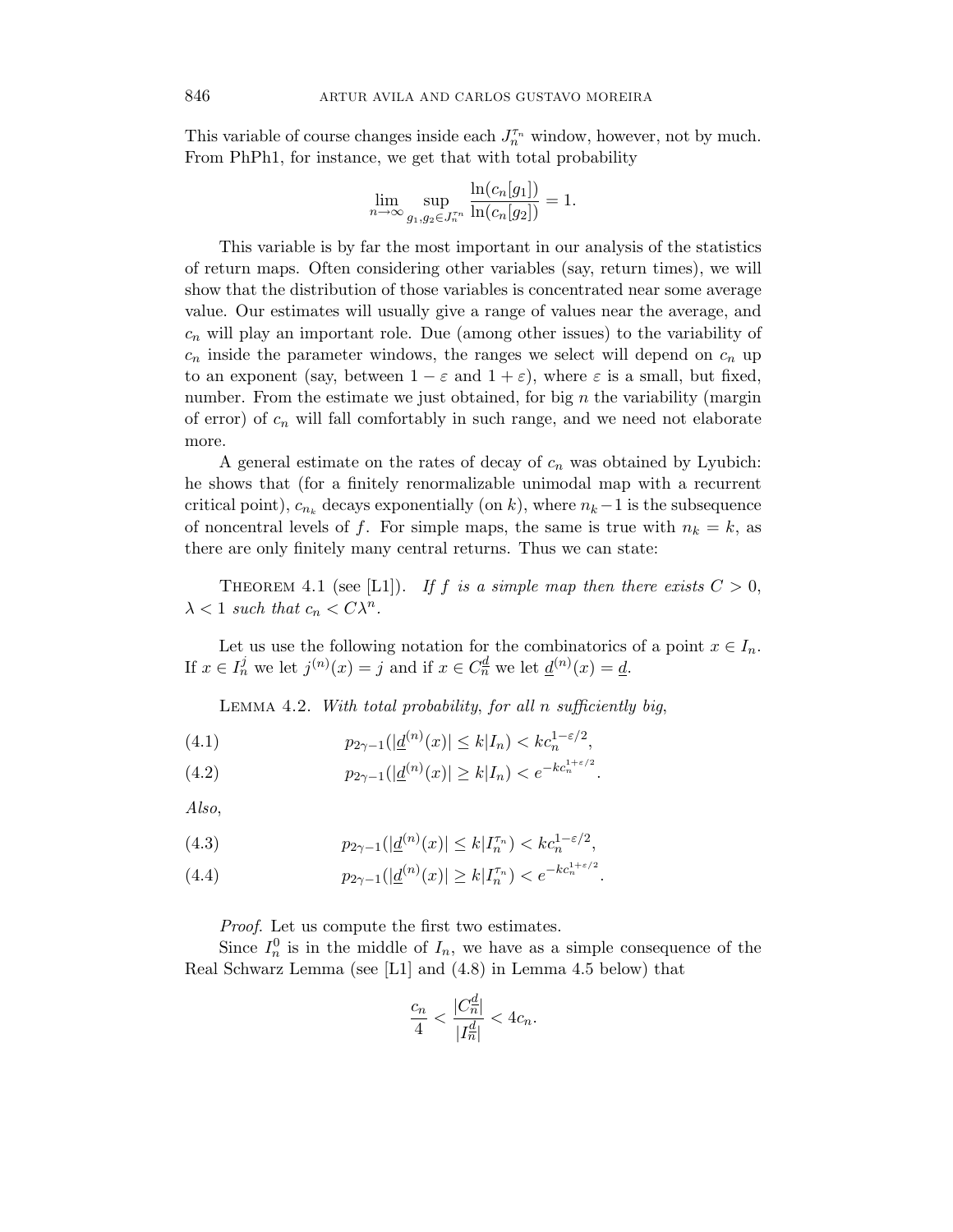As a consequence

$$
p_{2\gamma - 1}(|\underline{d}^{(n)}(x)| = m | I_n) < (4c_n)^{1 - \varepsilon/3}
$$

and we get the estimate (4.1) summing on  $0 \le m \le k$ . For the same reason, we get that

$$
p_{2\gamma-1}(|\underline{d}^{(n)}(x)| \ge m + 1 | I_n) < \left(1 - \left(\frac{c_n}{4}\right)^{1+\varepsilon/3}\right) p_{2\gamma-1}(|\underline{d}^{(n)}(x)| \ge m | I_n).
$$

This implies

$$
p_{2\gamma-1}(|\underline{d}^{(n)}(x)| \ge m|I_n) \le \left(1 - \left(\frac{c_n}{4}\right)^{1+\varepsilon/3}\right)^m.
$$

Estimate (4.2) follows from

$$
\left(1 - \left(\frac{c_n}{4}\right)^{1+\varepsilon/3}\right)^k < (1 - c_n^{1+\varepsilon/2})^k \\
& < ((1 - c_n^{1+\varepsilon/2})^{c_n^{-1-\varepsilon/2}})^{kc_n^{1+\varepsilon/2}} \\
&< e^{-kc_n^{1+\varepsilon/2}}.
$$

The two remaining estimates are analogous.

Let us now transfer this result (more precisely the second pair of estimates) to the parameter in each  $J_n^{\tau_n}$  window using PhPa1. To do this notice that the measure of the complement of the set of parameters in  $J_n^{\tau_n}$  such that  $c_n^{-1+2\varepsilon} < s_n < c_n^{-1-2\varepsilon}$  can be estimated by  $2c_n^{\varepsilon}$  for *n* big which is summable for all  $\varepsilon$  by Theorem 4.1. So we have:

LEMMA 4.3. With total probability,

$$
\lim_{n \to \infty} \frac{\ln(s_n)}{\ln(c_n^{-1})} = 1.
$$

The parameter  $s_n$  influences the size of  $c_{n+1}$  in a determinant way.

COROLLARY 4.4. With total probability,

(4.5) 
$$
\liminf_{n \to \infty} \frac{\ln(\ln(c_{n+1}^{-1}))}{\ln(c_n^{-1})} \ge 1.
$$

In particular, *c*<sup>n</sup> decreases at least torrentially fast.

Proof. It is easy to see (by, for instance, the Real Schwarz Lemma; see [L1]; see also item  $(4.9)$  in Lemma 4.5 below) that there exists a constant  $K > 0$ (independent of *n*) such that for each  $\underline{d} \in \Omega$ , both components of  $I_n^{\sigma^+(d)} \setminus I_n^{\underline{d}}$ 

 $\Box$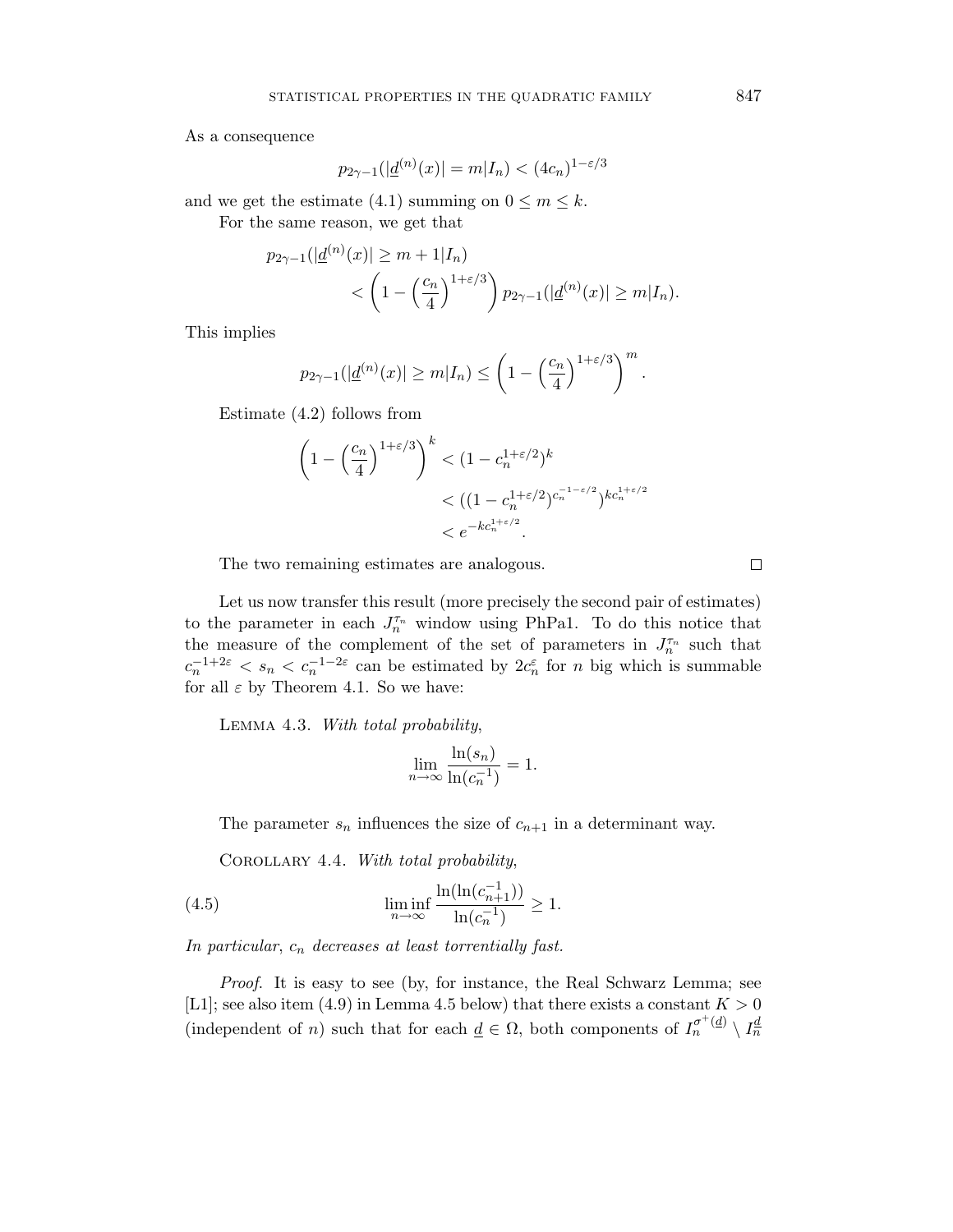have size at least  $(e^K - 1)|I_n^{\underline{d}}|$ . In particular, by induction, if  $R_n(0) \in C_n^{\underline{d}}$ we have that both gaps of  $I_n \setminus C_n^{\underline{d}}$  have size at least  $(e^{Ks_n}-1)|C_n^{\underline{d}}|$ . Taking the preimage by  $R_n$ , and using the Real Schwarz Lemma again, we see that  $c_{n+1}$  *< Ce*<sup>Ks<sub>n</sub>/2</sup> for some constant  $C > 0$  independent of *n*. We conclude that

$$
\liminf \frac{\ln(c_{n+1}^{-1})}{s_n} \ge \frac{K}{2},
$$

and since  $c_n \to 0$  as  $n \to \infty$  we have

$$
\liminf \frac{\ln(\ln(c_{n+1}^{-1}))}{\ln(s_n)} \ge 1
$$

which together with Lemma 4.3 implies  $(4.5)$ .

*Remark* 4.1. In the proof of Corollary 4.4, the constant  $K > 0$  is related to the real bounds. In our situation, since we have decay of geometry, we can actually take  $K \to \infty$  as  $n \to \infty$ , so we actually have

$$
\frac{\ln(c_{n+1}^{-1})}{s_n} \to \infty
$$

torrentially fast.

4.2. Fine partitions. We use Cantor sets  $K_n$  and  $\tilde{K}_n$  to partition the phase space. In many circumstances we are directly concerned with intervals of this partition. However, sometimes we just want to exclude an interval of given size (usually a neighborhood of 0). This size does not usually correspond to (the closure of) a union of gaps, so we instead should consider in applications an interval which is a union of gaps, with approximately the given size  $\tilde{f}$ . The degree of relative approximation will always be torrentially good (in *n*), so we usually won't elaborate on this. In this section we just give some results which will imply that the partition induced by the Cantor sets are fine enough to allow torrentially good approximations.

The following lemma summarizes the situation. The proof is based on estimates of distortion, the Real Schwarz Lemma and the Koebe Principle (see [L1]), and is very simple, so we just sketch the proof.

 $\Box$ 

<sup>&</sup>lt;sup>7</sup>We need to consider intervals which are unions of gaps due to our phrasing of the phaseparameter relation, which only gives information about such gaps. However, this is not absolutely necessary, and we could have proceeded in a different way: the proof of the phaseparameter relation actually shows that there is a *holonomy map* between phase and parameter *intervals* (and not only Cantor sets) corresponding to a *holomorphic motion* for which we can obtain good qs estimates. While this map is not canonical, the fact that it is a holonomy map for a holomorphic motion with good qs estimates would allow our proofs to work.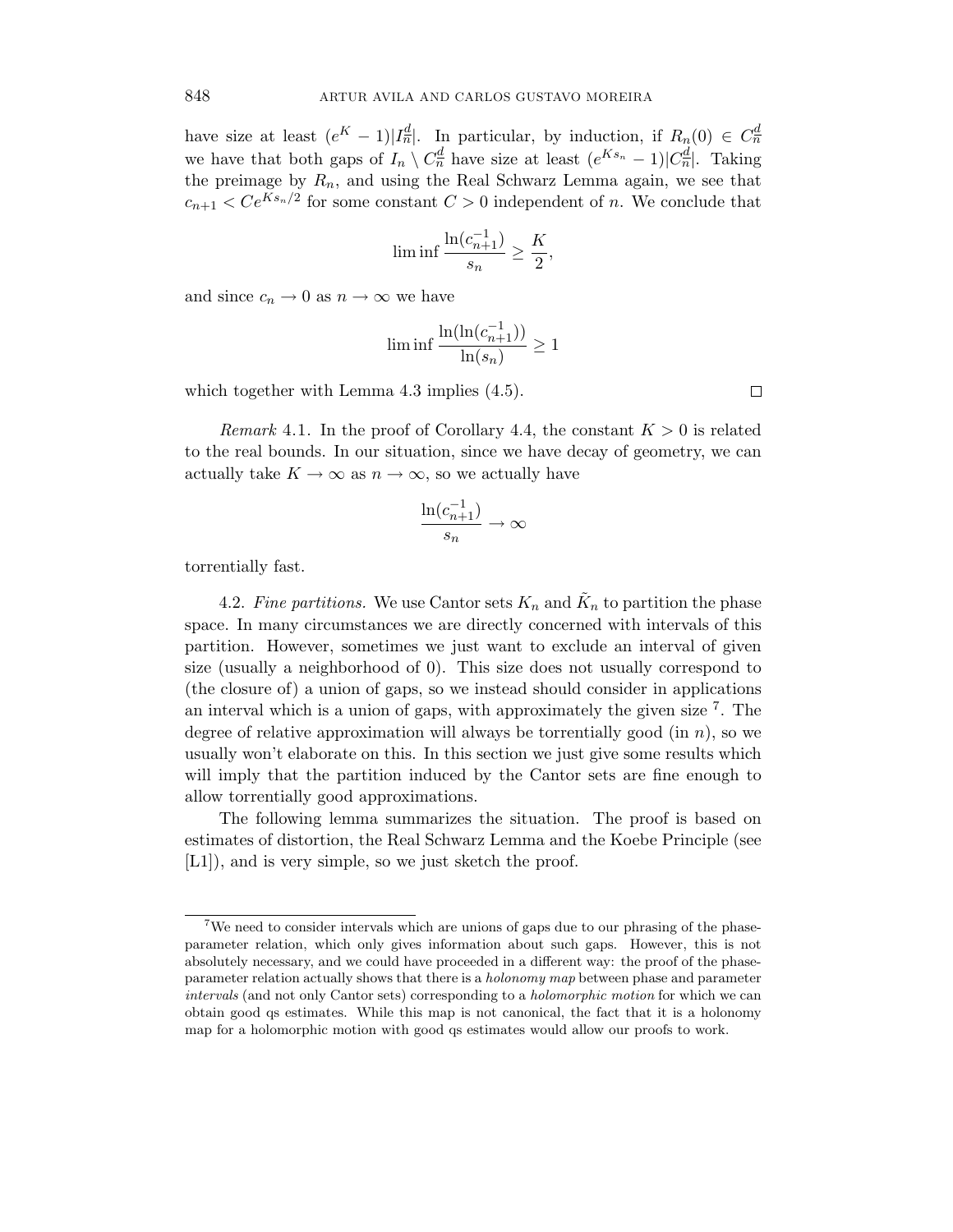LEMMA 4.5. The following estimates hold:

(4.6) 
$$
\frac{|I_n^j|}{|I_n|} = O(\sqrt{c_{n-1}}),
$$

(4.7) 
$$
\frac{|I_n^d|}{|I_n^{\sigma^+(d)}|} = O(\sqrt{c_{n-1}}),
$$

(4.8) 
$$
\frac{c_n}{4} < \frac{|C_n^{\underline{d}}|}{|I_n^{\underline{d}}|} < 4c_n,
$$

(4.9) 
$$
\frac{|\tilde{I}_{n+1}|}{|I_n|} = O(e^{-s_{n-1}}).
$$

*Proof* (Sketch). Since  $R_n^d$  has negative Schwarzian derivative, it immediately follows that the Koebe space<sup>8</sup> of  $C_n^d$  inside  $I_n^d$  has at least order  $c_n^{-1}$ .

It is easy to see that  $R_{n-1}|_{I_n}$  can be written as  $\phi \circ f$  where  $\phi$  extends to a diffeomorphism onto *I*n−<sup>2</sup> with negative Schwarzian derivative and thus with very small distortion. Since  $R_{n-1}(I_n^j)$  is contained on some  $C_{n-1}^d$ , we see that the Koebe space of  $I_n^j$  in  $I_n$  is at least of order  $c_{n-1}^{-1/2}$  which implies (4.6).

Let us now consider an interval  $I_n^d$ . Let  $I_n^j$  be such that  $R_n^{\sigma^+(d)}(I_n^d) = I_n^j$ . We can pullback the Koebe space of  $I_n^j$  inside  $I_n$  by  $R_n^{\sigma^+(d)}$ , so that (4.6) implies (4.7). Moreover, this shows by induction that the Koebe space of  $I_n^{\underline{d}}$  inside  $I_n$ is at least of order  $c_{n-1}^{-d/2}$ . Since  $R_{n-1}(\tilde{I}_{n+1}) \subset I_{n-1}^d$  with  $|d| = s_{n-1}$ , the Koebe space of  $\tilde{I}_{n+1}$  in  $I_n$  is at least  $c_{n-2}^{-|d|/4}$ , which implies (4.9).

It is easy to see that  $R_n^d|_{I_n^d}$  can be written as  $\phi \circ f \circ R_n^{\sigma^+(d)}$ , where  $\phi$  has small distortion. Due to (4.6),  $R_n^{\sigma^+(d)}|_{I_n^d}$  also has small distortion, so that a direct computation with *f* (which is purely quadratic) gives (4.8).  $\Box$ 

In other words, distances in  $I_n$  can be measured with precision  $\sqrt{c_{n-1}}|I_n|$ in the partition induced by  $\tilde{K}_n$ , due to (4.6) and (4.9) (since  $e^{-s_{n-1}} \ll c_{n-1}$ ).

Distances can be measured much more precisely with respect to the partition induced by  $K_n$ ; in fact we have good precision in each  $I_n^d$  scale. In other words, inside  $I_n^{\underline{d}}$ , the central gap  $C_n^{\underline{d}}$  is of size  $O(c_n|I_n^{\underline{d}}|)$  (by (4.8)) and the other gaps have size  $O(\sqrt{c_{n-1}}|C_n^d|)$  (by (4.7) and (4.8)).

<sup>&</sup>lt;sup>8</sup>The Koebe space of an interval *T'* inside an interval  $T \supset T'$  is the minimum of  $|L|/|T'|$ and  $|R|/|T'|$  where *L* and *R* are the components of  $T \setminus T'$ . If the Koebe space of  $T'$  inside *T* is big, then the Koebe Principle states that a diffeomorphism onto  $T'$  which has an extension with negative Schwarzian derivative onto *T* has small distortion. In this case, it follows that the Koebe space of the preimage of  $T'$  inside the preimage of  $T$  is also big.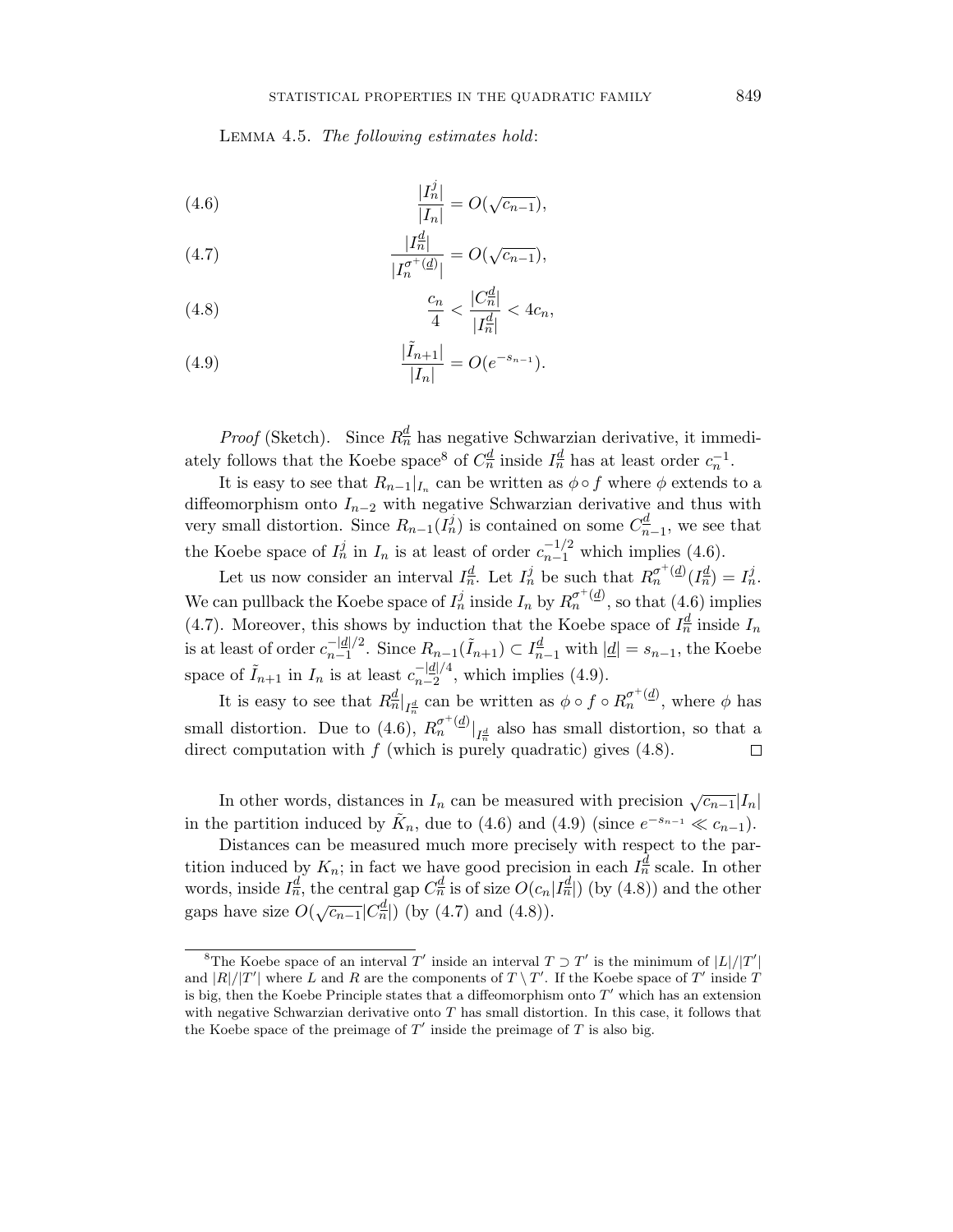4.3. Initial estimates on distortion. To deal with the distortion control we need some preliminary known results. Those estimates are based on the Koebe Principle and the estimates of Lemma 4.5. All needed arguments are already contained in the proof of Lemma 4.5, so we won't get into details.

PROPOSITION 4.6. The following estimates hold:

- (1) For any *j*, if  $R_n|_{I_n^j} = f^k$ , dist $(f^{k-1}|_{f(I_n^j)}) = 1 + O(c_{n-1})$ .
- (2) For any <u>d</u>, dist $(R_n^{\sigma^{+}(d)}|_{I_n^d}) = 1 + O(\sqrt{c_{n-1}})$ .

We will use the following immediate consequence for the decomposition of certain branches.

LEMMA 4.7. With total probability,

- (1)  $R_n|_{I_n^0} = \phi \circ f$  where  $\phi$  has torrentially small distortion.
- (2)  $R_n^{\underline{d}} = \phi_2 \circ f \circ \phi_1$  where  $\phi_2$  and  $\phi_1$  have torrentially small distortion and  $\phi_1 = R_n^{\sigma^+(d)}$ .

4.4. Estimating derivatives.

LEMMA 4.8. Let  $w_n$  denote the relative distance in  $I_n$  of  $R_n(0)$  to *∂I*<sup>n</sup> ∪ {0}:

$$
w_n = \frac{d(R_n(0), \partial I_n \cup \{0\})}{|I_n|}, \quad \text{where } d(x, X) = \inf_{y \in X} |y - x|.
$$

With total probability,

$$
\limsup_{n \to \infty} \frac{-\ln(w_n)}{\ln(n)} \le 1.
$$

In particular  $R_n(0) \notin \tilde{I}_{n+1}$  for all *n* large enough.

*Proof.* This is a simple consequence of PhPa2, by the fact that  $n^{-1-\delta}$  is summable, for all  $\delta > 0$  (by (4.9) to obtain the last conclusion). □

From now on we suppose that *f* satisfies the conclusions of the above lemma.

LEMMA 4.9. With total probability,

$$
\limsup_{n\to\infty}\frac{\sup_{j\neq 0}\ln(\text{dist}(f|_{I_n^j}))}{\ln(n)}\leq 1/2.
$$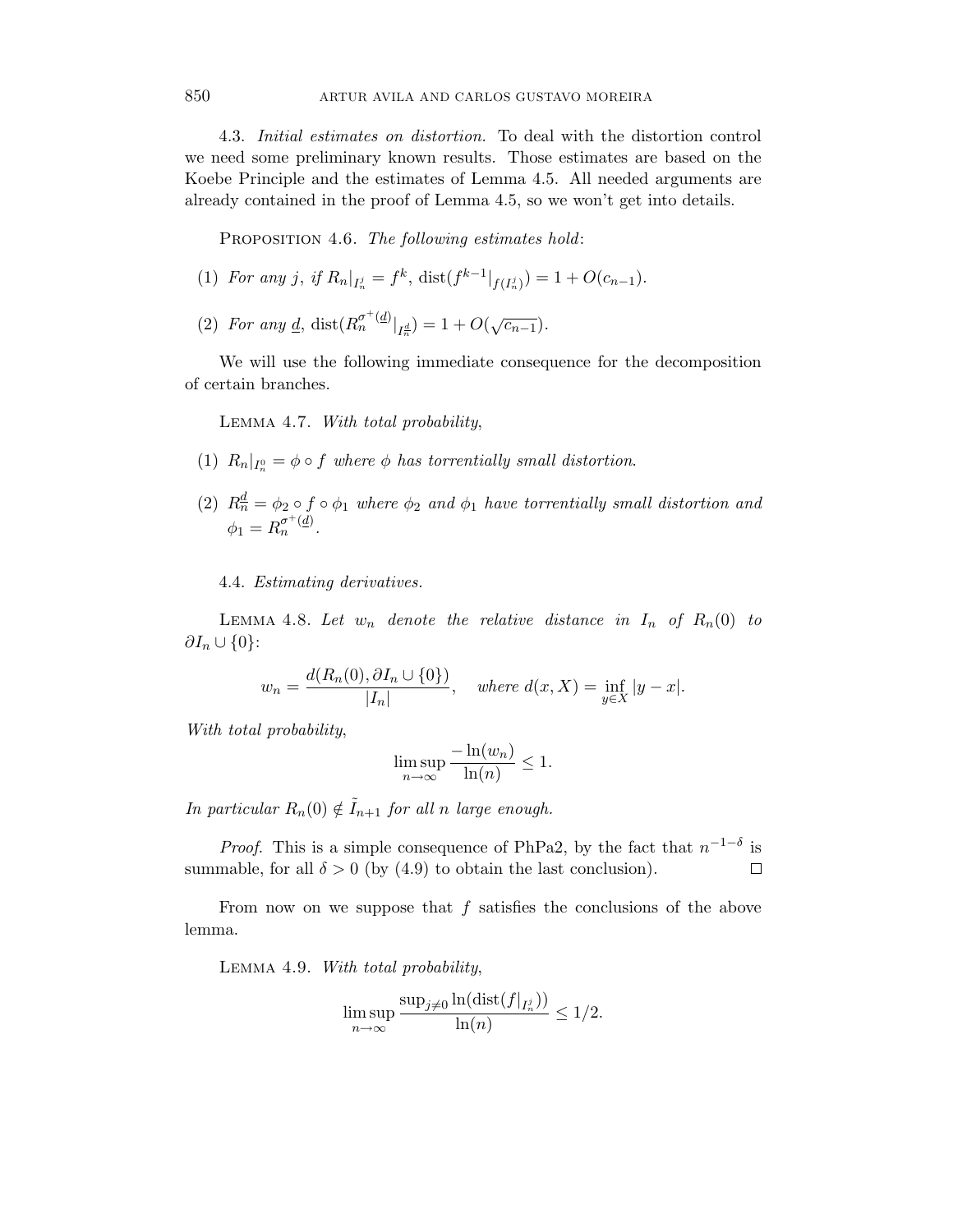*Proof.* Denote by  $P_n^d$  a  $|C_n^d|/n^{1+\delta}$  neighborhood of  $C_n^d$ . Notice that the gaps of the Cantor sets  $K_n$  inside  $I_n^{\underline{d}}$  which are different from  $C_n^{\underline{d}}$  are torrentially  $(\text{in } n)$  smaller than  $C_n^d$ , so that we can take  $P_n^d$  as a union of gaps of  $K_n$  up to torrentially small error.

It is clear that if *h* is a  $\gamma$ -qs homeomorphism ( $\gamma$  close to 1) then

$$
|h(P_n^{\underline{d}} \setminus C_n^{\underline{d}})| \le n^{-1-\delta/2} |h(C_n^{\underline{d}})|.
$$

Notice that if  $C_n^d$  is contained in  $I_n^j$  with  $j \neq \tau_n$ , then  $P_n^d$  does not intersect *I*<sup>T<sub>n</sub></sup>. Since the  $C_n^{\underline{d}}$  are disjoint,

$$
p_{\gamma}(\cup (P_n^{\underline{d}} \setminus C_n^{\underline{d}})|I_n^{\tau_n}) \le n^{-1-\delta/2}
$$

which is summable.

Transferring this estimate to the parameter using PhPa1 we see that with total probability, if *n* is sufficiently big, if  $R_n(0)$  does not belong to  $C_n^d$  then  $R_n(0)$  does not belong to  $P_n^{\underline{d}}$  as well. In particular, if *n* is sufficiently big, the critical point 0 will never be in a  $n^{-1/2-\delta/5} |I_{n+1}^j|$  neighborhood of any  $I_{n+1}^j$  with  $j \neq 0$  (the change from  $n^{-1-\delta}$  to  $n^{-1/2-\delta/5}$  is due to taking the inverse image by  $R_n|_{I_{n+1}}$ , which corresponds, up to torrentially small distortion, to taking a square root, and causes the division of the exponent by two). This implies the required estimate on distortion since *f* is quadratic.  $\Box$ 

LEMMA 4.10. With total probability,

(4.10) 
$$
\limsup_{n \to \infty} \frac{\sup_{\underline{d} \in \Omega} \ln(\text{dist}(R_n^{\underline{d}}))}{\ln(n)} \leq \frac{1}{2}.
$$

 $\text{In particular, for } n \text{ big enough, } \sup_{d \in \Omega} \text{dist}(R_n^d) \leq 2^n \text{ and } |DR_n(x)| > 2,$  $x \in \bigcup_{j \neq 0} I_n^j$ .

*Proof.* By Lemma 4.7, Lemma 4.9 implies (4.10). If  $j \neq 0$ , by (4.6) of Lemma 4.5 we get that  $|R_n(I_n^j)|/|I_n^j| = |I_n|/|I_n^j| > c_{n-1}^{-1/3}$ , so that  $\text{dist}(R_n|_{I_n^j})$  $\leq 2^n$  implies that for all  $x \in I_n^j$ ,  $|DR_n(x)| > c_{n-1}^{-1/3}2^{-n} > 2$ .

Remark 4.2. Lemma 4.9 has also an application for approximation of intervals. This result implies that if  $I_n^j = (a, b)$  and  $j \neq 0$ , we have  $1/2^n < b/a$  $\langle$  2<sup>n</sup>. As a consequence, for any symmetric (about 0) interval *I*<sub>n+1</sub> ⊂ *X* ⊂ *I*<sub>n</sub>, there exists a symmetric (about 0) interval  $X \subset \tilde{X}$ , which is union of  $I_n^j$  and is such that  $|\tilde{X}|/|X| < 2^n$  (approximation by union of  $C_n^d$ , with  $|\tilde{X}|/|X|$  torrentially close to 1, follows more easily from the discussion on fine partitions).

We will also need to estimate derivatives of iterates of *f*, and not only of return branches.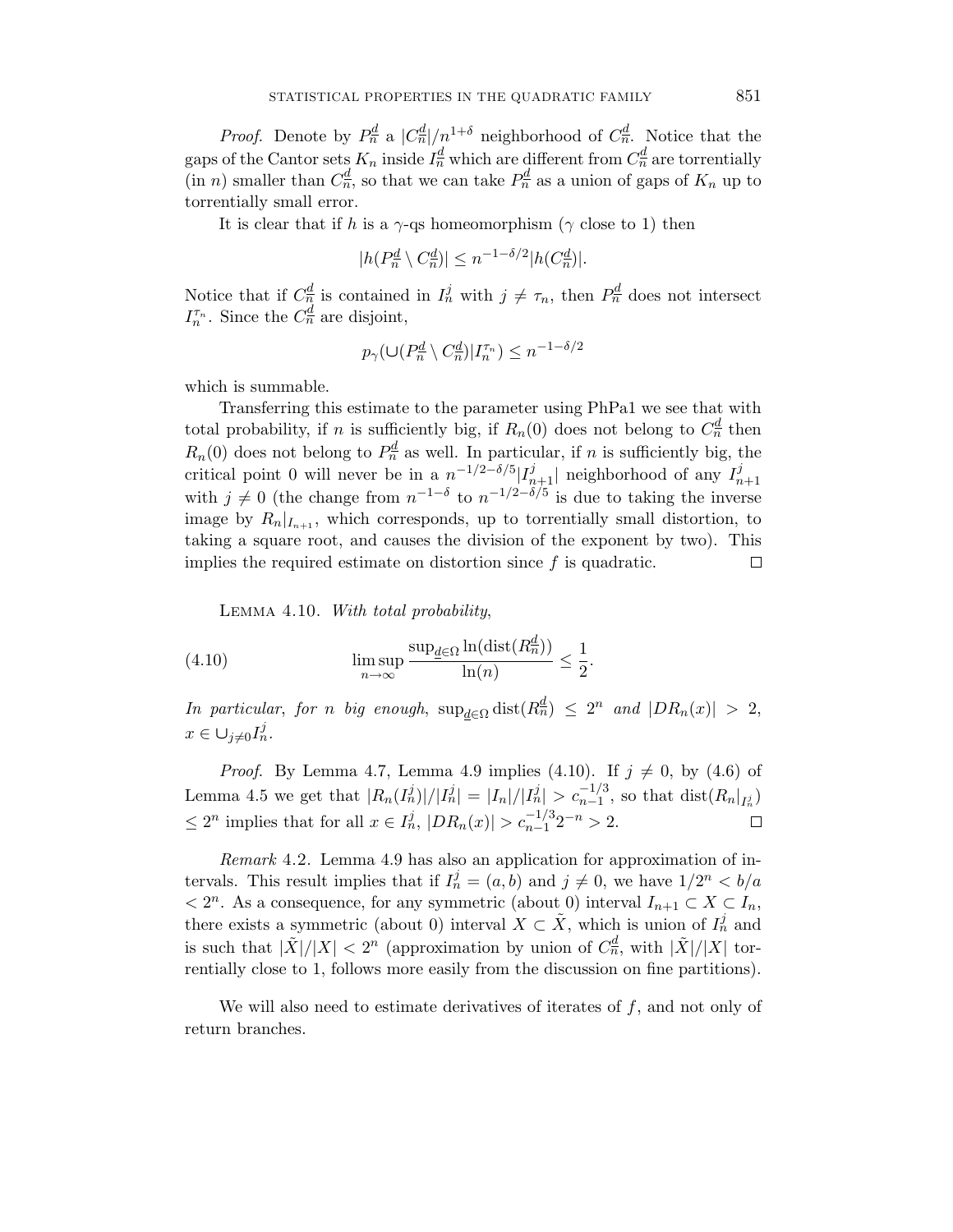LEMMA 4.11. With total probability, if *n* is sufficiently big and if  $x \in I_n^j$ ,  $j \neq 0$ , and  $R_n|_{I_n^j} = f^K$ , then for  $1 \leq k \leq K$ ,  $|(Df^k(x))| > |x|c_{n-1}^3$ .

*Proof.* First notice that by Lemmas 4.8 and 4.7,  $R_n|_{I_n^0} = \phi \circ f$  with  $|D\phi| > 1$ , provided *n* is big enough (since  $\phi$  has small distortion and there is a big macroscopic expansion from  $f(I_n^0)$  to  $R_n(I_n^0)$ ). Also, by Lemma 4.4,  $|I_n|$  decays so fast that  $\prod_{r=1}^n |I_n| > c_{n-1}^{3/2}$  for *n* big enough. Finally, by Lemma 4.10, for *n* big enough,  $|DR_n(x)| > 1$  for  $x \in I_n^j$ ,  $j \neq 0$ . Let  $n_0$  be so big that if  $n \geq n_0$ , all the above properties hold.

From hyperbolicity of  $f$  restricted to the complement of  $I_{n_0}$  (from Lemma 2.1), there exists a constant  $C > 0$  such that if  $s_0$  is such that  $f^s(x) \notin I^0_{n_0}$  for every  $s_0 \le s < k$  then  $|Df^{k-s_0}(f^{s_0}(x))| > C$ .

Let us now consider some  $n \geq n_0$ . If  $k = K$ , we have a full return and the result follows from Lemma 4.10.

Assume now  $k < K$ . Let us define  $d(s)$ ,  $0 \le s \le k$  such that  $f^s(x) \in$  $I_{d(s)} \setminus I_{d(s)}^0$  (if  $f^s(x) \notin I_0$  we set  $d(s) = -1$ ). Let  $m(s) = \max_{s \le t \le k} d(t)$ . Let us define a finite sequence  ${k_r}_{r=0}^l$  as follows. With  $k_0 = 0$  and when  $k_r < k$  we let  $k_{r+1} = \max\{k_r < s \leq k | d(s) = m(s)\}.$  Notice that  $d(k_i) < n$  if  $i \geq 1$ , since otherwise  $f^{k_i}(x) \in I_n$  so that  $k = k_i = K$  which contradicts our assumption.

The sequence  $0 = k_0 < k_1 < \cdots < k_l = k$  satisfies  $n = d(k_0) > d(k_1) >$  $\cdots > d(k_l)$ . Let  $\theta$  be maximal with  $d(k_\theta) \geq n_0$ . Now

$$
|Df^{k-k_{\theta}}(f^{k_{\theta}}(x))| > C|Df(f^{k_{\theta}}(x))|,
$$

and so if  $\theta = 0$  then  $Df^{k}(x) > |2Cx|$  and we are done.

Assume now  $\theta > 0$ . Then

$$
|Df^{k-k_{\theta}}(f^{k_{\theta}}(x))| > C|Df(f^{k_{\theta}}(x))| > C|I_{d(k_{\theta})+1}|.
$$

For  $1 \leq r \leq \theta$ , the action of  $f^{k_r-k_{r-1}}$  near  $f^{k_{r-1}}(x)$  is obtained by applying the central component of  $R_{d(k_r)}$  followed by several noncentral components of  $R_{d(k_r)}$ . Since  $d(k_r) \geq n_0$ , we can estimate

$$
|Df^{k_r-k_{r-1}}(f^{k_{r-1}}(x))| > |DR_{d(k_r)}(f^{k_{r-1}}(x))| > |Df(f^{k_{r-1}}(x))|.
$$

For  $r = 1$ , this argument gives  $|Df^{k_1}(x)| \geq |Df(x)|$ , while for  $r > 1$  we can estimate

$$
|Df^{k_r-k_{r-1}}(f^{k_{r-1}}(x))| > |Df(f^{k_{r-1}}(x))| > |I_{d(k_{r-1})+1}|.
$$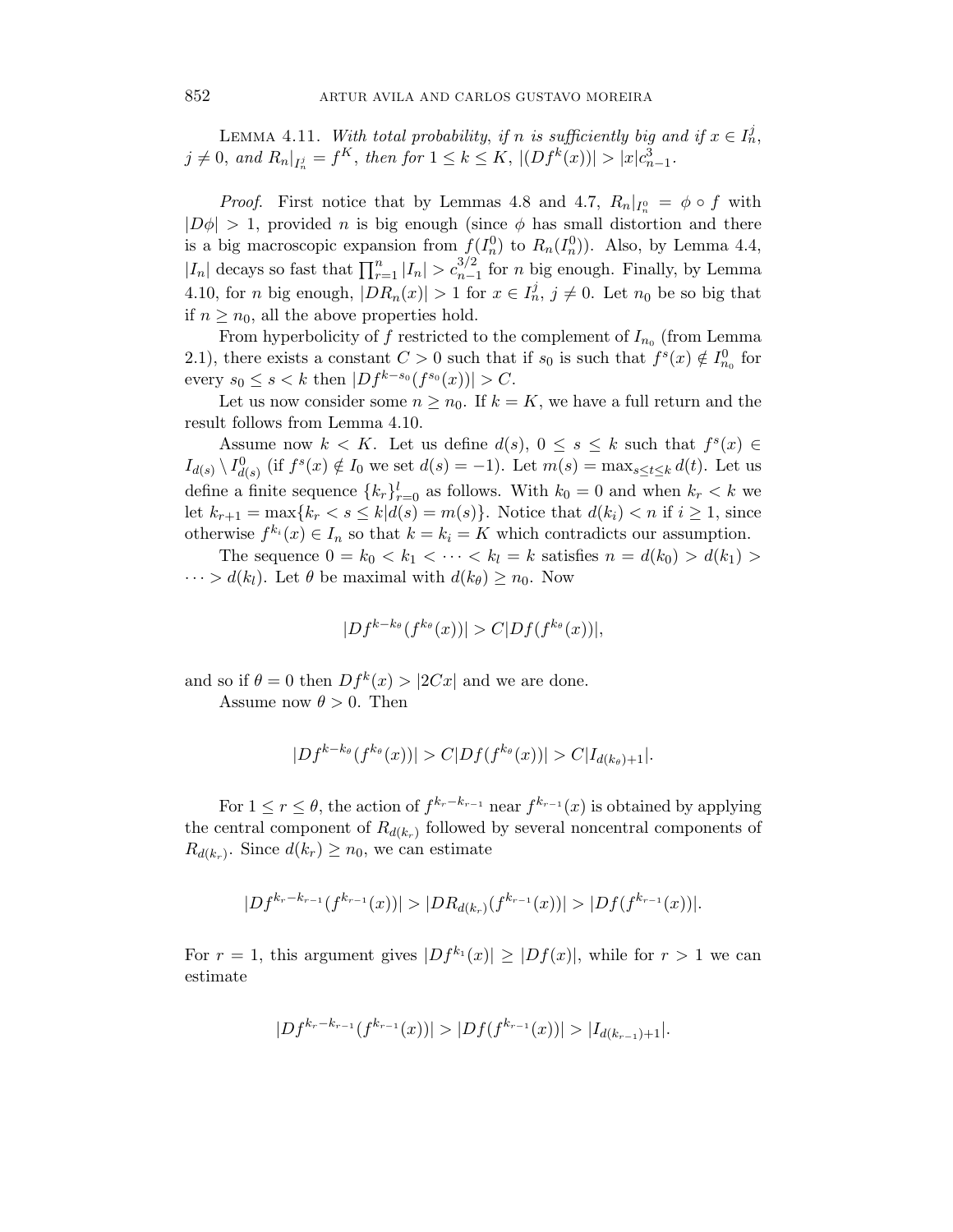Combining it all we get

$$
|Df^{k}(x)| = |Df^{k_{1}}(x)| \cdot |Df^{k-k_{\theta}}(f^{k_{\theta}}(x))| \prod_{r=2}^{\theta} |Df^{k_{r}-k_{r-1}}(f^{k_{r-1}}(x))|
$$
  
>  $|2x| \cdot C \cdot |I_{d(k_{\theta})+1}| \prod_{r=2}^{\theta} |I_{d(k_{r-1})+1}| = |2Cx| \prod_{r=1}^{\theta} |I_{d(k_{r})+1}|$   
 $\geq |2Cx| \prod_{r=0}^{n} |I_{r}| > |x|c_{n-1}^{3}.$ 

# **5. Sequences of quasisymmetric constants and trees**

5.1. Preliminary estimates. From now on, we will need to transfer estimates on the capacity of certain sets from level to level of the principal nest. In order to do so we will need to consider not only  $\gamma$ -capacities with some  $\gamma$  fixed, but different constants for different levels of the principal nest. Next, we will make use of sequences of constants converging (decreasing) to a given value *γ*. We recall that  $\gamma$  is some constant very close to 1 such that  $k(2\gamma - 1) < 1 + \varepsilon/5$ , with *ε* very small.

We define the sequences  $\rho_n = (n+1)/n$  and  $\tilde{\rho}_n = (2n+3)/(2n+1)$ , so that  $\rho_n > \tilde{\rho}_n > \rho_{n+1}$  and  $\lim \rho_n = 1$ . We define the sequence  $\gamma_n = \gamma \rho_n$  and an intermediate sequence  $\tilde{\gamma}_n = \gamma \tilde{\rho}_n$ .

As we know, the generalized renormalization process relating  $R_n$  to  $R_{n+1}$ has two phases, first  $R_n$  to  $L_n$  and then  $L_n$  to  $R_{n+1}$ . The following remarks shows why it is useful to consider the sequence of quasisymmetric constants due to losses related to distortion.

Remark 5.1. Let *S* be an interval contained in  $I_n^d$ . Using Lemma 4.7 we have  $R_n^d|_S = \psi_2 \circ f \circ \psi_1$ , where the distortion of  $\psi_2$  and  $\psi_1$  are torrentially small and  $\psi_1(S)$  is contained in some  $I_n^j$ ,  $j \neq 0$ . If *S* is contained in  $I_n^0$  we may as well write  $R_n|S = \phi \circ f$ , and the distortion of  $\phi$  is also torrentially small.

In either case, if we decompose  $S$  in  $2km$  intervals  $S_i$  of equal length, where k is the distortion of either  $R_n^d|_S$  or  $R_n|_S$  and m is subtorrentially big (say,  $m < 2<sup>n</sup>$ , the distortion obtained restricting to any interval  $S<sub>i</sub>$  will be bounded by  $1+m^{-1}$ . Indeed, in the case  $S \subset I_n^0$ , we have  $dist(R_n|_{S_i}) \leq dist(\phi) dist(f|_{S_i})$ . Now  $k = \text{dist}(R_n|S) \geq \text{dist}(\phi)^{-1} \text{dist}(f|S)$ . Since *f* is quadratic,

$$
\begin{aligned} \text{dist}(f|_{S_i}) - 1 &\leq \frac{|S_i|}{|S|} (\text{dist}(f|_S) - 1) \leq \frac{1}{2km} (k \, \text{dist}(\phi) - 1) \\ &\leq \frac{\text{dist}(\phi)}{2m} .\end{aligned}
$$

Since dist( $\phi$ )−1 is torrentially small, dist( $f|_{S_i}$ ) ≤ 1+(2/3) $m^{-1}$  and dist( $R_n|_{S_i}$ )  $\leq 1+m^{-1}$ . The case  $S \subset I_n^d$  is entirely analogous, when we consider dist $(R_n^d|_{S_i})$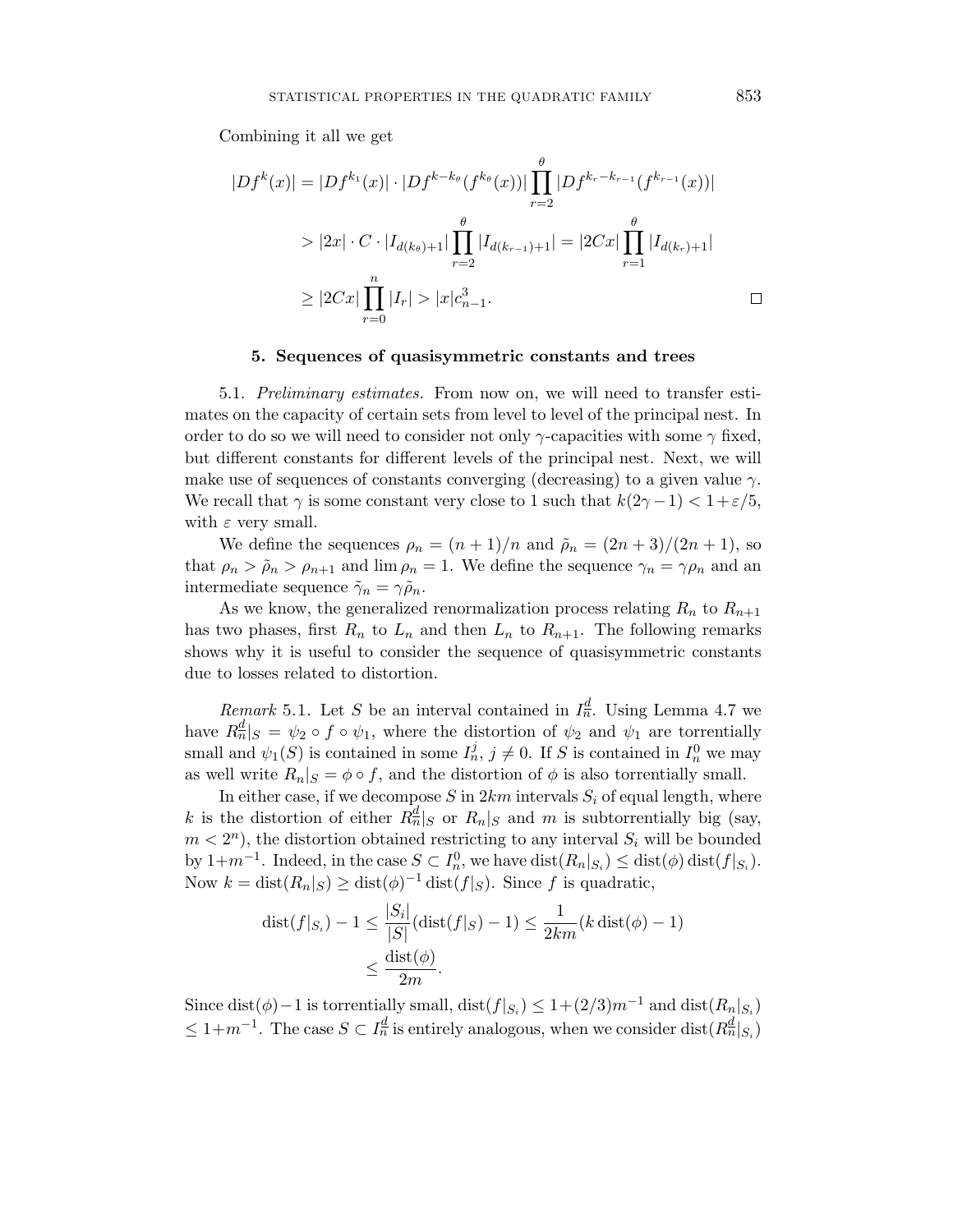$\leq$  dist( $\psi$ <sub>2</sub>) dist( $f|_{\psi_1(S_i)}$ ) dist( $\psi_1$ ), and use torrentially small distortion of  $\psi_1$ and  $\psi_2$ . The estimate now becomes

$$
\begin{aligned} \text{dist}(f|_{\psi_1(S_i)}) - 1 &\leq \frac{|\psi_1(S_i)|}{|\psi_1(S)|} (\text{dist}(f|_{\psi_1(S)}) - 1) \\ &\leq \frac{\text{dist}(\psi_1)}{2km} (k \, \text{dist}(\psi_1) \, \text{dist}(\psi_2) - 1) \\ &\leq \frac{\text{dist}(\psi_1)^2 \, \text{dist}(\psi_2)}{2m} \end{aligned}
$$

and we conclude again that  $dist(R_n^d|_{S_i}) \leq 1 + m^{-1}$ .

Remark 5.2. Now, let us fix  $\gamma$  such that the corresponding  $\varepsilon$  is small enough. We have the following estimate for the effect of the pullback of a subset of  $I_n$  by the central branch  $R_n|_{I_n^0}$ . With total probability, for all n sufficiently big, if  $X \subset I_n$  satisfies

$$
p_{\tilde{\gamma}_n}(X|I_n) < \delta \le n^{-1000}
$$

then

$$
p_{\gamma_{n+1}}((R_n|_{I_{n+1}})^{-1}(X)|I_{n+1}) < \delta^{1/5}.
$$

Indeed, let *V* be a  $\delta^{1/4}$ |*I*<sub>n+1</sub>| neighborhood of 0. Then  $R_n|_{I_{n+1}\setminus V}$  has distortion bounded by  $2\delta^{1/4}$ .

Let  $W \subset I_n$  be an interval of size  $\lambda |I_n|$ . Of course

$$
p_{\tilde{\gamma}_n}(X \cap W|W) < \delta \lambda^{-1-\varepsilon}.
$$

We decompose each side of  $I_{n+1} \setminus V$  as a union of  $n^3 \delta^{-1/4}$  intervals of equal length. Let *W* be such an interval. From Lemma 4.8, it is clear that the image of *W* covers at least  $\delta^{1/2}n^{-4}|I_n|$  and then that

$$
p_{\tilde{\gamma}_n}(X \cap R_n(W)|R_n(W)) < \delta^{(1-\varepsilon)/2} n^{4+4\varepsilon}
$$

*.*

So we conclude that (since the distortion of  $R_n|_W$  is of order  $1 + n^{-3}$  by Remark 5.1)

$$
p_{\gamma_{n+1}}((R_n|_{I_{n+1}})^{-1}(X) \cap W|W) < \delta^{(1-\varepsilon)/2} n^5
$$

(we use the fact that the composition of a  $\gamma_{n+1}$ -qs map with a map with small distortion is ˜*γ*n-qs). Since

$$
p_{\gamma_{n+1}}(V|I_{n+1}) < (2\delta^{1/4})^{1-\varepsilon},
$$

we get the required estimate.

5.2. More on trees. We will need the following application of the above remarks:

Lemma 5.1. With total probability, for all *n* sufficiently big

 $p_{\tilde{\gamma}_n}((R_n^d)^{-1}(X)|I_n^d) < 2^n p_{\gamma_n}(X|I_n).$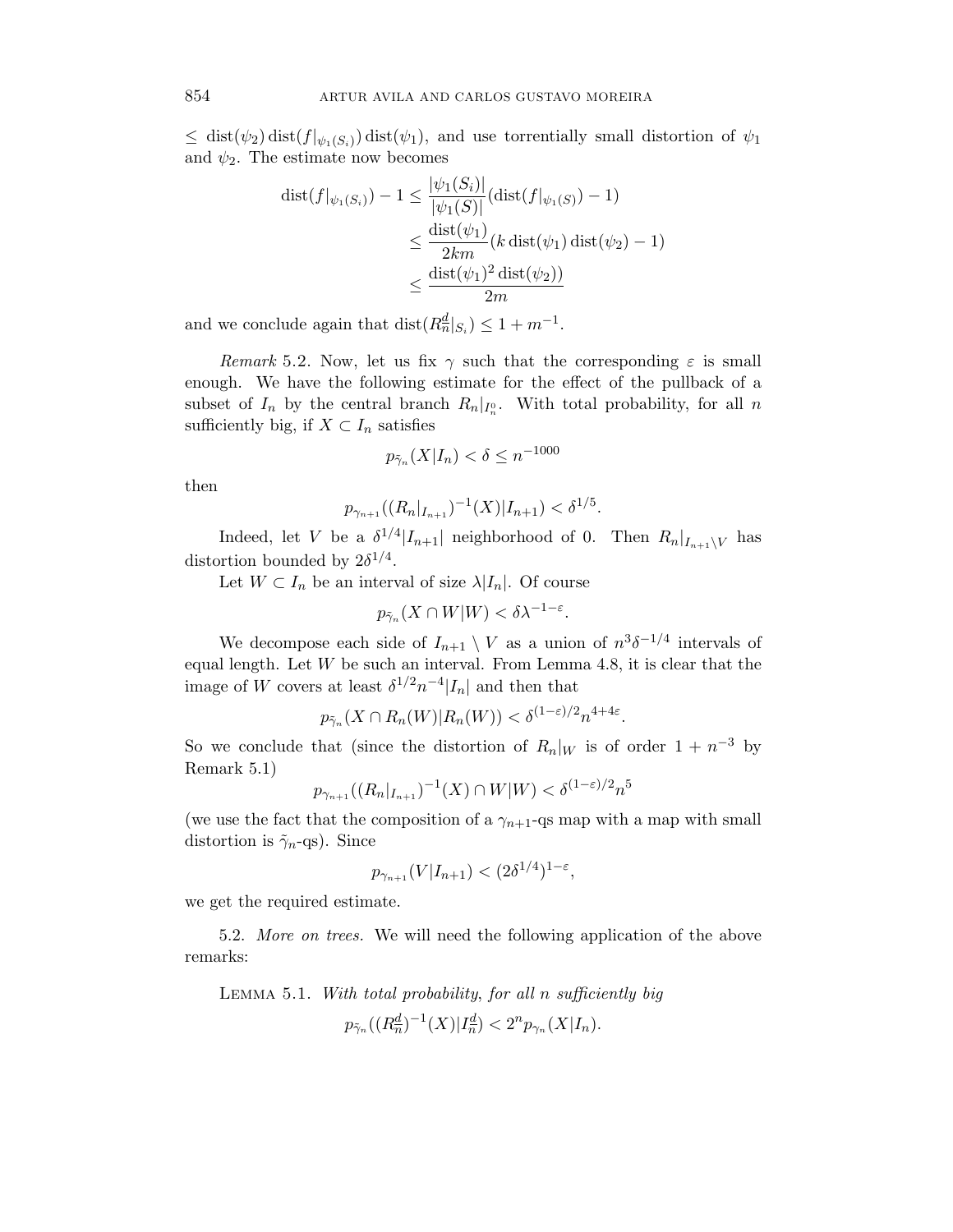*Proof.* Decompose  $I_n^{\underline{d}}$  in  $n^{\ln(n)}$  intervals of equal length, say,  $\{W_i\}_{i=1}^{n^{\ln(n)}}$ . Then by Lemma 4.10,  $|R_n^{\underline{d}}(W_i)| > n^{-2\ln n}|I_n|$ , and so we get

$$
p_{\gamma_n}(R_n^d(W_i) \cap X | R_n^d(W_i)) < n^{4\ln(n)} p_{\gamma_n}(X | I_n).
$$

Applying Remark 5.1, we see that

$$
p_{\tilde{\gamma}_n}((R_n^d)^{-1}(X) \cap W_i|W_i) < n^{4\ln(n)}p_{\gamma_n}(X|I_n),
$$

(we use the fact that the composition of a  $\tilde{\gamma}_n$ -qs map with a map with small distortion is  $\gamma_n$ -qs) which implies the desired estimate.  $\Box$ 

By induction we get:

LEMMA 5.2. With total probability, for *n* big enough, if  $X_1, \ldots, X_m \subset$  $\mathbb{Z} \setminus \{0\}$ 

$$
p_{\tilde{\gamma}_n}(\underline{d}^{(n)}(x) = (j_1, \dots, j_m, \dots, j_{|\underline{d}^{(n)}(x)|}), j_i \in X_i, 1 \le i \le m | I_n)
$$
  

$$
\le 2^{mn} \prod_{i=1}^m p_{\gamma_n}(j^{(n)}(x) \in X_i | I_n).
$$

The following is an obvious variation of the previous lemma fixing the start of the sequence.

LEMMA 5.3. With total probability, for *n* big enough, if  $X_1, \ldots, X_m \subset$  $\mathbb{Z} \setminus \{0\}$ , and if <u>d</u> =  $(j_1, \ldots, j_k)$ ,

$$
p_{\tilde{\gamma}_n}(\underline{d}^{(n)}(x) = (j_1, \dots, j_k, j_{k+1}, \dots, j_{k+m}, \dots, j_{|\underline{d}^{(n)}(x)|}), j_{i+k} \in X_i, 1 \le i \le m | I_n^{\underline{d}})
$$
  

$$
\le 2^{mn} \prod_{i=1}^m p_{\gamma_n}(j^{(n)}(x) \in X_i | I_n).
$$

In particular, with  $\underline{d} = (\tau_n)$ ,

$$
p_{\tilde{\gamma}_n}(\underline{d}^{(n)}(x) = (\tau_n, j_1, \dots, j_m, j_{m+1}, \dots, j_{|\underline{d}^{(n)}(x)|}), j_i \in X_i, 1 \le i \le m | I_n^{\tau_n})
$$
  

$$
\le 2^{mn} \prod_{i=1}^m p_{\gamma_n}(j^{(n)}(x) \in X_i | I_n).
$$

The last part of the above lemma will often be necessary in order to apply PhPa1.

Sometimes we are more interested in the case where the  $X_i$  are all equal. Let  $Q \subset \mathbb{Z} \setminus \{0\}$ . Let  $Q(m, k)$  denote the set of  $\underline{d} = (j_1, \ldots, j_m)$  such that #{1 ≤ *i* ≤ *m, j*<sup>i</sup> ∈ *Q*} ≥ *k*.

Define  $q_n(m, k) = p_{\tilde{\gamma}_n}(\cup_{\underline{d} \in Q(m, k)} I_n^{\underline{d}} | I_n)$ . Let  $q_n = p_{\gamma_n}(\cup_{j \in Q} I_n^j | I_n)$ .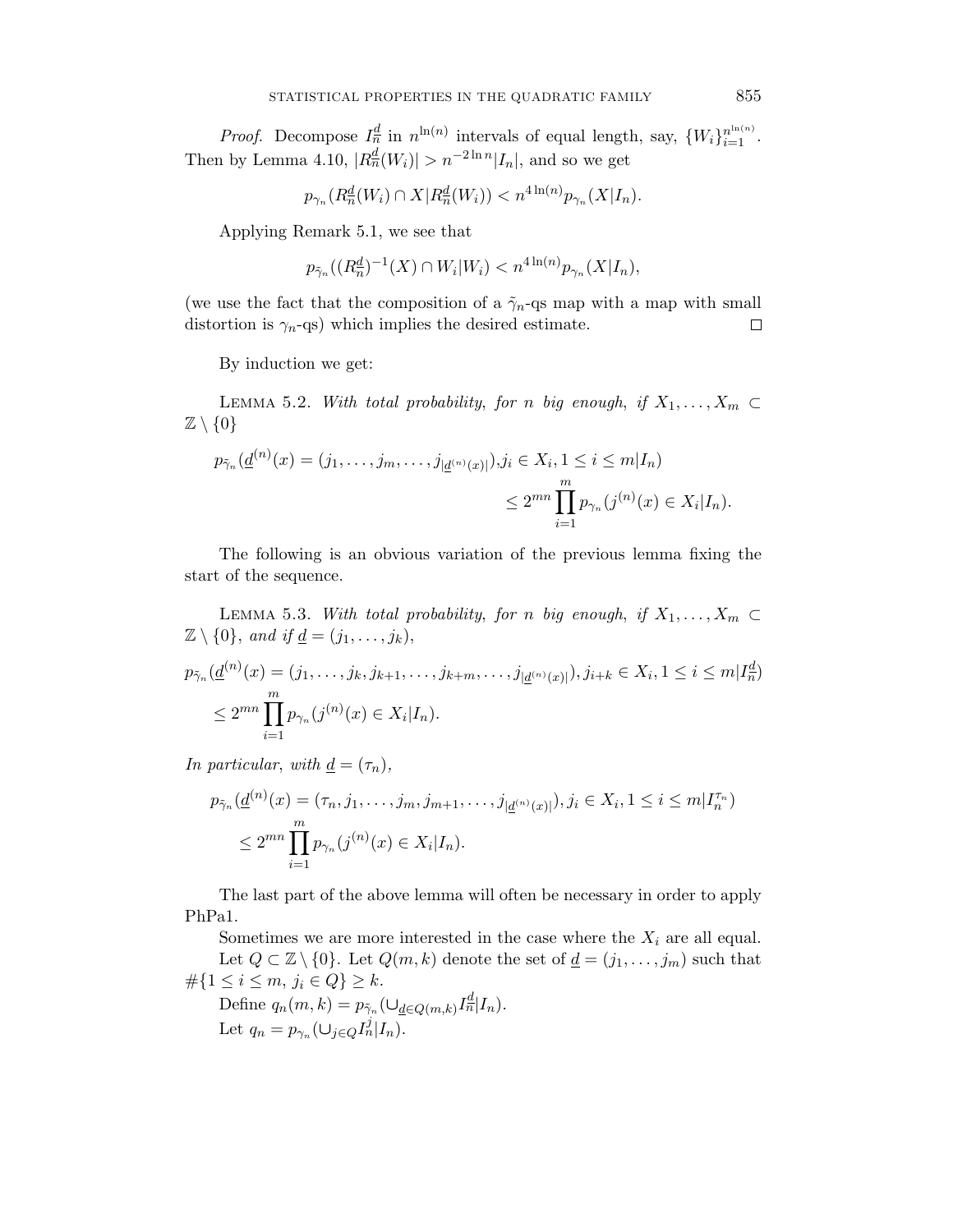Lemma 5.4. With total probability, for *n* large enough,

(5.1) 
$$
q_n(m,k) \leq {m \choose k} (2^n q_n)^k.
$$

*Proof.* We have the following recursive estimates for  $q_n(m, k)$ :

- (1)  $q_n(1,0) = 1$ ,  $q_n(1,1) \le q_n \le 2^n q_n$ , and  $q_n(m+1,0) \le 1$  for  $m \ge 1$ ,
- $(2)$   $q_n(m+1, k+1) \leq q_n(m, k+1) + 2^n q_n q_n(m, k).$

Indeed, (1) is completely obvious and if  $(j_1, \ldots, j_{m+1}) \in Q(m+1, k+1)$ then either  $(j_1, ..., j_m) \in Q(m, k+1)$  or  $(j_1, ..., j_m) \in Q(m, k)$  and  $j_{m+1} \in Q$ , so that (2) follows from Lemma 5.1. It is clear that (1) and (2) imply, by induction, (5.1).  $\Box$ 

We recall that by Stirling's formula,

$$
\binom{m}{qm} < \frac{m^{qm}}{(qm)!} < \left(\frac{3}{q}\right)^{qm}.
$$

So we can get the following estimate. For  $q \geq q_n$ ,

(5.2) 
$$
q_n(m, (6 \cdot 2^n)qm) < \left(\frac{1}{2}\right)^{(6 \cdot 2^n)qm}.
$$

This is also used in the following form. If  $q^{-1} > 6 \cdot 2^n$  (it is usually the case, since *q* will be torrentially small)

(5.3) 
$$
\sum_{k>q^{-2}} q_n(k, (6 \cdot 2^n)qk) < 2^{-n}q^{-1} \left(\frac{1}{2}\right)^{(6 \cdot 2^n)q^{-1}}.
$$

This can be interpreted as a large deviation estimate in this context.

#### **6. Estimates on time**

Our aim in this section is to estimate the distribution of return times to  $I_n$ : they are concentrated around  $c_{n-1}^{-1}$  up to an exponent close to 1.

The basic estimate is a large deviation estimate which is proved in the next subsection (Corollary 6.5) and states that for  $k \geq 1$  the set of branches with time larger than  $kc_n^{-4}$  has capacity less than  $e^{-k}$ .

6.1. A large deviation lemma for times. Let  $r_n(j)$  be such that  $R_n|_{I_n^j} =$  $f^{r_n(j)}$ . We will also use the notation  $r_n(x) = r_n(j^{(n)}(x))$ , the *n*-th return time of *x* (there should be no confusion for the reader, since we consistently use *j* for an integer index and *x* for a point in the phase space).

Let

$$
A_n(k) = p_{\gamma_n}(r_n(x) \ge k | I_n).
$$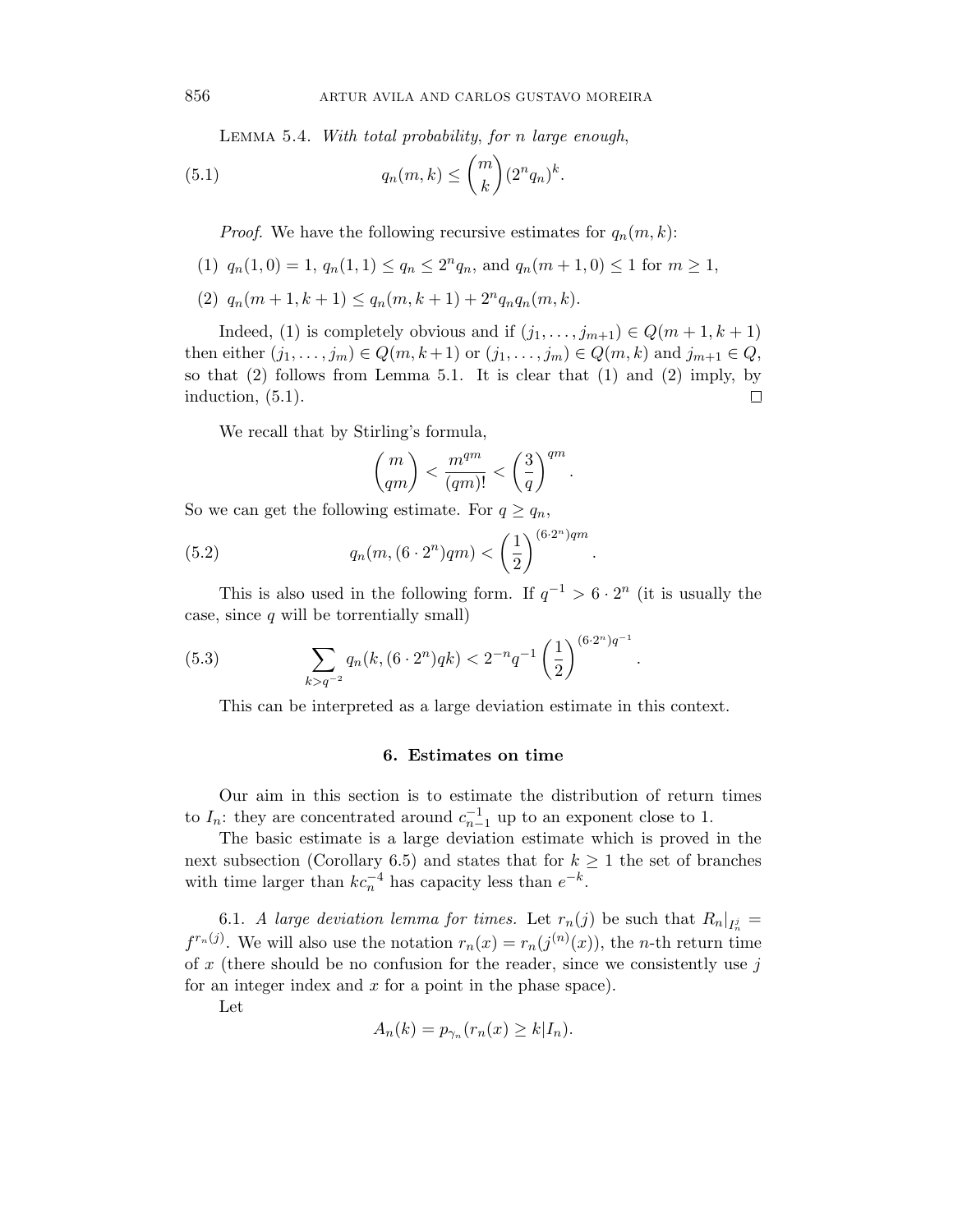Since f restricted to the complement of  $I_{n+1}$  is hyperbolic, from Lemma 2.1, it is clear that  $A_n(k)$  decays exponentially with  $k$ :

LEMMA 6.1. With total probability, for all  $n > 0$ , there exists  $C > 0$ ,  $\lambda > 1$  (which depend on *n*) such that  $A_n(k) < C\lambda^k$ .

*Proof.* Consider a Markov partition for  $f|_{I\setminus I_{n+1}}$ , that is, a finite union of intervals  $M_1, \ldots, M_m$  such that

- $(1)$   $\cup_{i=1}^{m} M_i = I \setminus I_{n+1}.$
- (2) For every  $1 \leq i \leq m$ ,  $f|_{M_i}$  is a diffeomorphism.
- $(3)$   $f(\cup_{i=1}^{m} \partial M_i) \subset \cup_{i=1}^{m} \partial M_i$ .

It is easy to see that such a Markov partition also satisfies

(4) For every  $1 \leq i \leq m$ , either

$$
f(M_i) = \bigcup_{M_j \subset f(M_i)} M_j \quad \text{or} \quad f(M_i) = I_{n+1} \cup \bigcup_{M_j \subset f(M_i)} M_j.
$$

(To construct such a Markov partition, notice first that the boundary of  $I_{n+1}$  is preperiodic to a periodic orbit *q* (of period *p*). In particular,  $f^{s}(\partial I_{n+1}) = q$  for some integer  $s > p$ . Let K be the (finite) set of all x which never enter int  $I_{n+1}$  and such that  $f^j(x) = q$  for some  $j \leq s$ . Since *I*<sub>n+1</sub> is nice,  $\partial I_{n+1}$  ⊂ *K*, and since *s* > *p*, *q* ∈ *K*. In particular *K* is forward invariant. It is easy to see that the connected components of  $I \setminus (K \cup I_{n+1})$ form a Markov partition of  $I \setminus I_{n+1}$ .)

It follows that if  $f^j(x) \in \bigcup_{i=1}^m \text{int } M_i$ ,  $0 \leq j \leq k$ , then there exists a unique interval  $x \in M^k(x)$  such that  $f^k|_{M^k(x)}$  is a diffeomorphism onto some  $M_j$ . Notice that if  $k \ge 1$ ,  $f(M^k(x)) = M^{k-1}(f(x)).$ 

By Lemma 2.1, if  $y \in M^k(x)$ ,  $|Df^k(y)|$  is exponentially big in *k*. In particular,  $\sum_{j=0}^{k-1} |f^j(M^k(x))| < C'$  for some constant  $C' > 0$  independent of  $M^k(x)$ . Since *f* is  $C^2$ , dist( $f|_{M^k(x)}$ ) is uniformly bounded in *k*. Notice that the bounds on distortion depend on *n*. (An alternative to this classical argument is to obtain the bounded distortion from the negative Schwarzian derivative.)

By Lemma 2.1 again, the set of points  $x \in I$  which never enter  $I_{n+1}$  has empty interior: for every  $T \subset I$  there is an iterate  $f^{r}(T)$  which intersects  $I_{n+1}$ (otherwise the exponentially growing intervals  $f^{r}(T) \subset I$  would eventually become bigger than *I*). So there exists  $r > 0$  such that, for every  $M_j$ , there exists  $x \in M_j$  and  $t_j < r$  with  $f^{t_j}(x) \in \text{int } I_{n+1}$ . It follows that there exists an interval  $E_j \subset M_j$  such that  $f^{t_j}(E_j) \subset \text{int } I_{n+1}$ .

Fixing some  $M^k(x)$  with  $f^k(M^k(x)) = M_j$ , let  $E^k(x) = (f^k|_{M^k(x)})^{-1}(E_j)$ . By bounded distortion, it follows that  $|E^k(x)|/|M^k(x)|$  is uniformly bounded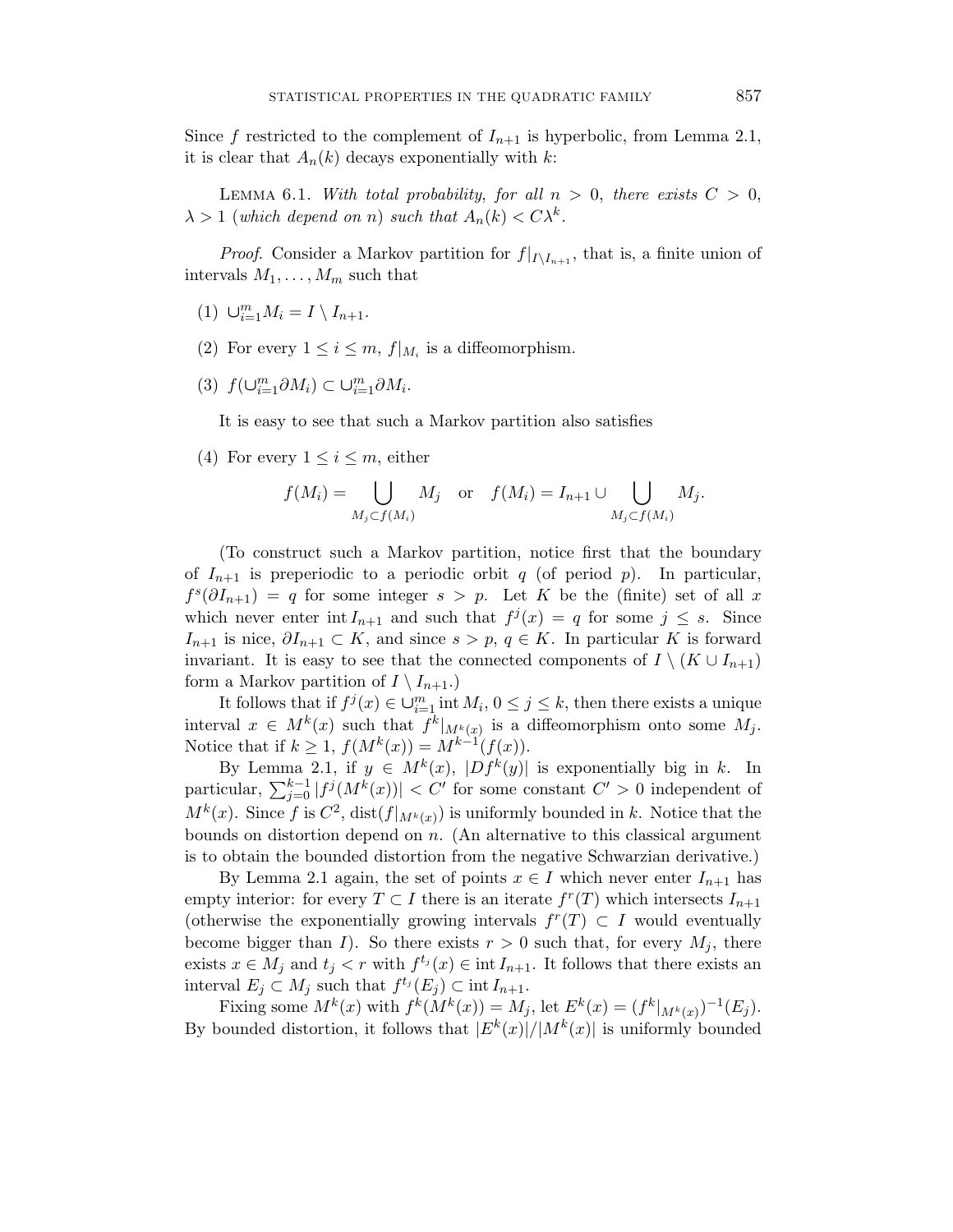from below independently of  $M^k(x)$ . In particular,  $p_{2\gamma}(M^k(x) \setminus E^k(x)|M^k(x))$  $\langle \lambda \rangle$  for some constant  $\lambda \langle 1$ .

Let  $M^k$  be the union of the  $M^k(x)$  and  $E^k$  be the union of the  $E^k(x)$ . Then  $M^{k+r} \cap E^k = \emptyset$ . In particular,  $p_{2\gamma}(M^{(k+1)r}|I) < \lambda p_{2\gamma}(M^{kr}|I)$ .

We conclude that  $p_{2\gamma}(M^k|I_n) < C\lambda^{k/r}$  for some constant  $C > 0$ . If  $k > r_n(0)$ , then  $M^k \cap I_n$  contains the set of points  $x \in I_n$  such that  $f^j(x) \notin I_n$ ,  $1 \leq j \leq k$ , that is, all points  $x \in I_n$  with  $r_n(x) > k$ . Adjusting *C* and  $\lambda$  if necessary, we have  $A_n(k) < C\lambda^k$ . □

Remark 6.1. It turns out that  $\lambda$  depends strongly on *n*. Indeed, it is possible to show that  $\lambda$  is torrentially close to 1. The argument above does not give any estimate on the behavior of  $\lambda$  as *n* grows, but it will be used below as the basis of an inductive argument which will give explicit estimates on *λ* for *n* big.

Let  $\zeta_n$  be the maximum  $\zeta \leq c_{n-1}$  such that for all  $k \geq \zeta^{-1}$  we have

$$
(6.1) \t A_n(k) \le e^{-\zeta k}
$$

and finally let  $\alpha_n = \min_{1 \leq m \leq n} \zeta_m$ .

Our main result in this section is to estimate  $\alpha_n$ . We will show that with total probability, for *n* big we have  $\alpha_{n+1} \geq c_n^4$ . For this we will have to do a simultaneous estimate for landing times, which we define now.

Let  $l_n(\underline{d})$  be such that  $L_n|_{I_n^d} = f^{l_n(\underline{d})}$ . We will also use the notation  $l_n(x) = l_n(\underline{d}^{(n)}(x)).$ 

Let us define

(6.2) 
$$
B_n(k) = p_{\tilde{\gamma}_n}(l_n(x) > k | I_n).
$$

(6.3) 
$$
B_n^{\tau_n}(k) = p_{\tilde{\gamma}_n}(l_n(x) > k + r_n(\tau_n)|I_n^{\tau_n}).
$$

LEMMA 6.2. If  $k>c_n^{-3/2} \alpha_n^{-3/2}$  then

(6.4) 
$$
B_n(k) < e^{-c_n^{3/2} \alpha_n^{3/2} k},
$$

and

(6.5) 
$$
B_n^{\tau_n} < e^{-c_n^{-3/2} \alpha_n^{3/2} k}.
$$

*Proof.* We first show (6.4). Let  $k > c_n^{-3/2} \alpha_n^{-3/2}$  be fixed. Let  $m_0 = \alpha_n^{3/2} k$ . Notice that by Lemma 4.2

(6.6) 
$$
p_{\tilde{\gamma}_n}(|\underline{d}^{(n)}(x)| \ge m_0|I_n) \le e^{-c_n^{5/4} \alpha_n^{3/2} k}.
$$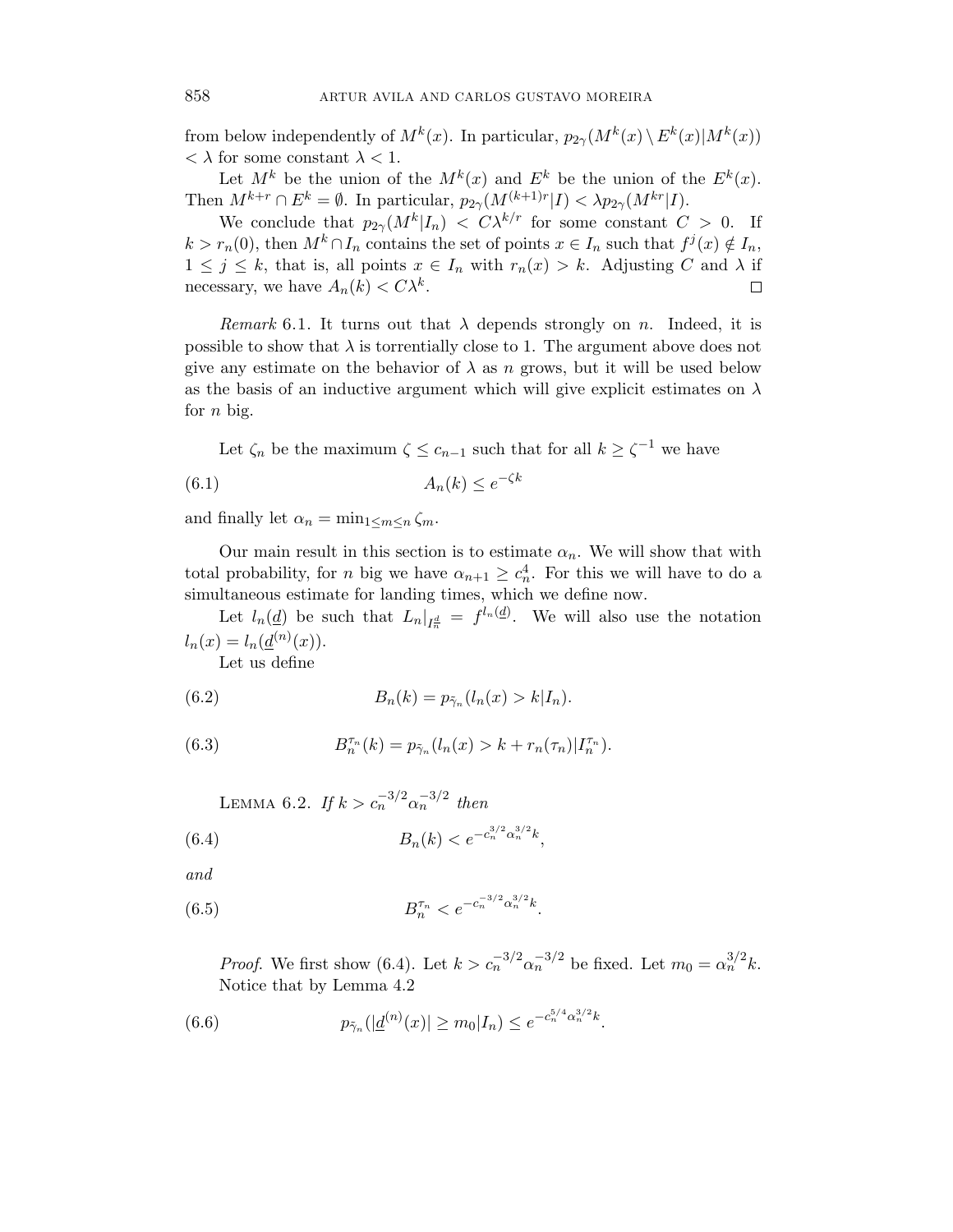Fix now  $m < m_0$ . Let us estimate

(6.7) 
$$
p_{\tilde{\gamma}_n}(|\underline{d}^{(n)}(x)| = m, l_n(x) > k|I_n).
$$

For each  $\underline{d} = (j_1, \ldots, j_m)$  we can associate a sequence of *m* positive integers *r*<sub>i</sub> such that  $r_i \le r_n(j_i)$  and  $\sum r_i = k$ . The average value of  $r_i$  is at least  $k/m$ so we conclude that

(6.8) 
$$
\sum_{r_i \ge k/2m} r_i > k/2.
$$

Recall also that

(6.9) 
$$
\frac{k}{2m} > \frac{1}{(2\alpha_n^{3/2})} > \alpha_n^{-1}.
$$

Given a sequence of  $m$  positive integers  $r_i$  as above we can make the following estimate using Lemma 5.2

(6.10) 
$$
p_{\tilde{\gamma}_n}(\underline{d}^{(n)}(x) = (j_1, \dots, j_m), r_n(j_i) \ge r_i | I_n)
$$

$$
\le 2^{mn} \prod_{j=1}^m p_{\gamma_n}(r_n(x) \ge r_j | I_n)
$$

$$
\le 2^{mn} \prod_{r_j \ge \alpha_n^{-1}} p_{\gamma_n}(r_n(x) \ge r_j | I_n)
$$

$$
\le 2^{mn} \prod_{r_j \ge k/2m} e^{-\alpha_n r_j}
$$

$$
\le 2^{mn} e^{-\alpha_n k/2}.
$$

The number of sequences of  $m$  positive integers  $r_i$  with sum  $k$  is

(6.11) 
$$
{\binom{k+m-1}{m-1}} \leq \frac{1}{(m-1)!} (k+m-1)^{m-1} \leq \frac{1}{m!} (k+m)^m \leq \left(\frac{2ek}{m}\right)^m.
$$

Notice that

$$
(6.12)
$$
\n
$$
2^{mn} \left(\frac{2ek}{m}\right)^m \le \left(\frac{2^{n+3}k}{m}\right)^{\frac{m}{k2^{n+3}}} k2^{n+3}
$$
\n
$$
\le \left(\frac{2^{n+3}k}{m_0}\right)^{\frac{m_0}{k2^{n+3}}} k2^{n+3}
$$
\n(since  $x^{1/x}$  decreases for  $x > e$ )\n
$$
\le \left(\frac{2^{n+3}}{\alpha_n^{3/2}}\right)^{m_0} \le e^{\alpha_n^{5/4}k}.
$$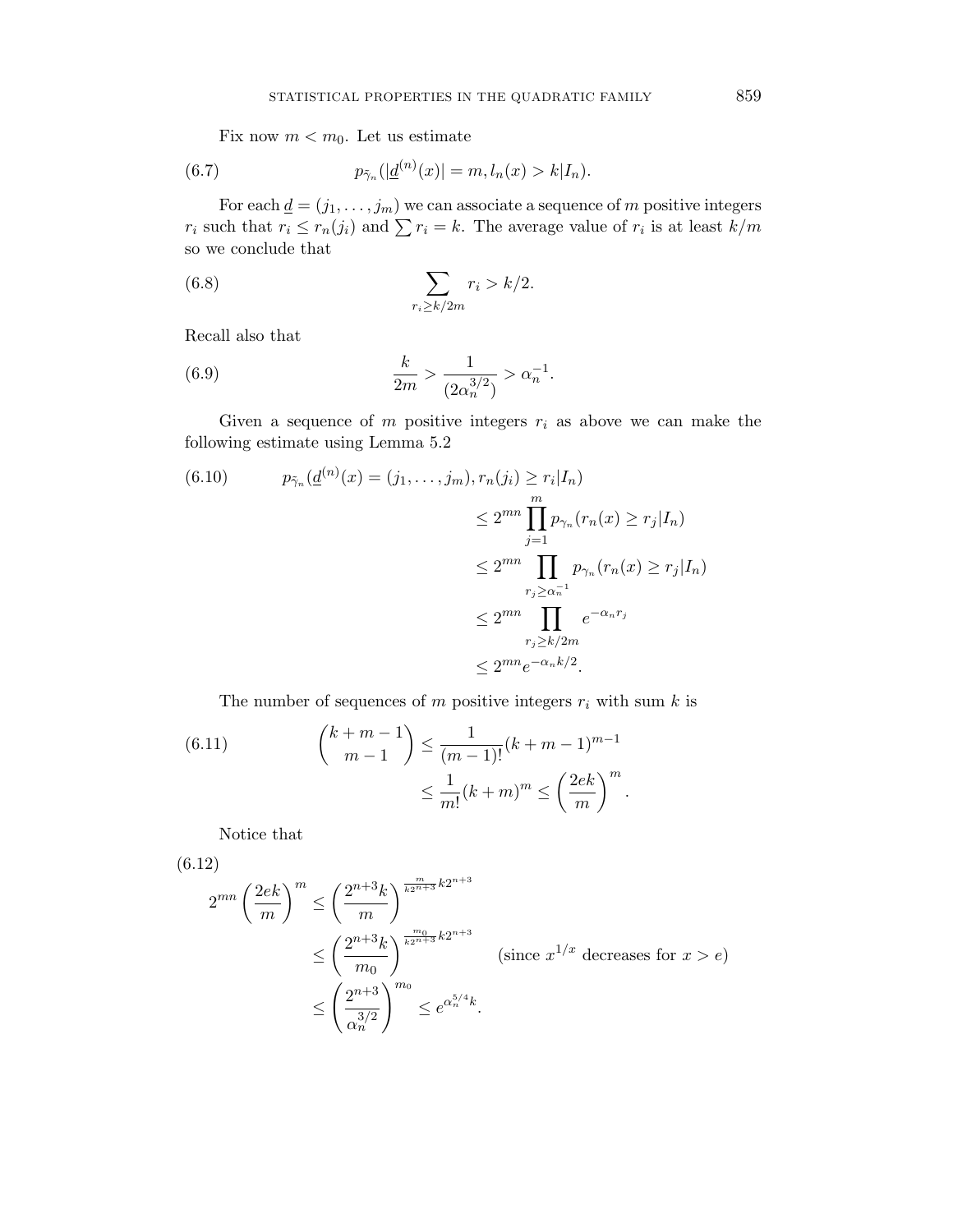So we can finally estimate

(6.13) 
$$
p_{\tilde{\gamma}_n}(|\underline{d}^{(n)}(x)| = m, l_n(x) \ge k | I_n) \le 2^{mn} \left(\frac{2ek}{m}\right)^m e^{-\alpha_n k/2} < e^{(\alpha_n^{1/4} - 1/2)\alpha_n k}.
$$

Summing up on *m* we get

$$
(6.14) \quad p_{\tilde{\gamma}_n}(|\underline{d}^{(n)}(x)| < m_0, l_n(x) \ge k | I_n) \\
\le m_0 e^{(\alpha_n^{1/4} - 1/2)\alpha_n k} \\
\le e^{(2\alpha_n^{1/4} - 1/2)\alpha_n k} \quad (\text{since } \frac{\ln(m_0)}{k} \le \frac{\ln(k)}{k} \le \alpha_n^{5/4}) \\
\le e^{-\alpha_n k/3}.
$$

As a direct consequence we get

(6.15) 
$$
B_n(k) < e^{-\alpha_n k/3} + e^{-c_n^{5/4} \alpha_n^{3/2} k} < e^{-c_n^{3/2} \alpha_n^{3/2} k},
$$

concluding the proof of (6.4).

For the proof of  $(6.5)$  one proceeds analogously. Take k and  $m_0$  as before. By Lemma 4.7 one gets

(6.16) 
$$
p_{\tilde{\gamma}_n}(|\underline{d}^{(n)}(x)| \geq m_0 | I_n^{\tau_n}) \leq e^{-c_n^{5/4} \alpha_n^{3/2} k}.
$$

For any  $m < m_0$ , if  $\underline{d} = (\tau_n, j_1, \ldots, j_m)$  and  $l_n(\underline{d}) > k + r_n(\tau_n)$  then there exists  $r_i \leq r_n(j_i)$  with  $\sum_{i=1}^m r_i = k$ . Repeating the argument of (6.10) (and using Lemma 5.3 instead of Lemma 5.2) one gets, for any such sequence  $r_1, \ldots, r_m$ ,

$$
(6.17) \t p_{\tilde{\gamma}_n}(\underline{d}^{(n)}(x)=(\tau_n,j_1,\ldots,j_m),r_n(j_i)\geq r_i|I_n^{\tau_n})\leq 2^{mn}e^{-\alpha_n k/2}.
$$

The previous combinatorial estimate can be applied again to obtain

$$
(6.18) \t p_{\tilde{\gamma}_n}(|\underline{d}^{(n)}(x)| = m + 1, l_n(x) > k + r_n(\tau_n)|I_n^{\tau_n}) < e^{(\alpha_n^{1/4} - 1/2)\alpha_n k}.
$$

Summing up (6.18) on  $m < m_0$  and using (6.16) we obtain estimate (6.5).  $\Box$ 

Let  $v_n = r_n(0)$  be the return time of the critical point.

Lemma 6.3. With total probability, for *n* large enough,

$$
v_{n+1} < c_n^{-2} \alpha_n^{-2} / 2.
$$

*Proof.* By the definition of  $\alpha_n$  and PhPa2, it follows that with total probability, for *n* large enough,

$$
r_n(\tau_n) < c_{n-1}^{-1} \alpha_n^{-1}.
$$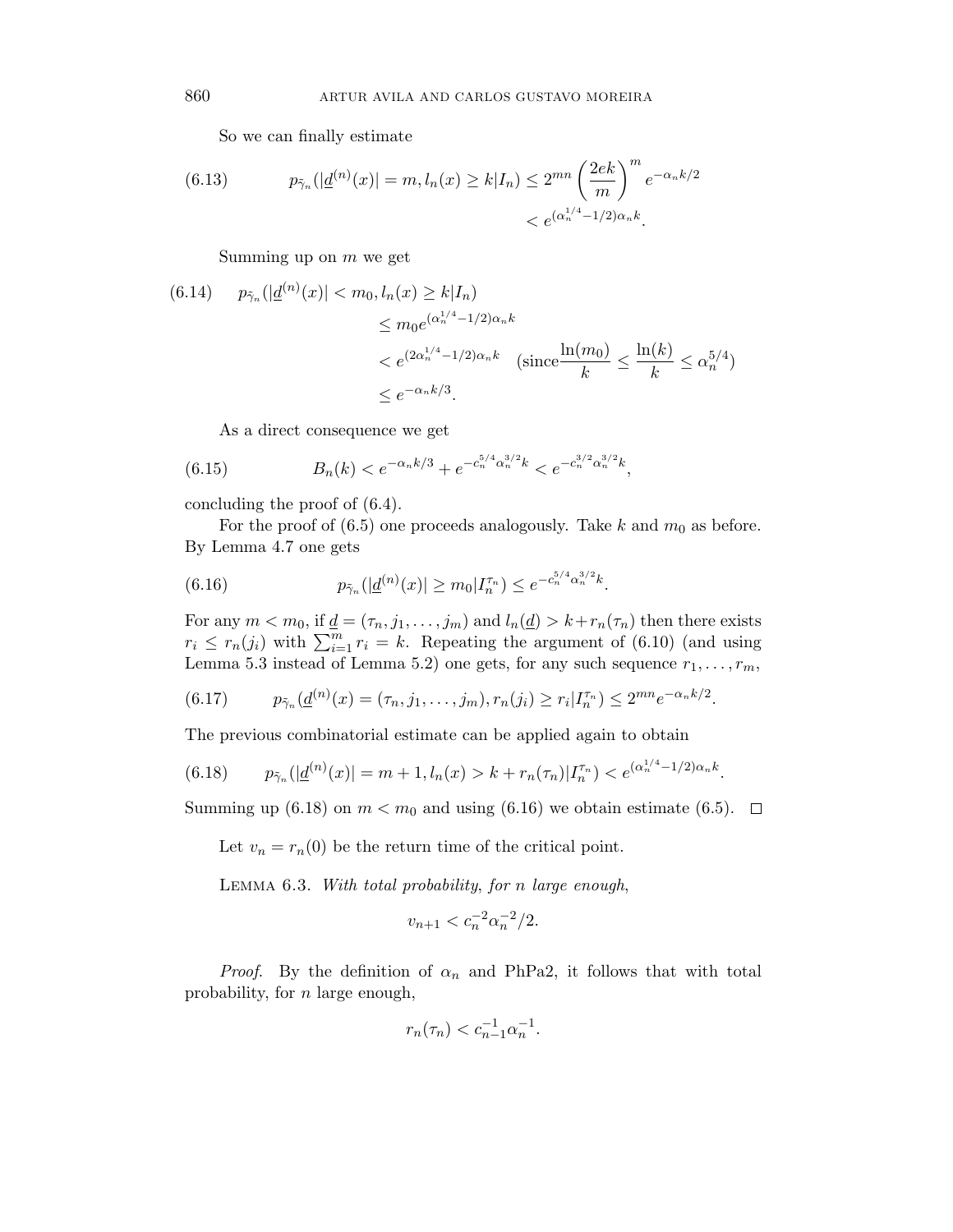Recall that  $\underline{d}^{(n)}(0)$  is such that  $R_n(0) \in C_n^{\underline{d}^{(n)}(0)}$ . Using Lemma 6.2, more precisely estimate (6.5), together with PhPa1, we get with total probability, for *n* large enough,

$$
l_n(\underline{d}^{(n)}(0)) - r_n(\tau_n) < n\alpha_n^{-3/2}c_n^{-3/2},
$$

and thus

$$
v_{n+1} < v_n + c_{n-1}^{-1} \alpha_n^{-1} + n \alpha_n^{-3/2} c_n^{-3/2} < v_n + \alpha_n^{-2} c_n^{-2} / 4.
$$

Notice that  $\alpha_n$  decreases monotonically; thus for  $n_0$  big enough and for  $n > n_0$ ,

$$
v_{n+1} < v_{n_0} + \sum_{k=n_0}^n \alpha_k^{-2} c_k^{-2} / 4 < v_{n_0} + \alpha_n^{-2} c_n^{-2} / 3.
$$

which for *n* big enough implies  $v_{n+1} < c_n^{-2} \alpha_n^{-2}/2$ .

Lemma 6.4. With total probability, for *n* large enough,

$$
\alpha_{n+1} \ge \min\{\alpha_n^4, c_n^4\}.
$$

*Proof.* Let  $k \ge \max\{\alpha_n^{-4}, c_n^{-4}\}$ . From Lemma 6.3 one immediately sees that if  $r_{n+1}(j) \geq k$  then  $R_n(I_{n+1}^j)$  is contained on some  $C_n^{\underline{d}}$  with  $l_n(\underline{d}) =$  $r_{n+1}(j) - v_n \ge k/2 \ge n\alpha_n^{-3/2}c_n^{-3/2}.$ 

Applying Lemma 6.2 we have  $B_n(k/2) < e^{-\alpha_n^{3/2}c_n^{3/2}k/2}$ . Applying Remark 5.2 we get

$$
A_{n+1}(k) < e^{-k\alpha_n^{3/2}c_n^{3/2}/200} < e^{-k\min\{\alpha_n^4, c_n^4\}}.\tag{}
$$

Since  $c_n$  decreases torrentially, we get

COROLLARY 6.5. With total probability, for *n* large enough  $\alpha_{n+1} \geq c_n^4$ .

*Remark* 6.2. In particular, by Lemma 6.3, for *n* big,  $v_n < c_{n-1}^{-2} \alpha_{n-1}^{-2} / 2 <$  $c_{n-1}^{-4}$ .

6.2. Consequences.

Lemma 6.6. With total probability, for all *n* sufficiently large,

(6.19) 
$$
p_{\tilde{\gamma}_n}(l_n(x) < c_n^{-1+\varepsilon}|I_n) < c_n^{\varepsilon/2},
$$

(6.20) 
$$
p_{\tilde{\gamma}_n}(l_n(x) > c_n^{-1-5\varepsilon/3} |I_n) \leq e^{-c_n^{-\varepsilon/4}},
$$

(6.21) 
$$
p_{\tilde{\gamma}_n}(l_n(x) - r_n(x) < c_n^{-1+\varepsilon} | I_n^{\tau_n}) < c_n^{\varepsilon/2},
$$

(6.22) 
$$
p_{\tilde{\gamma}_n}(l_n(x) - r_n(x) > c_n^{-1-5\varepsilon/3} |I_n^{\tau_n}) \le e^{-c_n^{-\varepsilon/4}}.
$$

 $\Box$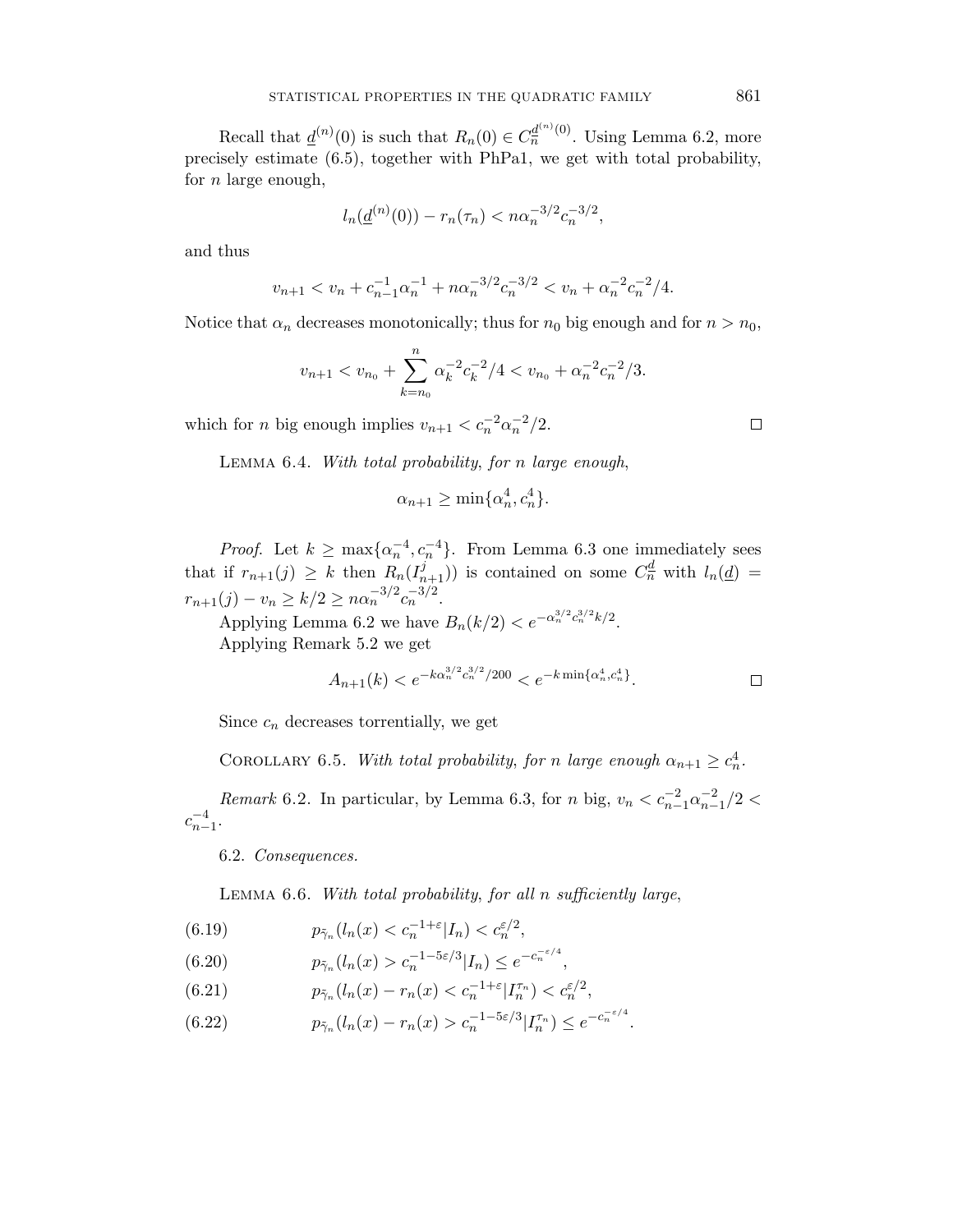*Proof.* We will concentrate on estimates  $(6.19)$  and  $(6.20)$ , since  $(6.21)$ and (6.22) are analogous.

We have  $l_n(\underline{d}) \geq |\underline{d}|$ , and from Lemma 4.2

$$
p_{\tilde{\gamma}_n}(|\underline{d}^{(n)}(x)| \leq c_n^{-1+\varepsilon} |I_n| \leq c_n^{\varepsilon/2},
$$

which implies (6.19).

On the other hand, by the same lemma,

$$
p_{\tilde{\gamma}_n}(|\underline{d}^{(n)}(x)| \geq c_n^{-1-\varepsilon} |I_n| \leq e^{-c_n^{-\varepsilon/2}}.
$$

Defining

$$
X_m = \bigcup_{\substack{\underline{d} = (j_1,\ldots,j_m),\\r_n(j_m) > c_n^{-\varepsilon/2} c_{n-1}}} I_n^{\underline{d}}
$$

we have

$$
p_{\tilde{\gamma}_n}(X_m|I_n) \le 2^n e^{-c_n^{-\varepsilon/2}} < e^{-c_n^{-\varepsilon/3}}.
$$

Since

$$
c_n^{-1-\varepsilon}c_n^{-\varepsilon/2}c_{n-1}^{-4}
$$

we conclude that if *x* satisfies  $l_n(x) > c_n^{-1-5\varepsilon/3}$  and  $|\underline{d}_n(x)| < c_n^{-1-\varepsilon}$  then *x* belongs to some  $X_m$  with  $1 \leq m \leq c_n^{-1-\varepsilon}$ . So we get

$$
p_{\tilde{\gamma}_n}(l_n(x) > c_n^{-1-5\varepsilon/3} | I_n) \le e^{-c_n^{-\varepsilon/2}} + c_n^{-1-\varepsilon} e^{-c_n^{-\varepsilon/3}} < e^{-c_n^{-\varepsilon/4}}
$$

which implies (6.20).

Corollary 6.7. With total probability, for all *n* sufficiently large,

(6.23) 
$$
p_{\gamma_{n+1}}(r_{n+1}(x) < c_n^{-1+\varepsilon} |I_{n+1}) < c_n^{\varepsilon/10},
$$

$$
(6.24) \t\t p_{\gamma_{n+1}}(r_{n+1}(x) > c_n^{-1-2\varepsilon} |I_{n+1}) \le e^{-c_n^{-\varepsilon/5}} \le c_n^n.
$$

*Proof.* Notice that  $r_{n+1}(j) = v_n + l_n(\underline{d})$ , where  $R_n(I_{n+1}^j) \subset C_n^{\underline{d}}$ . By Remark 6.2, we can estimate  $v_n < c_{n-1}^{-1}$ . The distribution of  $r_{n+1}(j) - v_n$  can then be estimated by the distribution of  $l_n(\underline{d})$  from Lemma 6.6, with a slight loss given by Remark 5.2.  $\Box$ 

Using PhPa2 we get

Lemma 6.8. With total probability, for all *n* sufficiently big,

(6.25) 
$$
\lim_{n \to \infty} \frac{\ln(r_n(\tau_n))}{\ln(c_{n-1}^{-1})} = 1.
$$

$$
\qquad \qquad \Box
$$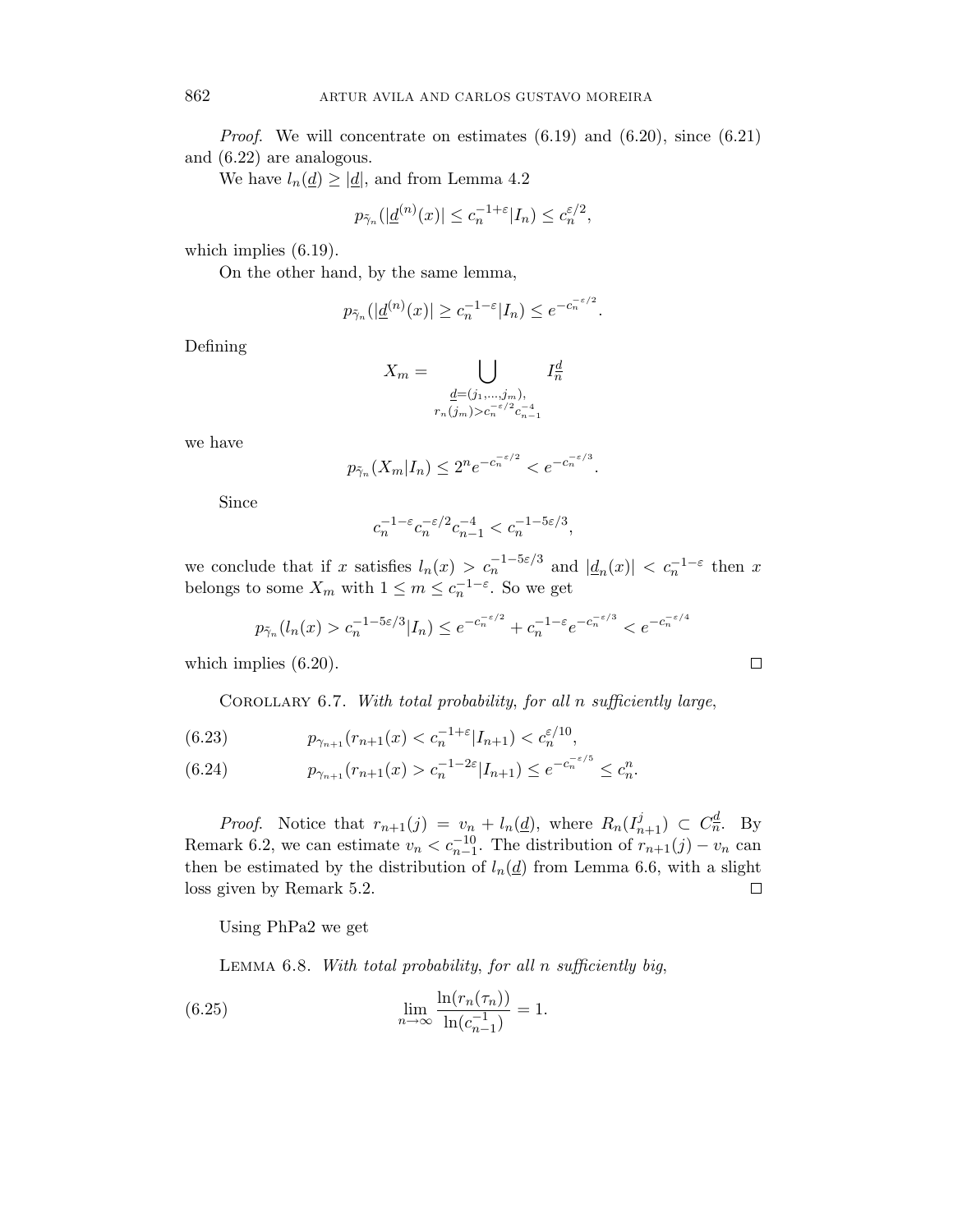Corollary 6.9. With total probability, for all *n* sufficiently large,

(6.26) 
$$
p_{\tilde{\gamma}_n}(l_n(x) < c_n^{-1+\varepsilon} | I_n^{\tau_n}) \leq c_n^{\varepsilon/10},
$$

(6.27) 
$$
p_{\tilde{\gamma}_n}(l_n(x) > c_n^{-1-11\varepsilon/6} | I_n^{\tau_n}) \le e^{-c_n^{-\varepsilon/5}}.
$$

Proof. Just use Lemma 6.8 together with estimates (6.21) and (6.22) of Lemma 6.6.  $\Box$ 

COROLLARY 6.10. With total probability,

$$
\lim_{n \to \infty} \frac{\ln(v_{n+1})}{\ln(c_n^{-1})} = 1.
$$

*Proof.* Notice that  $v_{n+1} = v_n + l_n(\underline{d})$  where  $R_n(0) \in C_n^{\underline{d}}$ . Using Corollary 6.9 and PhPa1 we get  $c_n^{-1+\varepsilon} < l_n(\underline{d}) < c_n^{-1-11\varepsilon/6}$ . By Remark 6.2,  $v_n < c_{n-1}^{-10}$ , so  $c_n^{-1+\varepsilon} < v_{n+1} < c_n^{-1-2\varepsilon}$ . Letting  $\varepsilon$  go to 0 we get the result.  $\Box$ 

*Remark* 6.3. Using Lemma 4.8, we see that  $|R_n(I_{n+1})| > 2^{-n}|I_n|$ . Since  $|Df(x)| < 4$ ,  $x \in I$ , it follows that  $|DR_n(x)| < 4^{v_n}$ ,  $x \in I_{n+1}$ . In particular, Corollary 6.10 implies that with total probability, for all  $\varepsilon > 0$ , for all *n* big enough,

$$
2^{-n}c_n^{-1} < \frac{|R_n(I_{n+1})|}{|I_{n+1}|} < 4^{v_n} < 4^{c_{n-1}^{-1-\varepsilon}},
$$

so that  $ln(c_n^{-1}) < c_{n-1}^{-1-2\varepsilon}$ . Together with Corollary 4.4, This implies that

$$
\lim_{n \to \infty} \frac{\ln(\ln(c_n^{-1}))}{\ln(c_{n-1}^{-1})} = 1,
$$

and so  $c_n^{-1}$  grows torrentially (and not faster).

# **7. Dealing with hyperbolicity**

In this section we show by an inductive process that the great majority of branches are reasonably hyperbolic. In order to do that, in the following subsection, we define some classes of branches, with "very good" distribution of times, which are not too close to the critical point. The definition of very good distributions of times has an inductive component: they are compositions of many very good branches of the previous level. The fact that most branches are very good is related to the validity of some type of Law of Large Numbers estimate.

### 7.1. Some kinds of branches and landings.

7.1.1. Standard landings. Let us define the set of standard landings of level *n*, LS(*n*)  $\subset \Omega$ , as the set of all  $\underline{d} = (j_1, \ldots, j_m)$  satisfying the following.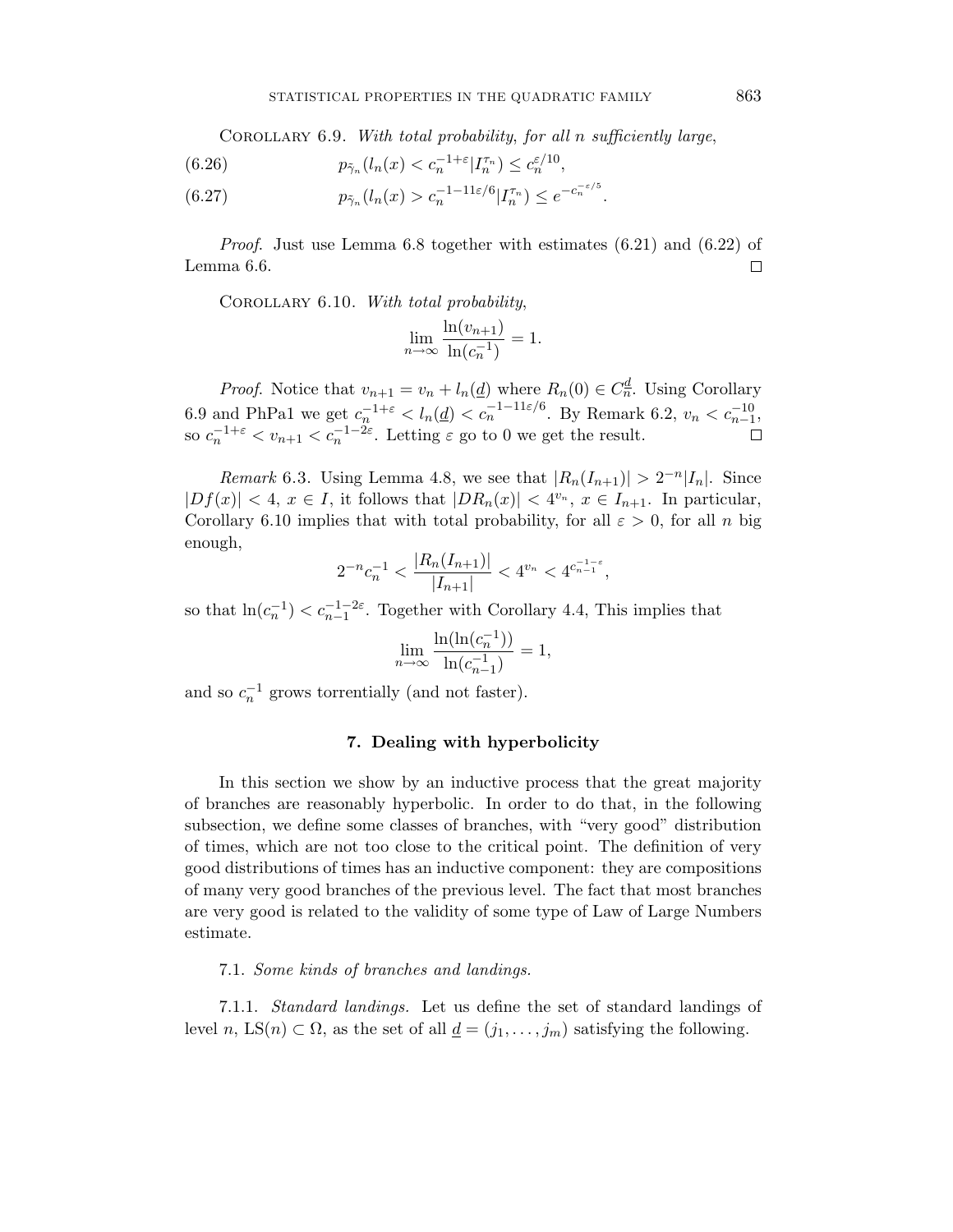LS1: (*m* not too small or large).  $c_n^{-1/2} < m < c_n^{-1-2\varepsilon}$ .

- LS2: (No very large times).  $r_n(j_i) < c_{n-1}^{-14}$  for all *i*.
- LS3: (Short times are sparse in large enough initial segments). For  $c_{n-1}^{-2} \leq$  $k \leq m$

$$
\#\{1 \le i \le k, \, r_n(j_i) < c_{n-1}^{-1+2\varepsilon}\} < (6 \cdot 2^n) c_{n-1}^{\varepsilon/10} k.
$$

LS4: (Large times are sparse in large enough initial segments) For  $c_n^{-1/n} \leq k \leq$ *m*

$$
\#\{1 \le i \le k, \, r_n(j_i) > c_{n-1}^{-1-2\varepsilon}\} < (6 \cdot 2^n) e^{-c_{n-1}^{\varepsilon/5} k}.
$$

Lemma 7.1. With total probability, for all *n* sufficiently big,

(7.1) 
$$
p_{\tilde{\gamma}_n}(\underline{d}^{(n)}(x) \notin \text{LS}(n)|I_n) < c_n^{1/3}/2,
$$

(7.2) 
$$
p_{\tilde{\gamma}_n}(\underline{d}^{(n)}(x) \notin \text{LS}(n)|I_n^{\tau_n}) < c_n^{1/3}/2.
$$

*Proof.* Let us start with estimate  $(7.1)$  (on  $I_n$ ). Let us estimate the complement of the set of landings which violate each item of the definition.

(LS1) This was estimated before (see Lemma 4.2); an upper bound is  $c_n^{1/3}/3$  (with  $\varepsilon$  small).

(LS2) By Corollary 6.5 the  $\gamma_n$ -capacity of  $\{r_n(x) > c_{n-1}^{-1}\}\$ is at most  $e^{-c_{n-1}^{-10}} \ll c_n^3$ . Using Lemma 5.1, we see that the  $\tilde{\gamma}_n$ -capacity of the set of  $\underline{d} = (j_1, \ldots, j_m)$  with  $r_n(j_i) > c_n^{-14}$  for some  $i \leq c_n^{-1-2\varepsilon}$  (in particular for some  $i \leq m$  if *m* is as in LS1) is bounded by  $2^n c_n^{-1-2\varepsilon} c_n^3 \ll c_n$ .

(LS3) This is a large deviation estimate, and so we follow the ideas of §5.2, particularly estimate (5.2). Put  $q = c_{n-1}^{\varepsilon/10}$ . By the inequality (6.23) of Corollary 6.7, we can estimate the  $\tilde{\gamma}_n$ -capacity corresponding to the violation of LS3 for some fixed  $c_{n-1}^{-2} \le k \le c_n^{-1-2\varepsilon}$  by

$$
\left(\frac{1}{2}\right)^{(6\cdot 2^n)qk} \leq \left(\frac{1}{2}\right)^{c_{n-1}^{-3/2}} \ll c_n^3.
$$

Summing up over  $k \leq c_n^{-1-2\varepsilon}$  (and in particular for  $k \leq m$  as in LS1) we get the upper bound  $c_n$ .

(LS4) We use the method of the previous item. Put  $q = e^{-c_{n-1}^{-\epsilon/5}}$ . By estimate (6.24) of Corollary 6.7, we can bound the  $\tilde{\gamma}_n$ -capacity corresponding to the violation of LS4 for some fixed  $c_n^{-1/n} \le k \le c_n^{-1-2\varepsilon}$  by

$$
\left(\frac{1}{2}\right)^{(6\cdot 2^n)qk} \ll c_n^3.
$$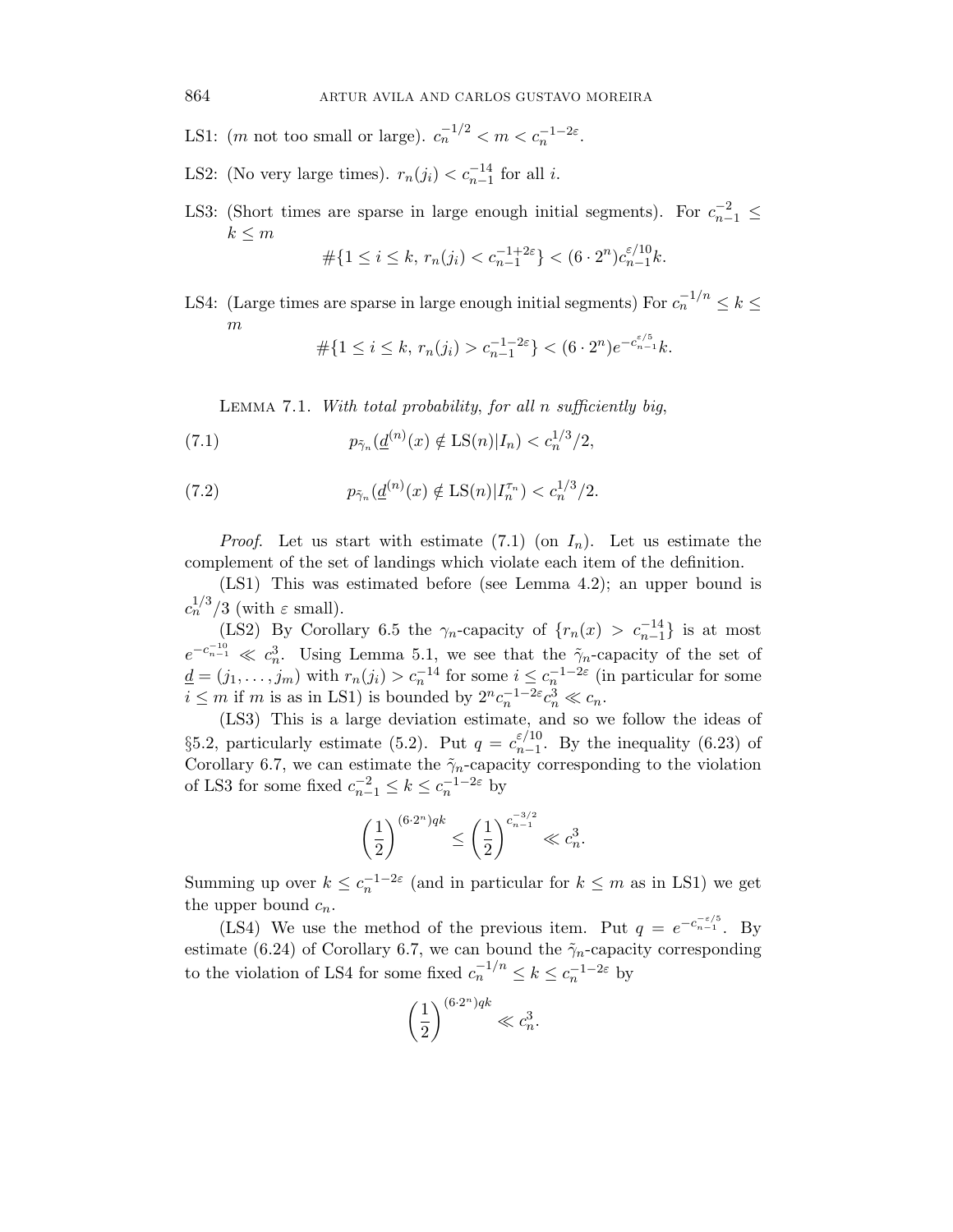Summing up over  $k \leq c_n^{-1-2\varepsilon}$  (and in particular for  $k \leq m$  as in LS1) we get the upper bound  $c_n$ .

Adding the losses of the four items, we get the estimate (7.1). To establish estimate (7.2) (on  $I_n^{\tau_n}$ ), the only item which changes is LS2; we have to be careful since if  $r_n(\tau_n)$  is very large then automatically LS2 is violated for every  $d$  which starts by  $\tau_n$ . But this was taken care of in Lemma 6.8, and with this observation the estimates are the same. □

7.1.2. Very good returns and excellent landings. Define the set of very good returns,  $\text{VG}(n_0, n) \subset \mathbb{Z} \setminus \{0\}, n_0, n \in \mathbb{N}, n \geq n_0$  by induction as follows. We let  $VG(n_0, n_0) = \mathbb{Z} \setminus \{0\}$  and supposing  $VG(n_0, n)$  already defined, we define  $LE(n_0, n) \subset LS(n)$  (excellent landings) as the set of standard landings satisfying the following extra condition:

LE: (Not very good moments are sparse in large enough initial segments). For all  $c_{n-1}^{-2} < k \leq m$ ,

$$
\#\{1 \le i \le k, \, j_i \notin \text{VG}(n_0, n)\} < (6 \cdot 2^n) c_{n-1}^{1/20} k.
$$

And we define  $\text{VG}(n_0, n+1)$  as the set of *j* such that  $R_n(I_{n+1}^j) = C_n^{\underline{d}}$  with  $d \in LE(n_0, n)$  and the satisfying the extra condition:

VG: (distant from 0). The distance of  $I_{n+1}^j$  to 0 is bigger than  $c_n^{1/3} |I_{n+1}|$ .

LEMMA 7.2. With total probability, for all  $n_0$  sufficiently big and all  $n \geq n_0$ , *if* 

(7.3) 
$$
p_{\gamma_n}(j^{(n)}(x) \notin \text{VG}(n_0, n)|I_n) < c_{n-1}^{1/20}
$$

then

(7.4) 
$$
p_{\tilde{\gamma}_n}(\underline{d}^{(n)}(x) \notin \text{LE}(n_0, n)|I_n) < c_n^{1/3},
$$

(7.5) 
$$
p_{\tilde{\gamma}_n}(\underline{d}^{(n)}(x) \notin \text{LE}(n_0, n) | I_n^{\tau_n}) < c_n^{1/3}.
$$

*Proof.* We first use Lemma 7.1 to estimate the  $\tilde{\gamma}_n$ -capacity of branches not in LS(*n*) by  $c_n^{1/3}/2$ .

Let  $q = c_{n-1}^{1/20}$ . Using the hypothesis and estimate (5.2) of §5.2 (see also the estimate of the complement of LS3 in Lemma 7.1) we first estimate the  $\tilde{\gamma}_n$ -capacity of the set of landings which violate LE for a specific value of *k* with  $k \geq c_{n-1}^{-2}$  by  $(1/2)^{(6\cdot 2^n)qk}$  and then summing on  $k$  we get

$$
\sum_{k \ge c_{n-1}^{-2}} \left(\frac{1}{2}\right)^{(6\cdot 2^n)qk} \ll c_n.
$$

This argument works both for  $(7.4)$  (in  $I_n$ ) and  $(7.5)$  (in  $I_n^{\tau_n}$ ).

 $\Box$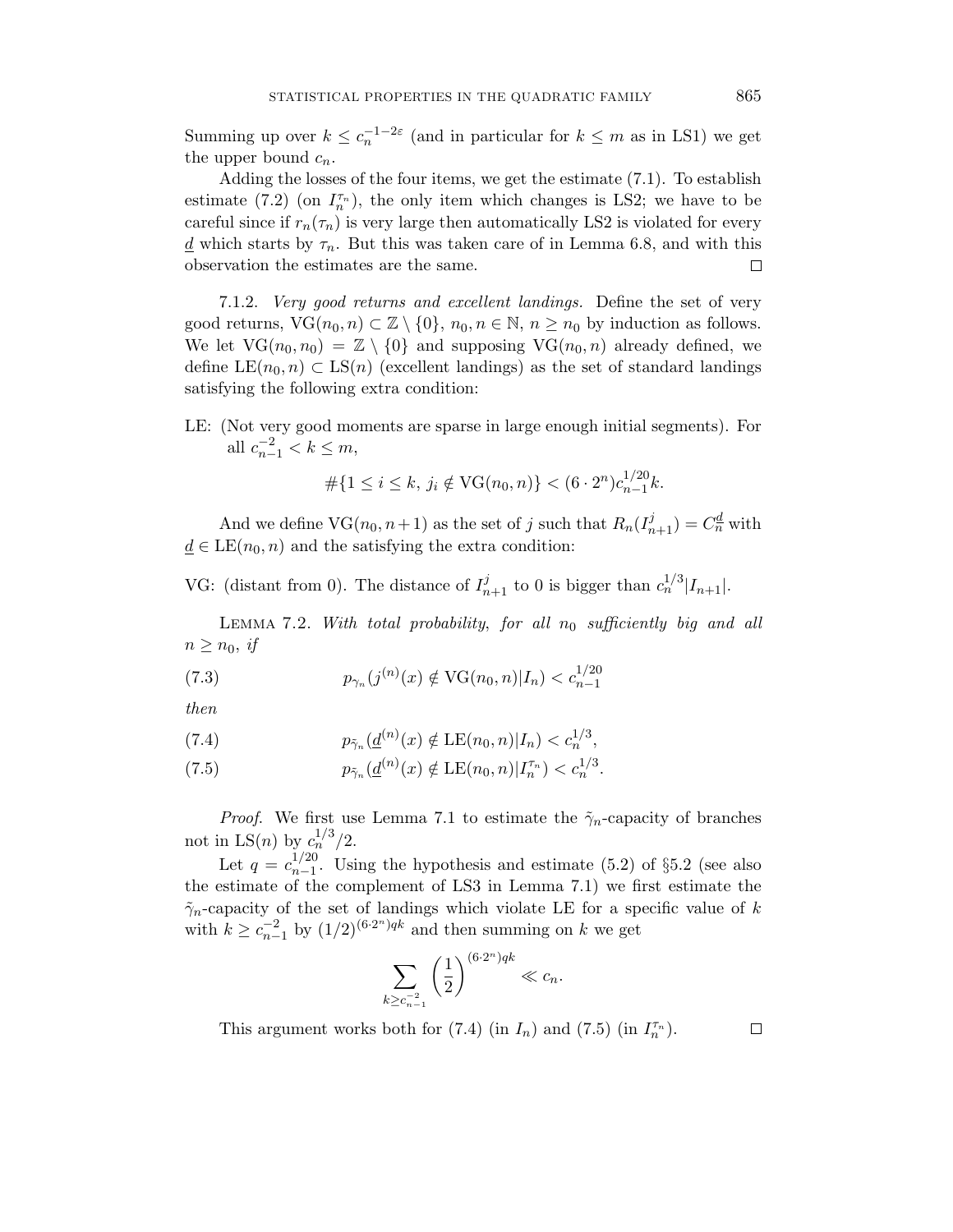LEMMA 7.3. With total probability, for all  $n_0$  sufficiently big and for all  $n \geq n_0$ ,

(7.6) 
$$
p_{\gamma_n}(j^{(n)}(x) \notin \text{VG}(n_0, n)|I_n) < c_{n-1}^{1/20}.
$$

*Proof.* It is clear that with total probability, for  $n_0$  sufficiently big and  $n \geq n_0$ , the set of branches  $I_n^j$  at distance at least  $c_{n-1}^{1/3} |I_n|$  from 0 has  $\gamma_n$ -capacity bounded by  $c_{n-1}^{1/8}$ .

For  $n = n_0$ , (7.6) holds (since all branches are very good except the central one). Using Lemma 7.2, if (7.6) holds for *n* then (7.4) also holds for *n*. Pulling back estimate (7.4) by  $R_n|_{I_{n+1}}$  (using Remark 5.2), we get (7.6) for  $n+1$ . By induction on *n*, (7.6) holds for all  $n \geq n_0$ . □

Using PhPa2 we get (using the measure-theoretical argument of Lemma 3.2)

Lemma 7.4. With total probability, for all *n*<sup>0</sup> big enough, for all *n* big  $enough, \tau_n \in \text{VG}(n_0, n).$ 

LEMMA 7.5. With total probability, for all  $n_0$  big enough and for all  $n \geq n_0$ , if  $j \in \text{VG}(n_0, n+1)$  then

$$
\frac{1}{2}mc_{n-1}^{-1+2\varepsilon} < r_{n+1}(j) < 2mc_{n-1}^{-1-2\varepsilon},
$$

where as usual, *m* is such that  $R_n(I_{n+1}^j) = C_n^d$  and  $\underline{d} = (j_1, \ldots, j_m)$ .

*Proof.* Notice that  $r_{n+1}(j) = v_n + \sum r_n(j_i)$ . To estimate the total time  $r_{n+1}(j)$  from below we use LS3 and get

$$
\frac{1}{2}mc_{n-1}^{-1+2\varepsilon} < (1-6\cdot 2^n c_n^{\varepsilon/10})mc_{n-1}^{-1+2\varepsilon} < r_{n+1}(j).
$$

To estimate from above, we notice that  $v_n < c_{n-1}^{-4}$  and by LS2 and LS4

$$
\sum_{r_n(j_i)>c_{n-1}^{-1-2\varepsilon}} r_n(j_i) < 6 \cdot 2^n c_{n-1}^{-14} e^{-c_{n-1}^{-\varepsilon/5}} m < m,
$$

so that

$$
r_{n+1}(j) < m c_{n-1}^{-1-2\varepsilon} + m + c_{n-1}^{-4} < 2m c_{n-1}^{-1-2\varepsilon}.
$$

Remark 7.1. Using LS1 we get the estimate  $c_n^{-1/2} < r_{n+1}(j) < c_n^{-1-3\varepsilon}$  for *j* ∈  $VG(n_0, n + 1)$ .

Let  $j \in \text{VG}(n_0, n+1)$ . We can write  $R_{n+1}|_{I_{n+1}^j} = f^{r_{n+1}(j)}$ , that is, a big iterate of *f*. One may consider which proportion of those iterates belongs to very good branches of the previous level. More generally, we can truncate the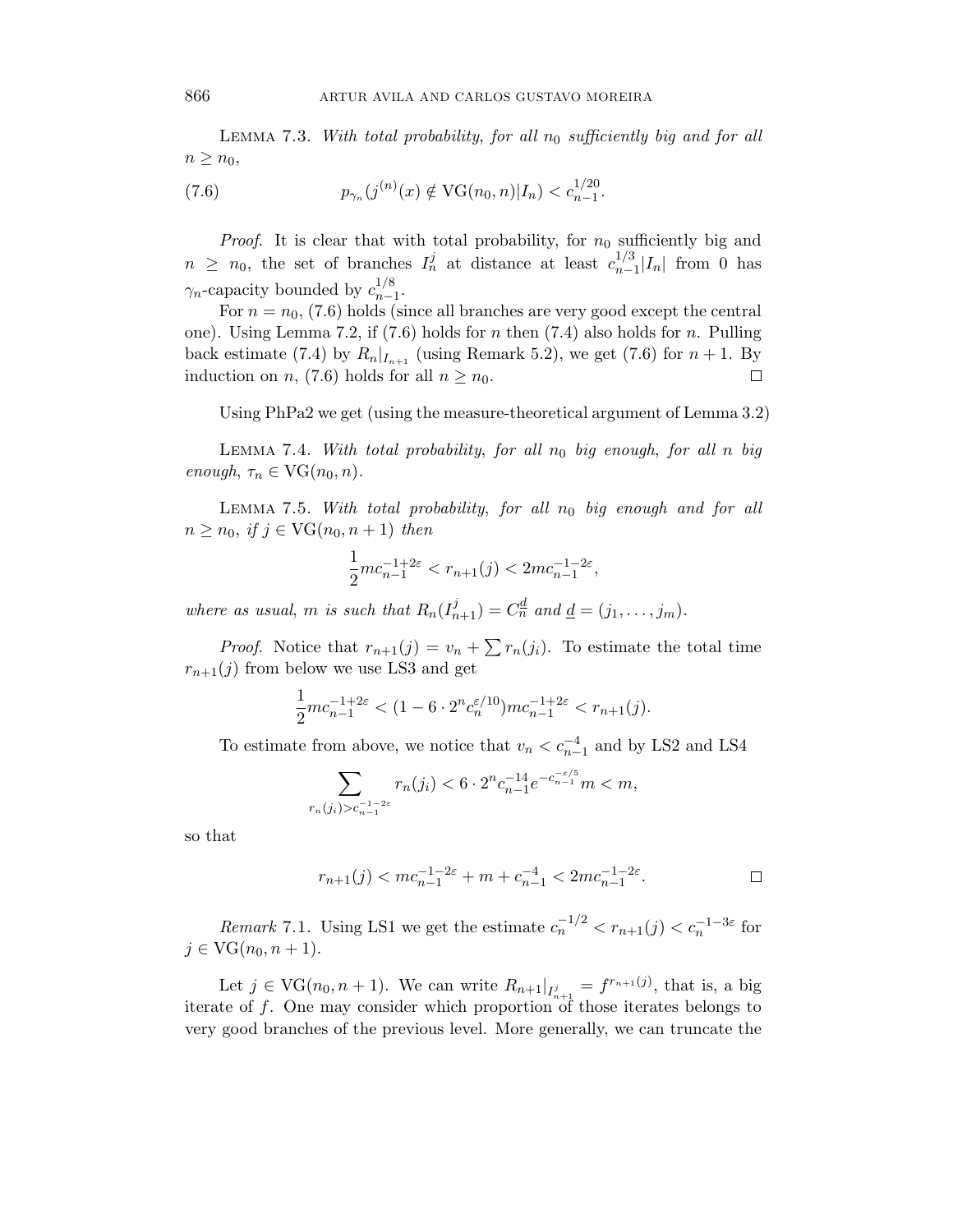return  $R_{n+1}$ , that is, we may consider  $k < r_{n+1}(j)$  and ask which proportion of iterates up to *k* belongs to very good branches.

LEMMA 7.6. With total probability, for all  $n_0$  big enough and for all  $n \geq$ *n*0, the following holds.

Let  $j \in \text{VG}(n_0, n+1)$ , and let  $\underline{d} = (j_1, \ldots, j_m)$  be such that  $R_n(I_{n+1}^j) = C_n^{\underline{d}}$ . Let  $m_k$  be biggest possible with

$$
v_n + \sum_{j=1}^{m_k} r_n(j_i) \le k
$$

(the amount of full returns to level *n* before time *k*) and let

$$
\beta_k = \sum_{\substack{1 \le i \le m_k, \\ j_i \in \text{VG}(n_0, n)}} r_n(j_i)
$$

(the total time spent in full returns to level *n* which are very good before time *k*). Then  $1 - \beta_k/k < c_{n-1}^{1/100}$  if  $k > c_n^{-2/n}$ .

*Proof.* Let us estimate first the time  $i_k$  which is not spent on noncritical full returns:

$$
i_k = k - \sum_{j=1}^{m_k} r_n(j_i).
$$

This corresponds exactly to  $v_n$  plus some incomplete part of the return  $j_{m_{k+1}}$ . This part can be bounded by  $c_{n-1}^{-4} + c_{n-1}^{-14}$  (use Corollary 6.10 to estimate  $v_n$ and LS2 to estimate the incomplete part).

Using LS2 we conclude now that

$$
m_k > (k - c_{n-1}^{-4} - c_{n-1}^{-1})c_{n-1}^{14} > c_n^{-1/n}
$$

and so  $m_k$  is not too small.

Let us now estimate the contribution  $h_k$  from full returns  $j_i$  with time higher than  $c_{n-1}^{-1-2\varepsilon}$ . Since  $m_k$  is big, we can use LS4 to conclude that the number of such high time returns must be less than  $c_{n-1}^n m_k$ , so that their total time is at most  $c_{n-1}^{n-14}m_k$ .

The not-very-good full returns on the other hand can be estimated by LE (given the estimate on  $m_k$ ); they are at most  $c_{n-1}^{1/21}m_k$ . So we can estimate the total time  $l_k$  of not-very-good full returns with time less than  $c_{n-1}^{-1-2\varepsilon}$  by

$$
c_{n-1}^{1/25}c_{n-1}^{-1-2\varepsilon}m_k.
$$

Since  $m_k$  is big, we can use LS3 to estimate the proportion of branches with not-too-small time, and so we conclude that at most  $c_{n-1}^{\varepsilon/11}m_k$  branches are not very good or have time less than  $c_{n-1}^{-1+2\varepsilon}$ . Thus,  $\beta_k$  can be estimated from below as

$$
(1 - c_{n-1}^{\varepsilon/11})c_{n-1}^{-1+2\varepsilon}m_k.
$$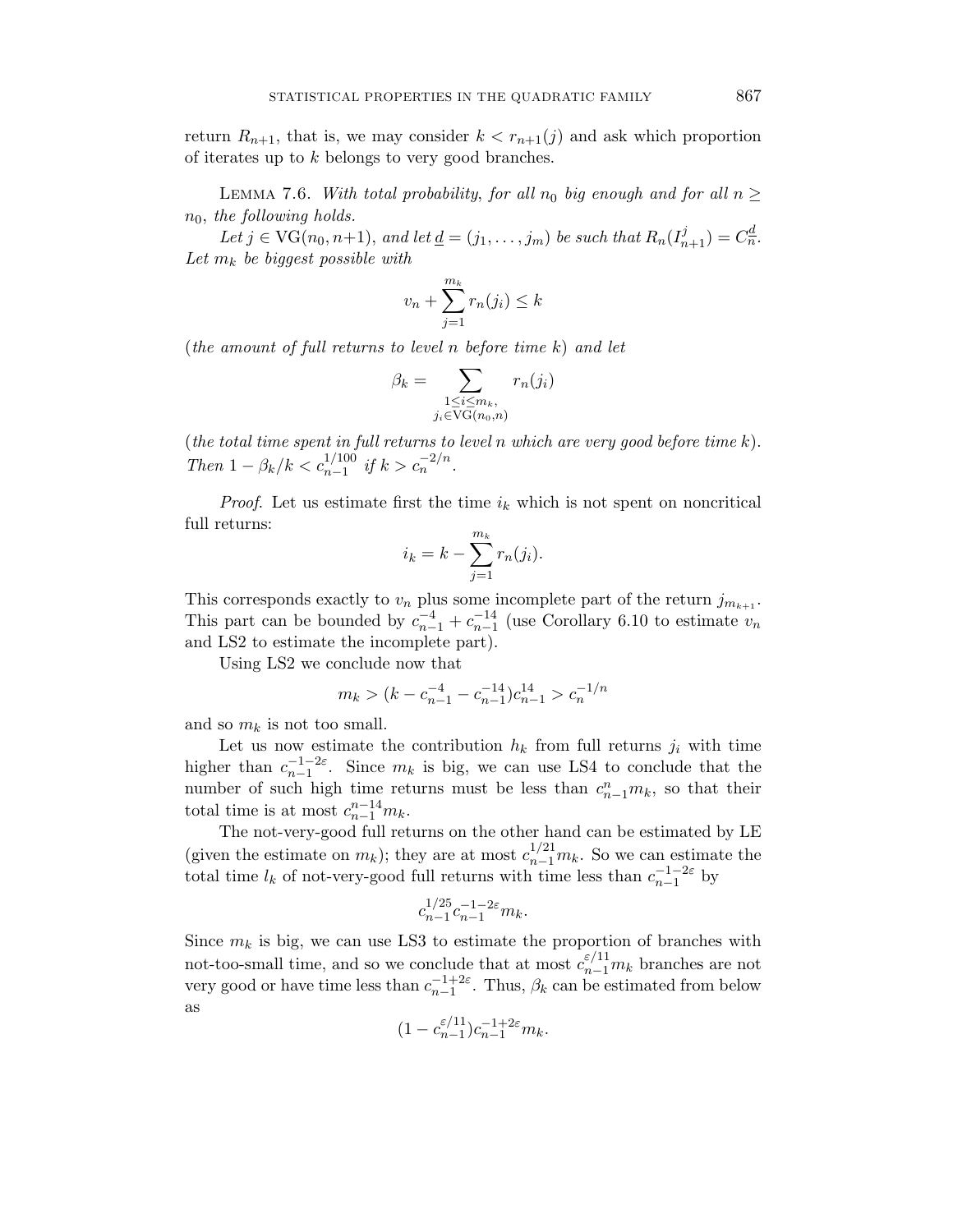It is easy to see then that  $i_k/\beta_k \ll c_{n-1}^{1/100}$ ,  $h_k/\beta_k \ll c_{n-1}^{1/100}$ . If  $\varepsilon$  is small enough, we also have

$$
l_k/\beta_k < 2c_{n-1}^{1/25-4\varepsilon} < c_{n-1}^{1/90}.
$$

So  $(i_k + h_k + l_k)/\beta_k$  is less than  $c_{n-1}^{1/100}$ . Since  $i_k + h_k + l_k + \beta_k = k$  we have  $1 - \beta_k/k < (i_k + h_k + l_k)/\beta_k$ .

7.1.3. Cool landings. Let us define the set of cool landings  $LC(n_0, n) \subset \Omega$ ,  $n_0, n \in \mathbb{N}, n \geq n_0$  as the set of all  $\underline{d} = (j_1, \ldots, j_m)$  in LE $(n_0, n)$  satisfying

- LC1: (Starts very good).  $j_i \in \text{VG}(n_0, n)$ ,  $1 \le i \le c_{n-1}^{-1/30}$ .
- LC2: (Short times are sparse in large enough initial segments). For  $c_{n-1}^{-\varepsilon/5} \leq$  $k \leq m$

$$
\#\{1 \le i \le k, \ r_n(j_i) < c_{n-1}^{-1+2\varepsilon}\} < (6 \cdot 2^n) c_{n-1}^{\varepsilon/10} k.
$$

LC3: (Not very good moments are sparse in large enough initial segments). For all  $c_{n-1}^{-1/30} \le k \le m$ 

$$
\#\{1 \le i \le k, j_i \notin \text{VG}(n_0, n)\} < (6 \cdot 2^n) c_{n-1}^{1/60} k.
$$

LC4: (Large times are sparse in large enough initial segments). For  $c_{n-1}^{-200} \leq$  $k \leq m$ 

$$
\#\{1 \le i \le k, r_n(j_i) > c_{n-1}^{-1-2\varepsilon}\} < (6 \cdot 2^n) c_{n-1}^{100} k.
$$

LC5: (Starts with no large times).  $r_n(j_i) < c_{n-1}^{-1-2\varepsilon}, 1 \le i \le e^{c_{n-1}^{-\varepsilon/5}/2}.$ 

Notice that LC4 and LC5 overlap, since  $c_{n-1}^{-200} < e^{c_{n-1}^{-\varepsilon/5}/2}$  as do LC1 and LC3. From this we can conclude that we can control the proportion of large times or not-very-good times in all moments (and not only for large enough initial segments).

LEMMA 7.7. With total probability, for all  $n_0$  sufficiently big and all  $n \geq n_0$ ,

(7.7) 
$$
p_{\tilde{\gamma}_n}(\underline{d}^{(n)}(x) \notin \mathrm{LC}(n_0, n)|I_n) < c_{n-1}^{1/100}
$$

and for all *n* big enough

(7.8) 
$$
p_{\tilde{\gamma}_n}(\underline{d}^{(n)}(x) \notin \mathrm{LC}(n_0, n) | I_n^{\tau_n}) < c_{n-1}^{1/100}.
$$

Proof. We follow the ideas of the proof of Lemma 7.1. Let us start with estimate (7.7). Notice that by Lemmas 7.3 and 7.2 we can estimate the  $\tilde{\gamma}_n$ capacity of the complement of excellent landings by  $c_n^{1/3}$ . The computations below indicate what is lost going from excellent to cool due to each item of the definition: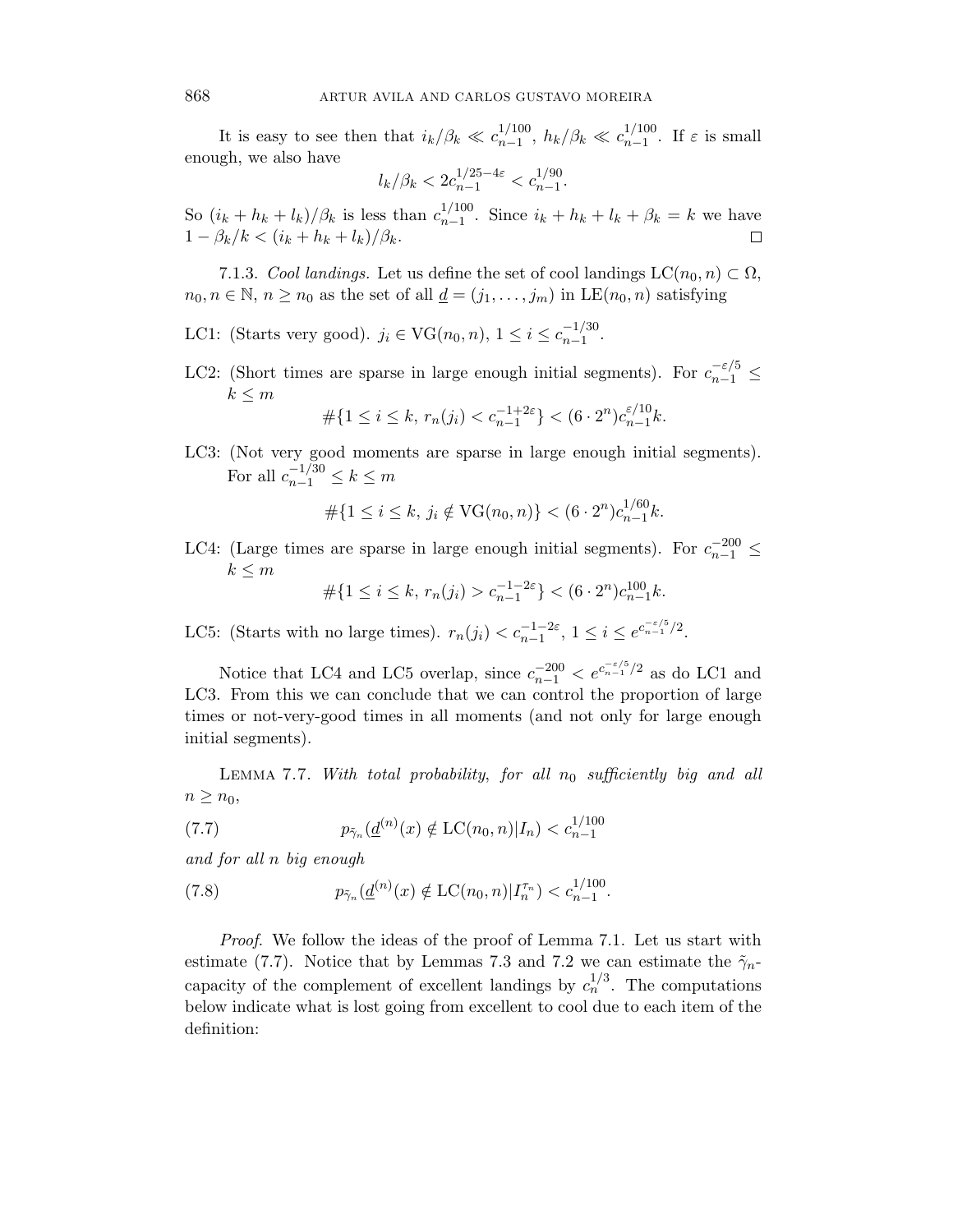(LC1) This is a direct estimate analogous to LS2. By Lemma 7.3, the  $\gamma_n$ -capacity of the complement of very good branches is bounded by  $c_{n-1}^{1/20}$ , so an upper bound for the  $\tilde{\gamma}_n$ -capacity of the set of landings which do not start with  $c_{n-1}^{-1/30}$  very good branches is given by

$$
2^n c_{n-1}^{1/20} c_{n-1}^{-1/30} \ll c_{n-1}^{1/100}.
$$

(LC2) This is essentially the same large deviation estimate of LS3. We put  $q = c_{n-1}^{\varepsilon/10}$ . By estimate (6.23) of Corollary 6.7, the  $\tilde{\gamma}_n$ -capacity of the set of landings violating LC2 for a specific value of *k* is bounded by  $(1/2)^{(6\cdot2^n)qk}$ , and summing up on  $k$  (see also estimate  $(5.3)$ ) we get the upper bound

$$
\sum_{k \geq c_{n-1}^{-\varepsilon/5}} \left( \frac{1}{2} \right)^{(6 \cdot 2^n) c_{n-1}^{\varepsilon/10} k} \leq (2^{-n} c_{n-1}^{-\varepsilon/10}) \left( \frac{1}{2} \right)^{(6 \cdot 2^n) c_{n-1}^{-\varepsilon/10}} \ll c_{n-1}^{1/100}.
$$

(LC3) In analogy to the previous item, we set  $q = c_{n-1}^{1/60}$  and using Lemma 7.3 we get an upper bound

$$
\sum_{k \geq c_{n-1}^{-1/30}} \left(\frac{1}{2}\right)^{(6 \cdot 2^n) c_{n-1}^{1/60} k} \leq (2^{-n} c_{n-1}^{-1/60}) \left(\frac{1}{2}\right)^{(6 \cdot 2^n) c_{n-1}^{-1/60}} \ll c_{n-1}^{1/100}.
$$

(LC4) As before, we set  $q = c_{n-1}^{100}$  and using estimate (6.24) of Corollary 6.7 we get

$$
\sum_{k \ge c_{n-1}^{-200}} \left(\frac{1}{2}\right)^{(6\cdot 2^n) c_{n-1}^{100} k} \le (2^{-n} c_{n-1}^{-100}) \left(\frac{1}{2}\right)^{(6\cdot 2^n) c_{n-1}^{-100}} \ll c_{n-1}^{1/100}.
$$

(LC5) This is a direct estimate as in LC1; using estimate (6.24) of Corollary 6.7 we get

$$
2^n e^{-c_{n-1}^{\varepsilon/5}} e^{c_{n-1}^{-\varepsilon/5}/2} \ll c_{n-1}^{1/100}.
$$

Putting those together, we obtain (7.7). For (7.8), we must be careful to have  $\tau_n \in \text{VG}(n_0, n)$  and  $r_n(\tau_n) < c_{n-1}^{-1-2\varepsilon}$ ; otherwise we would have immediate problems due to LC1 and LC5. But we took care of those properties in Lemmas 7.4 and 6.8, and with this observation the estimates are the same as before.  $\Box$ 

Transferring the result to the parameter, using PhPa1, we get (using the measure-theoretical argument of Lemma 3.2).

Lemma 7.8. With total probability, for all *n*<sup>0</sup> big enough, for all *n* big enough,  $R_n(0) \in C_n^d$  with  $\underline{d} \in LC(n_0, n)$ .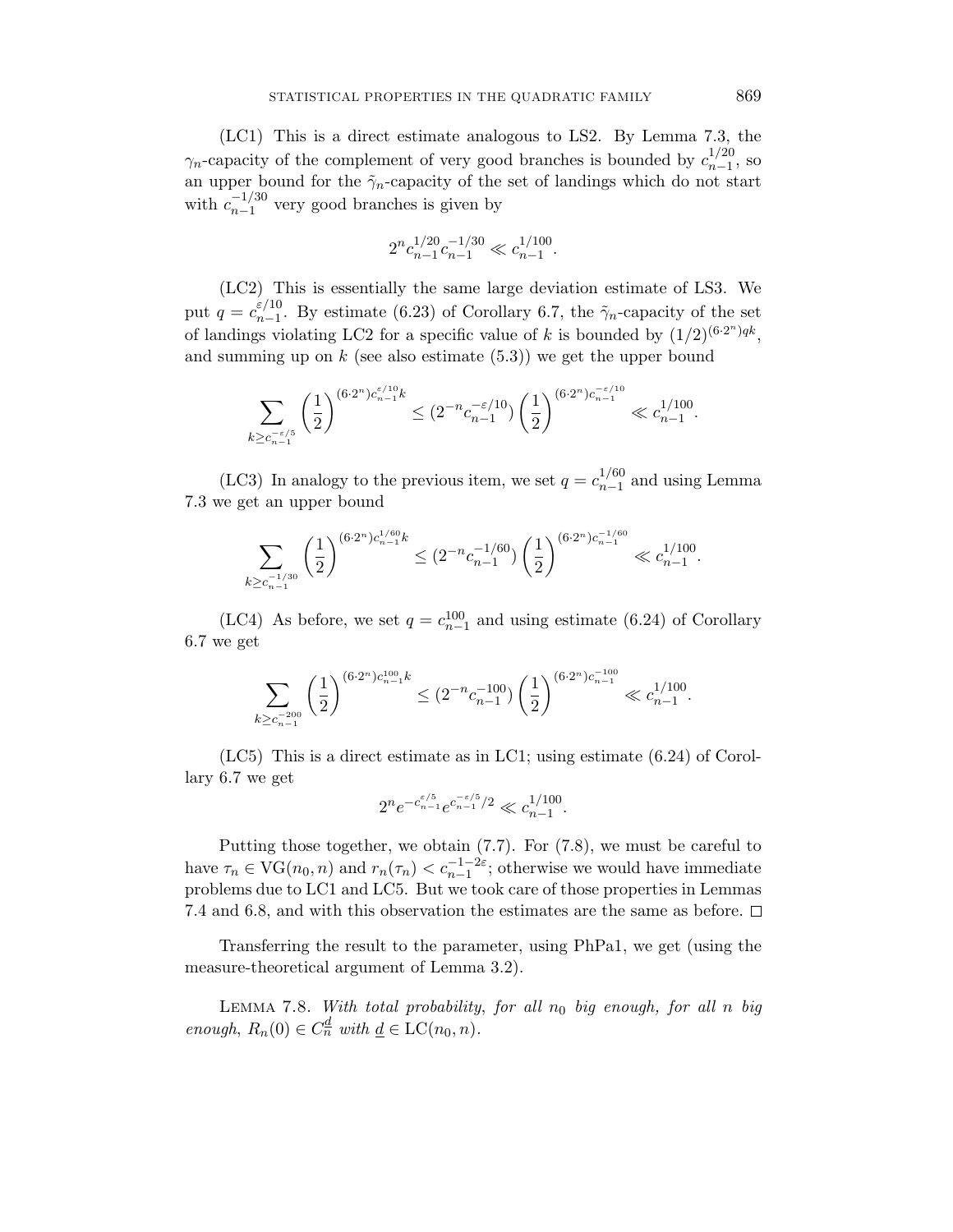7.2. Hyperbolicity.

7.2.1. Preliminaries. For  $j \neq 0$ , we define

$$
\lambda_n(j) = \inf_{x \in I_n^j} \frac{\ln |DR_n(x)|}{r_n(j)}.
$$

And  $\lambda_n = \inf_{i \neq 0} \lambda_n(j)$ . As a consequence of the exponential estimate on distortion for returns (which competes with torrential expansion from the decay of geometry), together with hyperbolicity of  $f$  in the complement of  $I_n^0$  we immediately have the following

LEMMA 7.9. With total probability, for all *n* sufficiently big,  $\lambda_n > 0$ .

*Proof.* By Lemma 2.1, there exists a constant  $\lambda_n > 0$  such that each periodic orbit *p* of *f* whose orbit is entirely contained in the complement of *I*<sub>n+1</sub> must satisfy  $\ln |Df^m(p)| > \tilde{\lambda}_n m$ , where *m* is the period of *p*. On the other hand, each noncentral branch  $R_n|_{I_n^j}$  has a fixed point. By Lemma 4.10,  $\sup \text{dist}(R_n|_{I_n^j}) \leq 2^n$  and of course  $\lim_{j \to \pm \infty} r_n(j) = \infty$ , and so we have

$$
\liminf_{j \to \pm \infty} \lambda_n(j) \ge \tilde{\lambda}_n.
$$

On the other hand, for any  $j \neq 0$ ,  $\lambda_n(j) > 0$  by Lemma 4.10, and so  $\lambda_n > 0$ .  $\Box$ 

7.2.2. Good branches. The "minimum hyperbolicity" lim inf  $\lambda_n$  of the parameters we will obtain will in fact be positive, as it follows from one of the properties of Collet-Eckmann parameters (uniform hyperbolicity on periodic orbits, see [NS]), together with our estimates on distortion.

However our strategy is not to show that the minimum hyperbolicity is positive, but that the typical value of  $\lambda_n(j)$  stays bounded away from 0 as *n* grows (and is in fact bigger than  $\lambda_{n_0}/2$  for  $n>n_0$  big). Since we also have to estimate the hyperbolicity of truncated branches it will be convenient to introduce a new class of branches with good hyperbolic properties.

We define the set of good returns  $G(n_0, n) \subset \mathbb{Z} \setminus \{0\}, n_0, n \in \mathbb{N}, n \geq n_0$ as the set of all *j* such that

G1: (hyperbolic return).

$$
\lambda_n(j) \geq \lambda_{n_0} \frac{1 + 2^{n_0 - n}}{2}.
$$

G2: (hyperbolicity in truncated return). For  $c_{n-1}^{-3/(n-1)} \leq k \leq r_n(j)$ 

$$
\inf_{x \in I_n^j} \frac{\ln |Df^k(x)|}{k} \ge \lambda_{n_0} \frac{1 + 2^{n_0 - n + 1/2}}{2} - c_{n-1}^{2/(n-1)}.
$$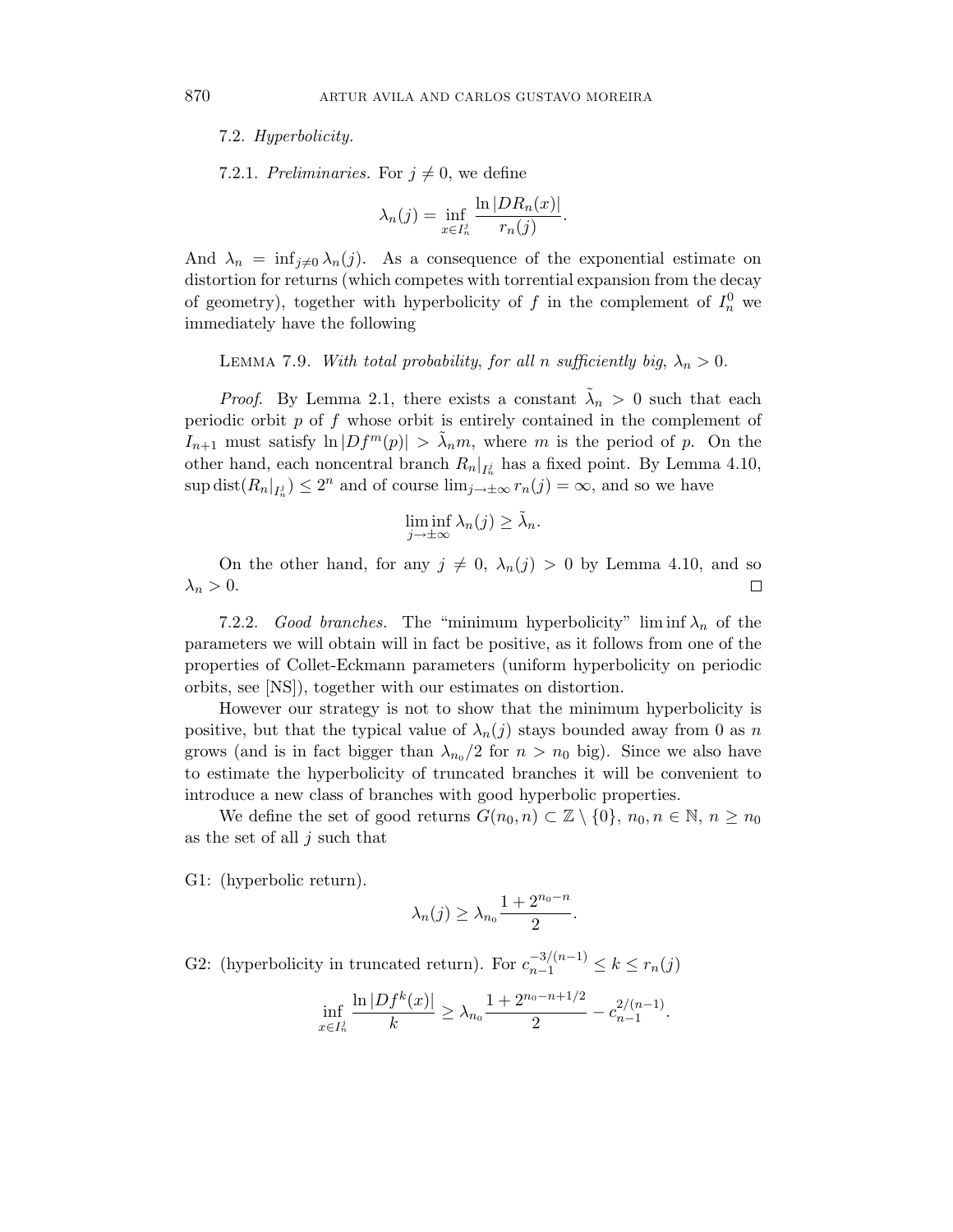Notice that since  $c_n$  decreases torrentially, for  $n$  sufficiently big G2 implies that if *j* is good then for  $c_{n-1}^{-3/(n-1)} \leq k \leq r_n(j)$ ,

$$
\inf_{x \in I_n^j} \frac{\ln |Df^k(x)|}{k} \ge \lambda_{n_0} \frac{1 + 2^{n_0 - n}}{2}.
$$

LEMMA 7.10. With total probability, for all  $n_0$  big enough and for all *n* > *n*<sub>0</sub>, VG(*n*<sub>0</sub>, *n*) ⊂ *G*(*n*<sub>0</sub>, *n*).

*Proof.* Let us prove that if G1 is satisfied for all  $j \in \text{VG}(n_0, n)$ , then  $VG(n_0, n+1) \subset G(n_0, n+1)$  (notice that by definition of  $\lambda_{n_0}$  the hypothesis is satisfied for  $n_0$ ). Fix  $j \in \text{VG}(n_0, n+1)$  and define

$$
a_k = \inf_{x \in I_{n+1}^j} \frac{\ln |Df^k(x)|}{k}.
$$

Consider values of *k* in the range  $c_n^{-3/n} \leq k \leq r_{n+1}(j)$  (notice that if  $k =$  $r_{n+1}(j)$  belongs to this range by Remark 7.1).

We let (as usual)  $R_n(I_{n+1}^j) \subset C_n^{\underline{d}}, \underline{d} = (j_1, \ldots, j_m)$ . Notice that by Corollary 6.10,  $v_n < c_{n-1}^{-4} < k$ . Let us say that  $j_i$  was completed before k if  $v_n + r_n(j_1) + \cdots + r_n(j_i) \leq k$ . We let the queue be defined as

$$
q_k = \inf_{x \in C_n^d} \ln |Df^{k-r} \circ f^r(x)|
$$

where  $r = v_n + r_n(j_1) + \cdots + r_n(j_{m_k})$  with  $j_{m_k}$  the last complete return.

We show first that  $|DR_n(x)| > 1$  if  $x \in I_{n+1}^j$ . Indeed, by Lemma 4.7,  $DR_n|_{I_{n+1}} = \phi \circ f$ , where  $\phi$  has small distortion, so that by Lemma 4.8,

$$
|D\phi(x)| > \frac{|R_n(I_{n+1})|}{2|f(I_{n+1})|} > \frac{2^{-n}|I_n|}{|I_{n+1}|^2},
$$

while by VG,  $|Df(x)| = |2x| \ge c_n^{1/3} |I_{n+1}|$ , so that  $|DR_n(x)| > c_n^{-1/2}$ .

By Lemma 4.10, any complete return before *k* produces some expansion; that is, the absolute value of the derivative of such a return is at least 1. On the other hand,  $-q_k$  can be bounded from above by  $-\ln(c_n c_{n-1}^5)$  by Lemma 4.11. We have

$$
-\frac{q_k}{k} \le \frac{-\ln(c_n c_{n-1}^5)}{c_n^{-3/n}} \ll c_n^{2/n}.
$$

Now we use Lemma 7.6 and get

$$
a_k > \frac{\beta_k}{k} \frac{\lambda_{n_0} (1 + 2^{n_0 - n})}{2} - \frac{-q_k}{k}
$$
  
 
$$
\geq \frac{\lambda_{n_0} (1 + 2^{n_0 - n - 1/2})}{2} - \frac{-q_k}{k}
$$

which gives G2. If  $k = r_{n+1}(j)$  then  $q_k = 0$ , which gives G1.

 $\Box$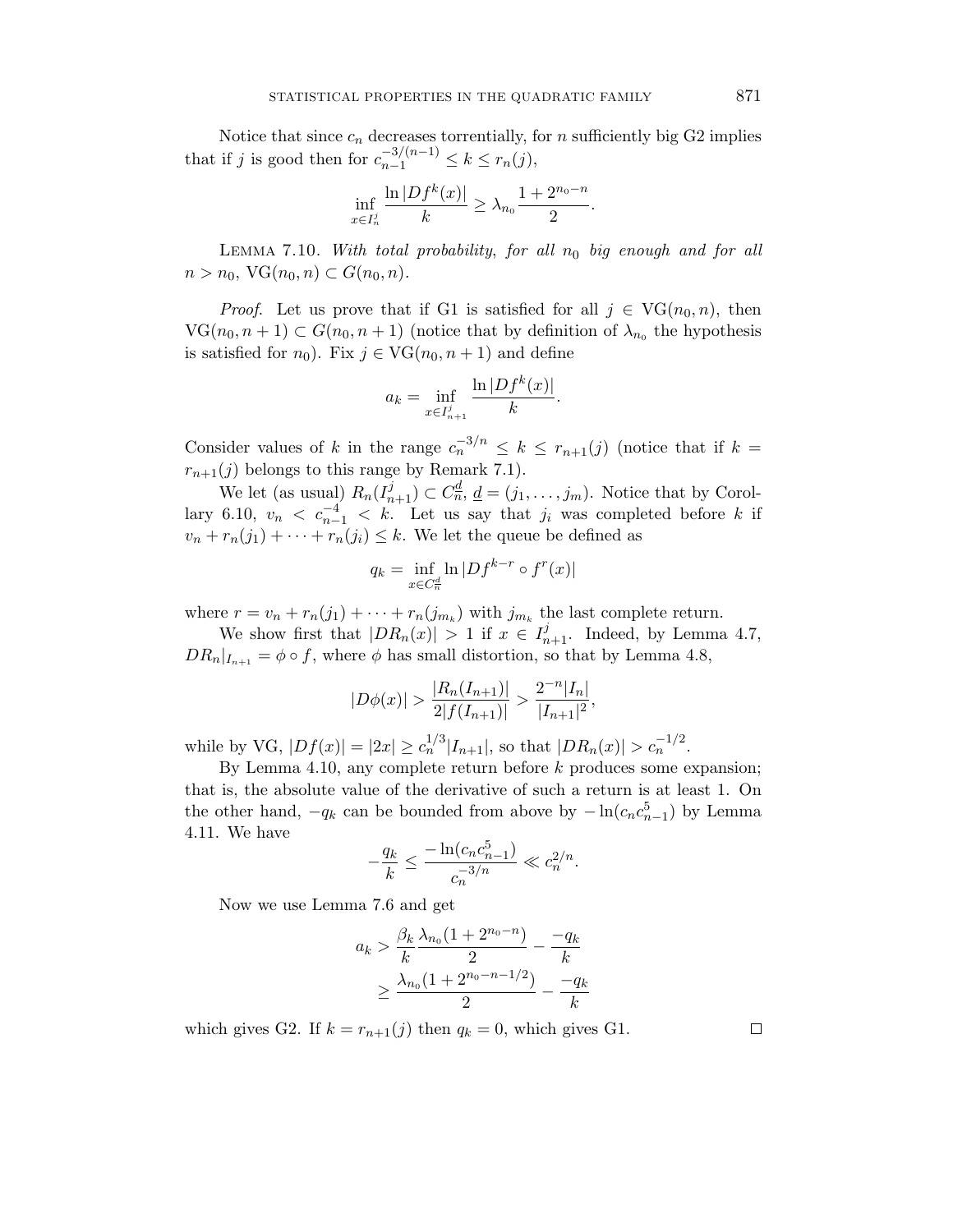7.2.3. Hyperbolicity in cool landings.

LEMMA 7.11. With total probability, if  $n_0$  is sufficiently big, for all  $n_0$ sufficiently big, if  $\underline{d} \in LC(n_0, n)$  then for all  $c_{n-1}^{-4/(n-1)} < k \leq l_n(\underline{d})$ ,

$$
\inf_{x \in C_n^d} \frac{\ln |Df^k(x)|}{k} \ge \frac{\lambda_{n_0}}{2}.
$$

*Proof.* Fix such  $\underline{d} \in LC(n_0, n)$ , and let as usual  $\underline{d} = (j_1, \ldots, j_m)$ . Let

$$
a_k = \inf_{x \in C_n^{\frac{d}{n}}} \frac{\ln |Df^k(x)|}{k}.
$$

Analogously to Lemma 7.6, we define  $m_k$  as the number of full returns before  $k$ , so that  $m_k$  is the biggest integer such that

$$
\sum_{i=1}^{m_k} r_n(j_i) \leq k.
$$

We define

$$
\beta_k = \sum_{\substack{1 \le i \le m_k, \\ j_i \in \text{VG}(n_0, n)}} r_n(j_i)
$$

(counting the time up to *k* spent in complete very good returns) and

$$
i_k = k - \sum_{i=1}^{m_k} r_n(j_i).
$$

(counting the time in the incomplete return at *k*).

Let us now consider two cases: either all iterates are part of very good returns (that is, all  $j_i$ ,  $1 \leq i \leq m_k$  are very good and if  $i_k > 0$  then  $j_{m_k+1}$  is also very good), or some iterates are not part of very good returns.

Case 1 (All iterates are part of very good returns). Since full good returns are very hyperbolic by G1 and very good returns are good, we just have to worry about possibly losing hyperbolicity in the incomplete time. To control this, we introduce the queue

$$
q_k = \inf_{x \in C_n^d} \ln |Df^{i_k} \circ f^{k-i_k}(x)|.
$$

We have  $-q_k \le -\ln(c_{n-1}^{1/3} c_{n-1}^5)$  by Lemma 4.11 and VG, using that the incomplete time is in the middle of a very good branch. Let us split again in two cases:  $i_k$  big or otherwise.

Subcase 1a  $(i_k \geq c_{n-1}^{-4/(n-1)})$ . If the incomplete time is big, we can use G2 to estimate the hyperbolicity of the incomplete time (which is part of a very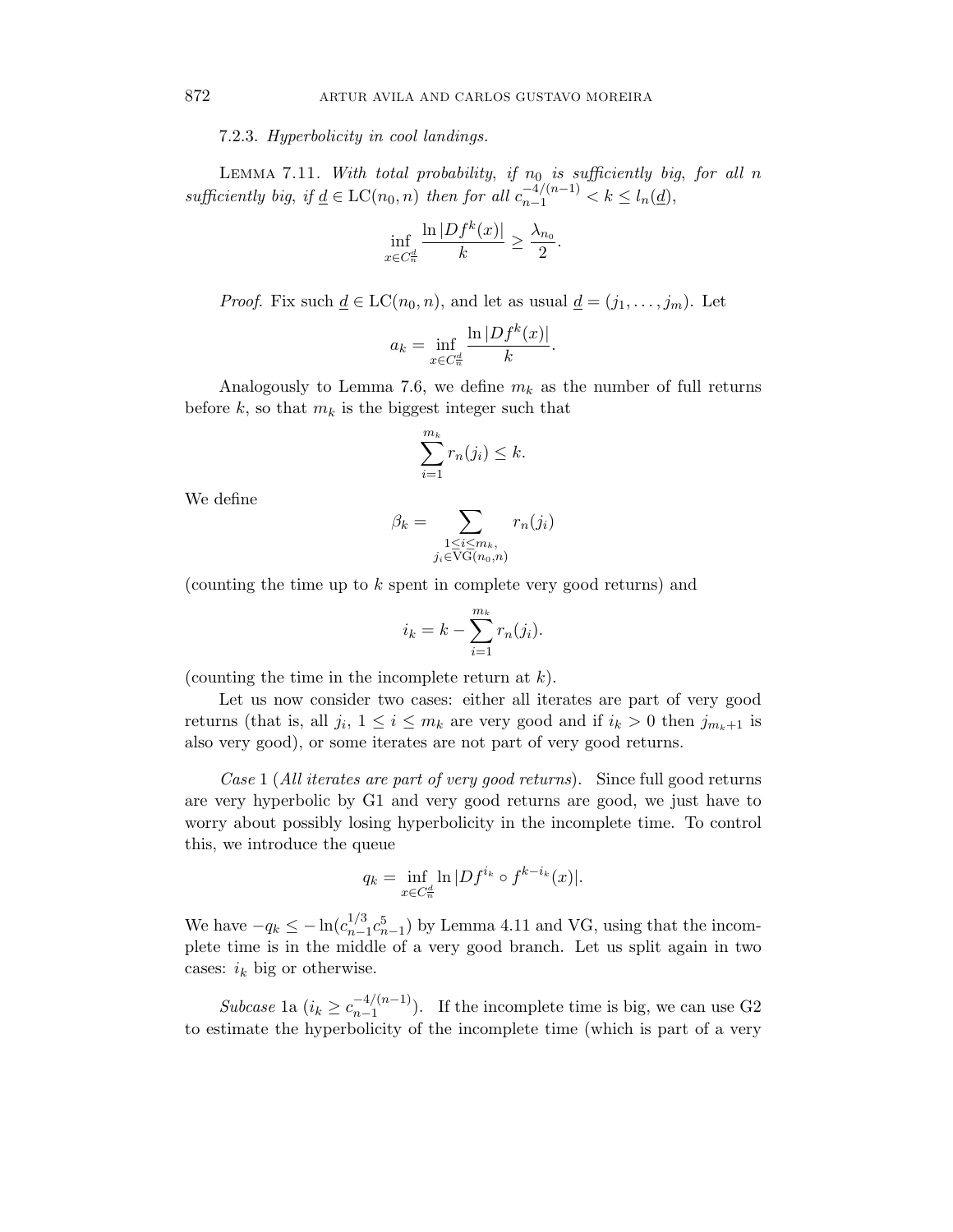good return):  $q_k/i_k > \lambda_{n_0}/2$ . We have

$$
a_k > \lambda_{n_0} \frac{(1+2^{n_0-n})}{2} \cdot \frac{k-i_k}{k} + \frac{q_k}{i_k} \cdot \frac{i_k}{k} > \frac{\lambda_{n_0}}{2}.
$$

Subcase 1b  $(i_k < c_{n-1}^{-4/(n-1)})$ . If the incomplete time is not big, we cannot use G2 to estimate  $q_k$ , but in this case  $i_k$  is much less than  $k$ : since  $k > c_{n-1}^{-4/(n-1)}$ , at least one return was completed  $(m_k \ge 1)$ , and since it must be very good we conclude that  $k > c_{n-1}^{-1/2}$  by Remark 7.1, so that for *n* big

$$
a_k > \lambda_{n_0} \frac{(1+2^{n_0-n})}{2} \cdot \frac{k-i_k}{k} - \frac{-q_k}{k} > \frac{\lambda_{n_0}}{2}.
$$

Case 2 (Some iterates are not part of a very good return). By LC1,  $m_k > c_{n-1}^{-1/30}$ . Notice that by LC2, if  $m_k > c_{n-1}^{-\varepsilon/5}$  then

$$
k - i_k > c_{n-1}^{-1+2\varepsilon} m_k/2.
$$

So it follows that  $m_k > c_{n-1}^{-1/30}$  implies that  $k > c_{n-1}^{-35/34}$  (with small  $\varepsilon$ ).

For the incomplete time we have  $-q_k \leq -\ln(c_n c_{n-1}^5) < c_{n-1}^{-1-\varepsilon}$ , and so  $-q_k/k < c_{n-1}^{1/100}$ .

Arguing as in Lemma 7.6, we split  $k - \beta_k - i_k$  (time of full returns which are not very good) in a part relative to returns with high time (more than  $c_{n-1}^{-1-2\varepsilon}$  which we denote  $h_k$  and in a part relative to returns with low time (less than  $c_{n-1}^{-1-2\varepsilon}$ ) which we denote  $l_k$ . Using LC4 and LC5 to bound the number of returns with high time, and using LS2 to bound their time, we get

$$
h_k < c_{n-1}^{-14} (6 \cdot 2^n) c_{n-1}^{100} m_k,
$$

and using LC1 and LC3 we have

$$
l_k < c_{n-1}^{-1-2\varepsilon} (6 \cdot 2^n) c_{n-1}^{1/60} m_k < c_{n-1}^{-79/80} m_k,
$$

provided  $\varepsilon$  is small enough.

Since  $k>c_{n-1}^{-1+2\varepsilon}m_k/2$  we have

$$
\frac{h_k + l_k}{k} < 4c_{n-1}^{1/85},
$$

provided  $\varepsilon$  is small enough.

Now if  $i_k < c_{n-1}^{-1-2\varepsilon}$  then  $i_k/k < c_{n-1}^{1/80}$  (with  $\varepsilon$  small), and if  $i_k > c_{n-1}^{-1-2\varepsilon}$ then by LC5,  $m_k \geq e^{c_{n-1}^{-\varepsilon/5}} > c_{n-1}^{-n}$ , so that by LS2,  $i_k/k < i_k/m_k < c_{n-1}^{-1/2}c_{n-1}^{-n}$ . Thus, in both cases  $i_k/k < c_{n-1}^{1/80}$ .

From our estimates on  $i_k$  and on  $h_k$  and  $l_k$  we have  $1 - (\beta_k/k) < c_{n-1}^{1/90}$ . Now very good returns are very hyperbolic, and full returns (even not very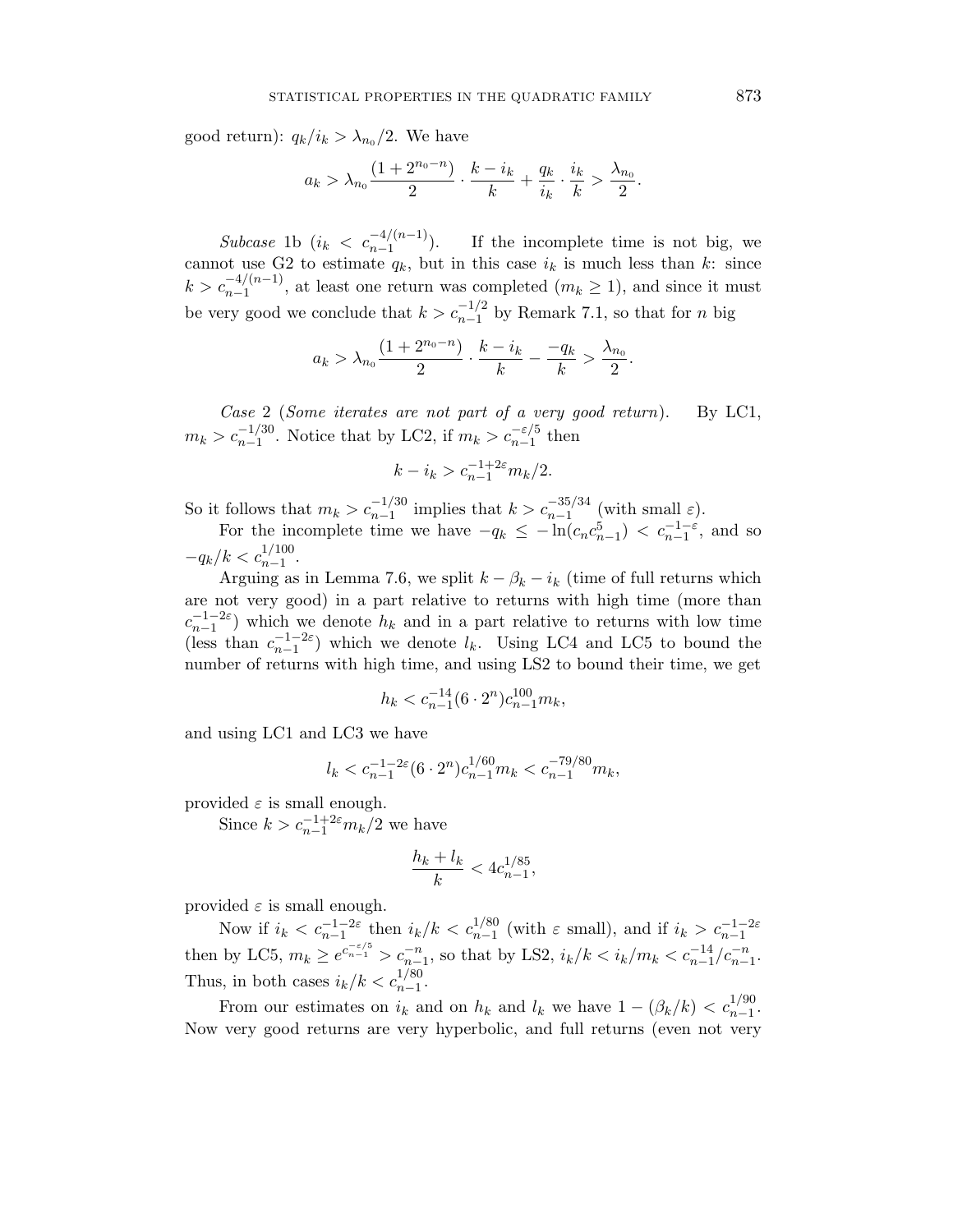good ones) always give derivative at least 1 from Lemma 4.10. Now, we have the estimate

$$
a_k > \lambda_{n_0} \frac{(1+2^{n-n_0})}{2} \cdot \frac{\beta_k}{k} - \frac{-q_k}{k} > \frac{\lambda_{n_0}}{2}
$$

for *n* big.

## **8. Main Theorems**

8.1. Proof of Theorem A. We must show that with total probability, *f* is Collet-Eckmann. We will use the estimates on hyperbolicity of cool landings to show that if the critical point always falls in a cool landing then there is uniform control of the hyperbolicity along the critical orbit.

Let

$$
a_k = \frac{\ln |Df^k(f(0))|}{k}
$$

and  $e_n = a_{v_n-1}$ .

It is easy to see that if  $n_0$  is big enough such that the conclusions of both Lemmas 7.8 and 7.11 are valid, we obtain for *n* large enough that

$$
e_{n+1} \ge e_n \frac{v_n - 1}{v_{n+1} - 1} + \frac{\lambda_{n_0}}{2} \cdot \frac{v_{n+1} - v_n}{v_{n+1} - 1}
$$

and so

(8.1) 
$$
\liminf_{n \to \infty} e_n \ge \frac{\lambda_{n_0}}{2}.
$$

Let now  $v_n - 1 < k < v_{n+1} - 1$ . Define  $q_k = \ln |Df^{k-v_n}(f^{v_n}(0))|$ .

Assume first that  $k \le v_n + c_{n-1}^{-4/(n-1)}$ . From LC1 we know that  $\tau_n$  is very good; so by LS1,  $r_n(\tau_n) > c_{n-1}^{-1/2}$ , and so *k* is in the middle of this branch (that is, *v<sub>n</sub>* ≤ *k* ≤ *v<sub>n</sub>* + *r*<sub>n</sub>( $\tau$ <sub>n</sub>) − 1). Using that  $|R_n(0)| > |I_n|/2^n$  (see Lemma 4.8), we get by Lemma 4.11 that

$$
-q_k < -\ln(2^{-n}c_{n-1}c_{n-1}^5) < c_{n-2}^{-1-\varepsilon}.
$$

Since  $v_n > c_{n-1}^{-1+\varepsilon}$  (by Lemma 6.10) we have

(8.2) 
$$
a_k \ge e_n \frac{v_n - 1}{k} - \frac{-q_k}{k} > \left(1 - \frac{1}{2^n}\right) e_n - \frac{1}{2^n}.
$$

If  $k > v_n + c_{n-1}^{-4/(n-1)}$ , using Lemma 7.11 we get

(8.3) 
$$
a_k \ge e_n \frac{v_n - 1}{k} + \frac{\lambda_{n_0}}{2} \cdot \frac{k - v_n + 1}{k}.
$$

It is clear that estimates (8.1), (8.2) and (8.3) imply that  $\liminf_{k\to\infty} a_k \geq$  $\lambda_{n_0}/2$  and so *f* is Collet-Eckmann.  $\Box$ 

 $\Box$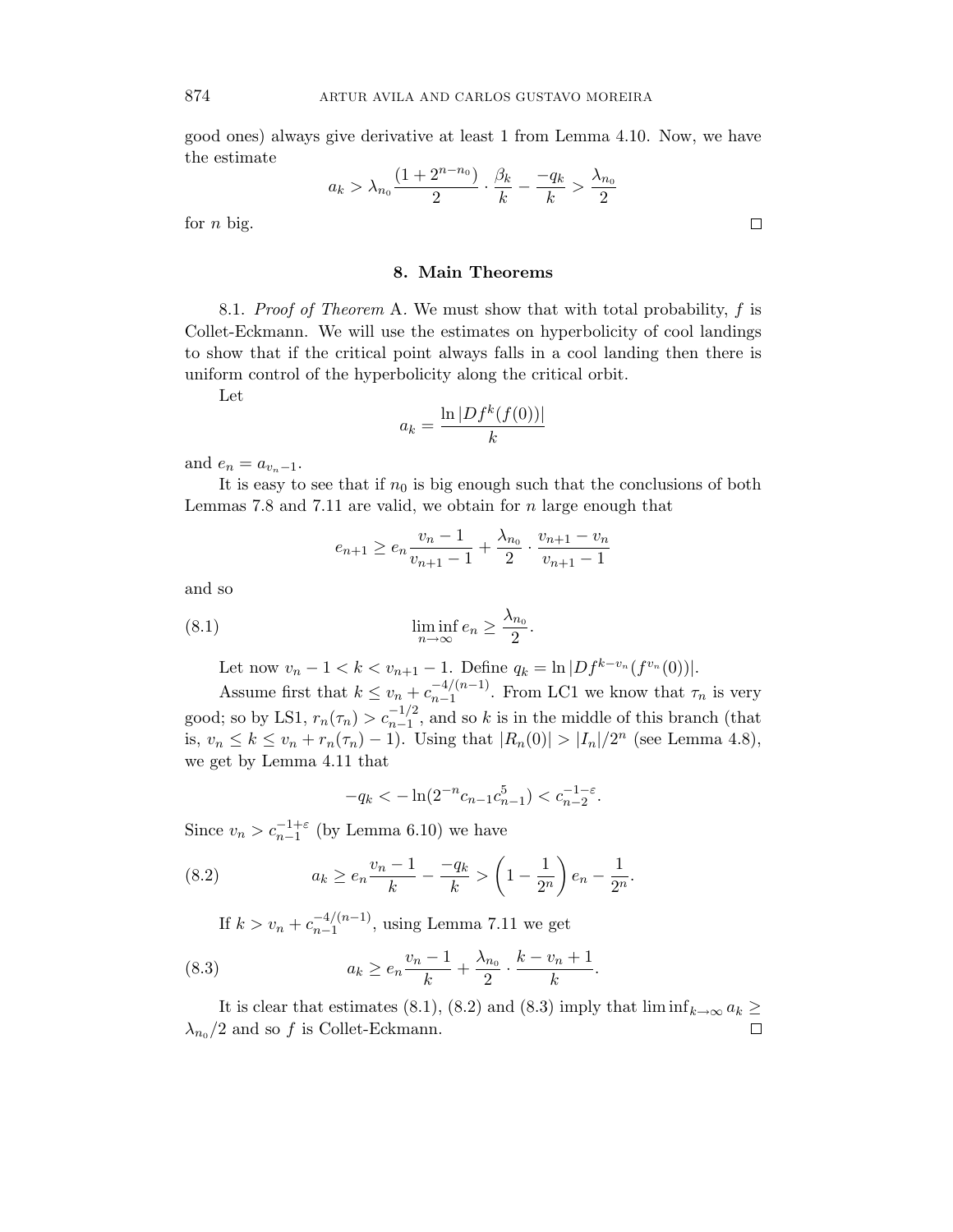8.2. Proof of Theorem B. We must obtain, with total probability, upper and lower (polynomial) bounds for the recurrence of the critical orbit. It will be easier to study first the recurrence with respect to iterates of return branches, and then estimate the total time of those iterates.

8.2.1. Recurrence in terms of return branches. The principle of the phase analysis is very simple: for the essentially Markov process generated by iteration of the noncentral branches of  $R_n$ , most orbits (in the qs sense) approach 0 at a polynomial rate before falling in  $I_{n+1}$ . From this we conclude, using the phase-parameter relation, that with total probability the same holds for the critical orbit.

LEMMA 8.1. With total probability, for *n* big enough and for  $1 \le i \le c_{n-1}^{-2}$ ,

$$
\frac{\ln |R_n^i(0)|}{\ln (c_{n-1})} < (1+4\varepsilon) \left(1+\frac{\ln (i)}{\ln (c_{n-1}^{-1})}\right).
$$

*Proof.* Notice that due to torrential (and monotonic) decay of  $c_n$ , we can estimate  $|I_n| = c_{n-1}^{1+\delta_n}$ , with  $\delta_n$  decaying torrentially fast.

From Lemma 4.8, we have

$$
\frac{\ln |R_n(0)|}{\ln c_{n-1}} < \frac{\ln(2^{-n}|I_n|)}{\ln c_{n-1}} < 1 + 4\varepsilon
$$

and the result follows for  $i = 1$ .

For  $1 \leq j \leq 2\varepsilon^{-1}$ , let  $X_j \subset I_n$  be a  $c_{n-1}^{(1+2\varepsilon)(1+j\varepsilon)}$  neighborhood of 0. For *n* big, we can estimate (due to the relation between  $|I_n|$  and  $c_{n-1}$ )

$$
\frac{|X_j|}{|I_n|} < \frac{c_{n-1}^{(1+2\varepsilon)(1+j\varepsilon)}}{c_{n-1}^{1+2\varepsilon}} = c_{n-1}^{j\varepsilon(1+2\varepsilon)}
$$

(we of course consider  $X_j$  as a union of  $C_n^d$ , so that its size is near the required size; the precision is high enough for our purposes due to Remark 4.2).

We have to make sure that the critical point does not land in some  $X_i$  for  $c_{n-1}^{(1-j)\varepsilon} < i \leq c_{n-1}^{-j\varepsilon}$ . This requirement can be translated on  $R_n(0)$  not belonging to a certain set  $Y_j \subset I_n$  such that

$$
Y_j = \bigcup_{\substack{c_{n-1}^{(1-j)\varepsilon} \leq |\underline{d}| < c_{n-1}^{-j\varepsilon}}} (R_n^{\underline{d}})^{-1}(X_j).
$$

By Lemma 4.8, it is clear that no  $X_j$  intersects  $I_n^{\tau_n}$ , so we easily get

$$
p_\gamma(Y_j|I_n^{\tau_n})\leq c_{n-1}^{-j\varepsilon}c_{n-1}^{(1+\varepsilon)j\varepsilon}\leq c_{n-1}^{\varepsilon^2}
$$

and

$$
p_{\gamma}(\bigcup_{j=1}^{2\varepsilon^{-1}} Y_j | I_n^{\tau_n}) < 2\varepsilon^{-1} c_{n-1}^{\varepsilon^2}.
$$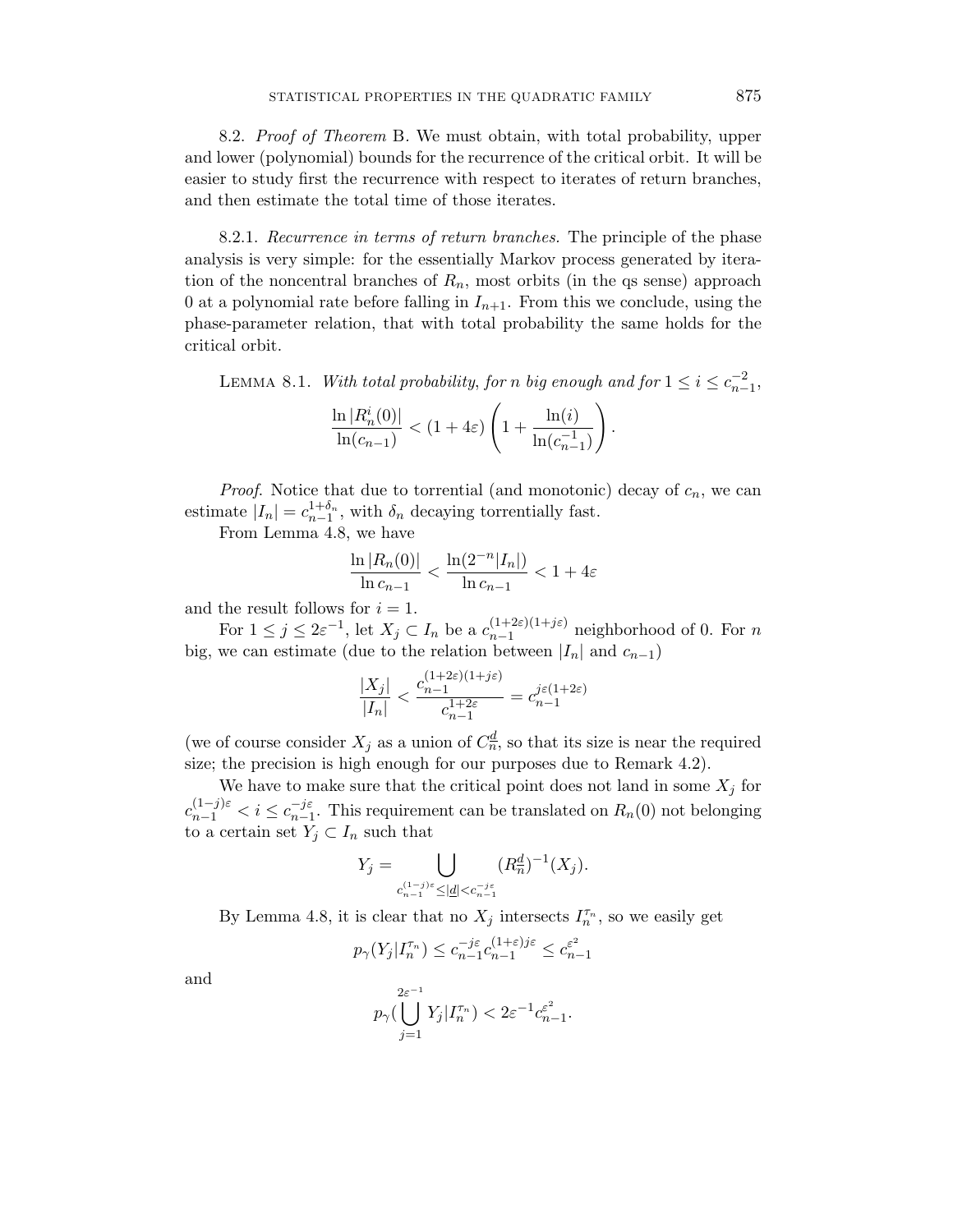Applying PhPa1, the probability that for some  $1 \leq j \leq 2\varepsilon^{-1}$  and  $c_{n-1}^{(1-j)\varepsilon}$  $i \leq c_{n-1}^{-j\varepsilon}$  we have  $|R_n^i(0)| < c_{n-1}^{(1+2\varepsilon)(1+j\varepsilon)}$  is at most  $2\varepsilon^{-1}c_{n-1}^{\varepsilon^2}$ , which is summable. In particular, with total probability, for  $j$  and  $i$  as above, we have for  $n$  big enough

$$
\frac{\ln |R_n^i(0)|}{\ln(c_{n-1})} \le (1+2\varepsilon)(1+j\varepsilon)
$$
  
< 
$$
< (1+4\varepsilon)(1+(j-1)\varepsilon) < (1+4\varepsilon)\left(1+\frac{\ln(i)}{\ln(c_{n-1}^{-1})}\right).
$$

LEMMA 8.2. With total probability, for *n* big enough and for  $c_{n-1}^{-1-\varepsilon} < i$  $\leq$   $s_n$ ,

$$
\frac{\ln |R_n^i(0)|}{\ln (c_{n-1})} < (1+4\varepsilon) \left(1+\frac{\ln(i)}{\ln(c_{n-1}^{-1})}\right).
$$

Proof. The argument is the same as for the previous lemma, but the decomposition has a slightly different geometry. Let

$$
x_j=c_{n-1}^{(1+2\varepsilon)(1+(1+\varepsilon)^{j+1})},
$$

so that

$$
\frac{x_j}{|I_n|} < \frac{c_{n-1}^{(1+2\varepsilon)(1+(1+\varepsilon)^{j+1})}}{c_{n-1}^{1+\varepsilon}} < c_{n-1}^{(1+2\varepsilon)(1+\varepsilon)^{j+1}}.
$$

Let *K* be biggest with  $x_K > c_n^{1-\varepsilon}$ . For  $0 \le j \le K$ , let  $X_j \subset I_n$  be an  $x_j$ neighborhood of 0 (approximated as union of  $C_n^{\underline{d}}$ , notice that  $x_j > c_n^{1-\varepsilon} \gg$  $|I_{n+1}|$  for  $0 \leq j \leq K$ , so that the approximation is good enough for our purposes due to Remark 4.2). Let  $Y_j \subset I_n$  be such that

$$
Y_j = \bigcup_{\substack{c_{n-1}^{-(1+\varepsilon)^j} \leq |\underline{d}| < c_{n-1}^{-(1+\varepsilon)^{j+1}}}} (R_n^{\underline{d}})^{-1}(X_j).
$$

By Lemma 4.8, it is clear that no  $X_j$  intersects  $I_n^{\tau_n}$ , so we easily get

$$
p_{\gamma}(Y_j | I_n^{\tau_n}) \le c_{n-1}^{-(1+\varepsilon)^{j+1}} c_{n-1}^{(1+\varepsilon)^{j+2}} \le c_{n-1}^{\varepsilon(1+j\varepsilon)}
$$

and

$$
p_{\gamma}(\bigcup_{j=0}^K Y_j | I_n^{\tau_n}) < \sum_{j=0}^{\infty} c_{n-1}^{\varepsilon(1+j\varepsilon)} = \frac{c_{n-1}^{\varepsilon}}{1 - c_{n-1}^{\varepsilon^2}} < c_{n-1}^{\varepsilon/2}.
$$

Applying PhPa1, the probability that for some  $0 \leq j \leq K$  and

$$
c_{n-1}^{-(1+\varepsilon)^j} < i \leq c^{-(1+\varepsilon)^{j+1}}
$$

we have

$$
|R_n^i(0)| < c_{n-1}^{(1+2\varepsilon)(1+(1+\varepsilon)^{j+1})}
$$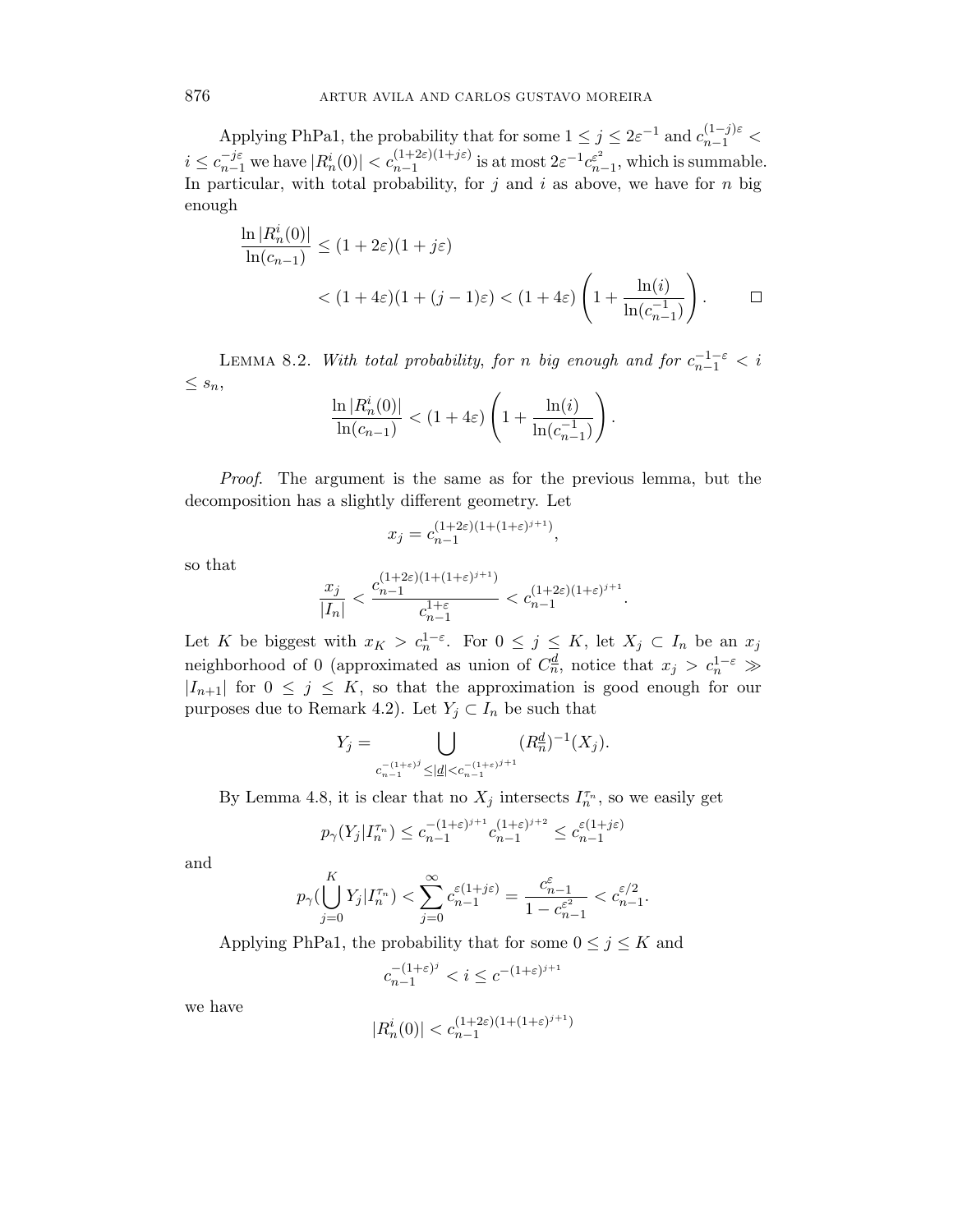is at most  $c_{n-1}^{\varepsilon/2}$ , which is summable. In particular, with total probability, for *j* and *i* as above, we have

$$
\frac{\ln |R_n^i(0)|}{\ln(c_{n-1})} < (1+2\varepsilon)(1+(1+\varepsilon)^{j+1})
$$
\n
$$
< (1+4\varepsilon)(1+(1+\varepsilon)^j) < (1+4\varepsilon)\left(1+\frac{\ln(i)}{\ln(c_{n-1}^{-1})}\right).
$$

This covers the range  $c_{n-1}^{-1} < i \leq c_{n-1}^{-(1+\varepsilon)^{K+1}}$ . For  $c_{n-1}^{-(1+\varepsilon)^{K+1}} < i \leq s_n$ , notice that  $R_n^i(0) \notin I_{n+1}$ , so that

$$
\frac{\ln |R_n^i(0)|}{\ln c_{n-1}} < \frac{\ln(|I_{n+1}|/2)}{\ln c_{n-1}} \n< \frac{1+4\varepsilon}{1+2\varepsilon} \cdot \frac{\ln c_n^{1-\varepsilon}}{\ln c_{n-1}} \n< \frac{1+4\varepsilon}{1+2\varepsilon} \cdot \frac{\ln x_{K+1}}{\ln c_{n-1}} \qquad \text{(by definition of } K) \n< (1+4\varepsilon)(1+(1+\varepsilon)^{K+1}) \n< (1+4\varepsilon) \left(1+\frac{\ln(i)}{\ln(c_{n-1}^{-1})}\right).
$$

Both cases are summarized below:

COROLLARY 8.3. With total probability, for *n* big enough and for  $1 \leq i$  $\leq s_n,$  $\overline{a}$ 

$$
\frac{\ln |R_n^i(0)|}{\ln (c_{n-1})} < (1+4\varepsilon) \left(1+\frac{\ln (i)}{\ln (c_{n-1}^{-1})}\right).
$$

8.2.2. Total time of full returns. We must now relate the return times in terms of  $R_n$  to the return times in terms of  $f$ .

For  $1 \leq i \leq s_n$ , let  $k_i$  be such that  $R_n^i(0) = f^{k_i}(0)$ .

LEMMA 8.4. With total probability, for *n* big enough and for  $c_{n-1}^{-\varepsilon} < i$  $\leq s_n,$ 

$$
\frac{\ln(k_i)}{\ln(c_{n-1}^{-1})} > (1 - 3\varepsilon) \left( 1 + \frac{\ln(i)}{\ln(c_{n-1}^{-1})} \right).
$$

*Proof.* By Lemma 7.8,  $R_n(0)$  belongs to a cool landing, so that using LC2 (which allows us to estimate the average of return times over a large initial segment of cool landings) we get

$$
\frac{k_i}{i-1} > c_{n-1}^{-1+3\varepsilon}.
$$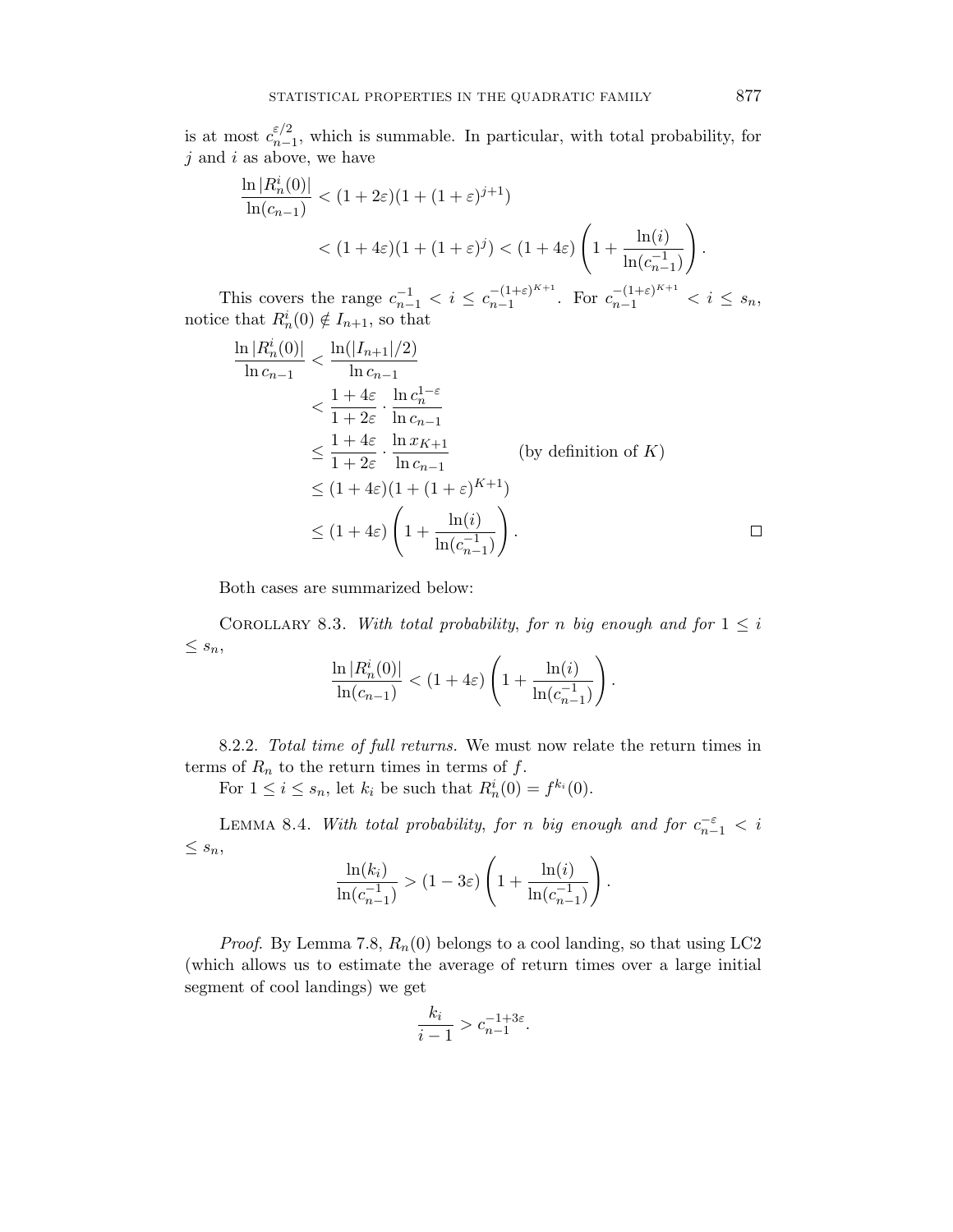This immediately gives

$$
\frac{\ln(k_i)}{\ln(c_{n-1}^{-1})} > (1 - 3\varepsilon) + \frac{\ln(i-1)}{\ln(c_{n-1}^{-1})} > (1 - 3\varepsilon) \left(1 + \frac{\ln(i)}{\ln(c_{n-1}^{-1})}\right). \qquad \Box
$$

Using that  $v_n > c_{n-1}^{-1+\varepsilon}$  (from Corollary 6.10) and that  $k_i \ge v_n$  we get for  $1 \leq i \leq c_{n-1}^{-\varepsilon},$ 

$$
\frac{\ln(k_i)}{\ln(c_{n-1}^{-1})} \ge \frac{\ln(v_n)}{\ln(c_{n-1}^{-1})} > \frac{\ln(c_{n-1}^{-1+\varepsilon})}{\ln(c_{n-1}^{-1})} > (1-3\varepsilon)(1+\varepsilon) \ge (1-3\varepsilon) \left(1+\frac{\ln(i)}{\ln(c_{n-1}^{-1})}\right).
$$

Together with Lemma 8.4, this gives

COROLLARY 8.5. With total probability, for *n* big enough and for  $1 \leq i$  $\leq s_n,$ 

$$
\frac{\ln(k_i)}{\ln(c_{n-1}^{-1})} > (1 - 3\varepsilon) \left( 1 + \frac{\ln(i)}{\ln(c_{n-1}^{-1})} \right).
$$

8.2.3. Upper and lower bounds. Notice that  $|R_n(0)| = |f^{v_n}(0)| \leq c_{n-1}$ , so using Lemma 6.10 we get

$$
\limsup_{n \to \infty} \frac{-\ln |f^n(0)|}{\ln(n)} \ge \limsup_{n \to \infty} \frac{-\ln |f^{v_n}(0)|}{\ln(v_n)} \ge \limsup_{n \to \infty} \frac{-\ln(c_{n-1})}{\ln(v_n)} \ge 1.
$$

Let now  $v_n \leq k < v_{n+1}$ . If  $|f^k(0)| < k^{-1-10\varepsilon}$  then Lemma 6.10 implies that  $f^k(0) \in I_n$  and so  $k = k_i$  for some *i*. It follows from Corollaries 8.3 and 8.5 that

$$
|f^{k_i}(0)| > k_i^{-1-10\varepsilon}.
$$

Varying *ε* we get

$$
\limsup_{n \to \infty} \frac{-\ln |f^n(0)|}{\ln(n)} \le 1.
$$

# **Appendix: Sketch of the proof of the phase-parameter relation**

The proof of the phase-parameter relation uses ideas from complex analysis. We will provide a sketch of the proof assuming familiarity with the work [L3]. For a more general result (with all details fully worked out), see [AM3].

Given a simple map  $f$ , one can define (as in  $\S 3$  of [L3]) a sequence of holomorphic families of generalized quadratic-like maps  $R_i$ ,  $i \geq 1$ , related by generalized renormalization. To fix notation, the parameter space of those families will be denoted  $\Lambda_i[f]$ , so that for each  $g \in \Lambda_i[f]$  the family defines a generalized quadratic-like map  $R_i[g] : U_i^j[g] \to U_i[g]$ . Moreover, the family  $R_i$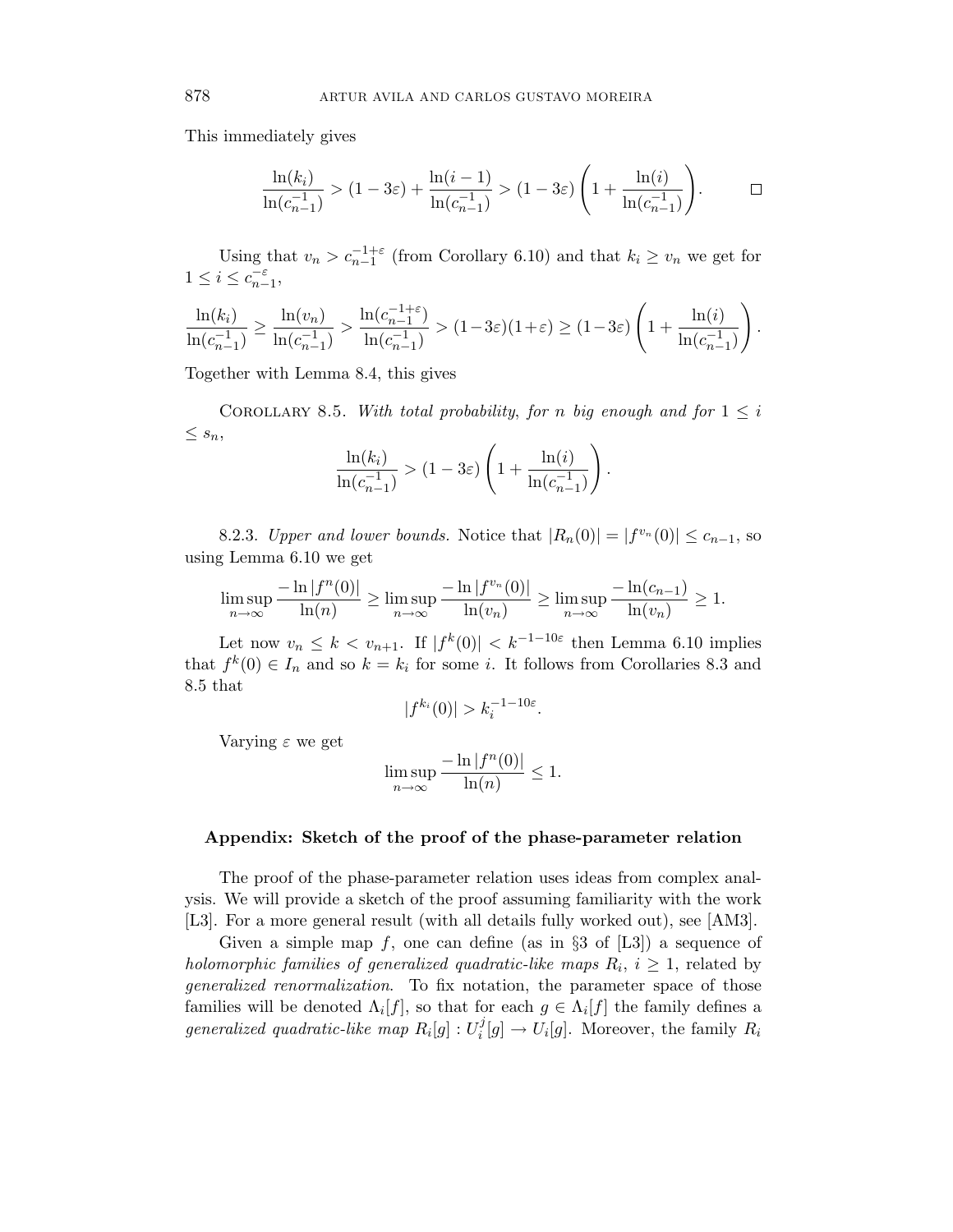is *equipped* (with a holomorphic motion  $h_i$  of the  $U_i^j$  and  $U_i$ ) and proper. The following properties of this sequence of families will be important for us:

(1)  $\Lambda_i[f] \cap \mathbb{R} = J_i[f]$ , and for  $g \in J_i[f]$ ,  $U_i[g] \cap \mathbb{R} = I_i[g]$  and  $U_i^j[g] \cap \mathbb{R} =$  $I_i^j[g]$ .

(2) For  $g \in J_i[f]$ , the map  $R_i[g] : \bigcup U_i^j[g] \to U_i[g]$  is an extension of the real first return map  $R_i[g] : I_i^j[g] \to I_i[g]$  defined before. For  $j \neq 0$  (respectively for  $j = 0$ ,  $R_i[g] : U_i^j[g] \to U_i[g]$  is a homeomorphism (respectively a double covering).

(3) The modulus of  $U_i[f] \setminus \overline{U_{i+1}[f]}$  grows at least linearly in *i* ([GS2], [L2]).

(4) The modulus of  $\Lambda_i[f] \setminus \overline{\Lambda_{i+1}[f]}$  grows at least linearly in *i* ([L3]).

Define  $\tau_i$  as before by  $R_i[f](0) \in I_i^{\tau_i}[f]$ . Let  $\Lambda_i^j[f]$  denote the set of  $g \in \Lambda_i[f]$  such that  $R_i[g](0) \in U_i^j[g]$ . We have:

(5)  $\Lambda_i^j[f] \cap \mathbb{R} = J_i^j[f]$  and in particular  $\Lambda_i^{\tau_i}[f] \cap \mathbb{R} = J_i^{\tau_i}[f]$ .

By Lemma 4.8 of [L3], the holomorphic motion  $h_i$  of  $U_i$ ,  $U_i^j$  (corresponding to *R*i) has uniformly bounded dilation (independently of *i*) when restricted to  $U_i\backslash U_i^0$ . Item (3) above implies that for *i* big, there is an annulus of big modulus (linear growth in *i*) contained in  $U_i[f] \setminus \overline{(U_i^0[f] \cup U_i^{\tau_i}[f])}$  and going around  $U_i^{\tau_i}[f]$ . By transverse quasiconformality of holomorphic motions (Corollary 2.1 of [L3]), and the *λ*-Lemma of [MSS], this estimate can be transferred to the parameter space, and so we get:

(6) The modulus of  $\Lambda_i[f] \setminus \overline{\Lambda_i^{r_i}[f]}$  grows at least linearly in *i*.

For each  $g \in \Lambda_i[f]$ , denote by  $L_i[g]$  the first landing map to  $U_i^0[g]$  obtained by iteration of noncentral branches of  $R_i[g]$ . By item (2) above, we have:

(7) For  $g \in J_i[f]$ , the domain of  $L_i[g]$  is a union  $\cup_{\underline{d} \in \Omega} W_i^{\underline{d}}[g]$  of disks such that  $W_i^{\underline{d}}[g] \cap \mathbb{R} = C_i^{\underline{d}}[g]$  and  $L_i[g]$  extends the *real first landing map*  $L_i[g] : \bigcup_{\underline{d} \in \Omega} C_i^{\underline{d}}[g] \to I_i^0[g]$  defined before.

The family  $L_i$  is also equipped with a holomorphic motion  $\hat{h}_i$  of  $U_i$  and the  $W_i^{\underline{d}}$  (see §3.5 of [L3]). Define  $\Gamma_i^{\underline{d}}[f]$  as the set of  $g \in \Lambda_i[f]$  such that  $R_i[g](0) \in W_i^{\underline{d}}[g]$ . The  $\lambda$ -Lemma and (6) imply:

(8) For  $g \in J_i^{\tau_i}[f]$ , there exists a real-symmetric qc map of  $\mathbb{C}$ , whose dilation goes to 1 as *i* grows, taking  $U_i[f]$  to  $U_i[g]$ , and taking any  $W_i^{\underline{d}}[f]$  to  $W_i^{\underline{d}}[g]$ .

Items (7) and (8) prove PhPh1 in the phase-parameter relation.

Item (6) and transverse quasiconformality of holomorphic motions imply:

(9) There is a real-symmetric qc map of  $\mathbb{C}$ , whose dilation goes to 1 as *i* grows, taking  $U_i^{\tau_i}[f]$  to  $\Lambda_i^{\tau_i}[f]$ , and taking any  $W_i^{\underline{d}}[f]$  contained in  $U_i^{\tau_i}[f]$  to  $\Gamma_i^{\underline{d}}[f].$ 

Items (5), (7) and (9) prove PhPa1 in the phase-parameter relation.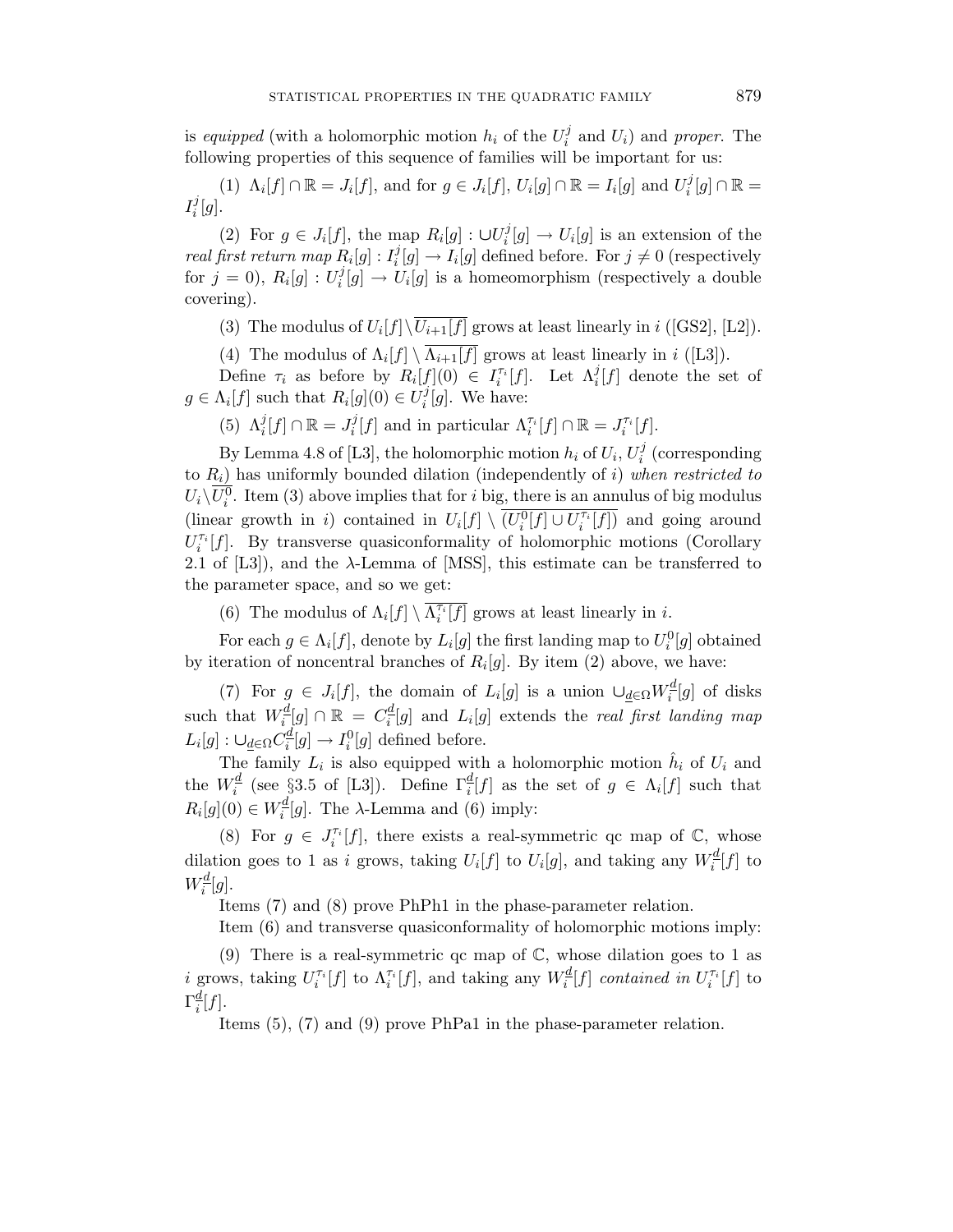Notice that for any  $g \in \Lambda_i[f]$ , and for every <u>*d*</u> the map  $L_i[g] : W_i^{\underline{d}}[g] \to$  $U_i^0[g]$  extends to a holomorphic diffeomorphism  $R_i^d[g] : U_i^d[g] \to U_i[g]$ . It is easy to see that  $\hat{h}_i$  (as defined in §3.5 of [L3]) is also a holomorphic motion of the  $U_i^{\underline{d}}$ .

Define  $\tilde{\Lambda}_{i+1}[f]$  as the set of *g* such that  $R_i[g](0) \in U_i^{d_i}[g]$ , where  $\underline{d}_i$  is chosen such that  $R_i[f](0) \in C_i^{\underline{d}_i}[f]$ . It follows that  $\Lambda_{i+1}[f] = \Gamma_i^{\underline{d}_i}[f] \subset \tilde{\Lambda}_{i+1}[f] \subset$  $\Lambda_i^{\tau_i}[f]$ . By (3), the modulus of  $U_i^{d_i}[f] \setminus W_i^{d_i}[f]$  grows at least linearly in *i*. By (6) and transverse quasiconformality of holomorphic motions, this implies:

(10) The modulus of  $\tilde{\Lambda}_i[f] \setminus \Lambda_i[f]$  grows at least linearly in *i*.

For  $g \in \Lambda_i[f]$ , the map  $R_i[g] : U_i^0[g] \to U_i[g]$  extends to a bigger domain  $\tilde{U}_{i+1}[g] = (R_{i-1}[g]|_{U_i[g]})^{-1}(U_{i-1}^{d_{i-1}}[g])$ , as a double covering map onto  $U_{i-1}[g]$ (notice that  $U_i^0[g] \subset \tilde{U}_{i+1}[g] \subset U_i[g]$ ). It follows:

(11) If  $g \in J_i[f]$  then  $U_{i+1}[g] \cap \mathbb{R} = I_{i+1}[g]$ .

The holomorphic motion  $\hat{h}_{i-1}$  (corresponding to  $L_{i-1}$ ) naturally lifts to a holomorphic motion  $\tilde{h}_i$  of  $U_i$ ,  $\tilde{U}_{i+1}$  and all  $U_i^j$  not contained in  $\tilde{U}_{i+1}$ , which is defined (in principle) over  $\Lambda_i[f]$ , but extends to a holomorphic motion defined over  $\Lambda_i[f]$ .

Item (10) and yet another application of the *λ*-Lemma imply:

(12) For  $g \in J_i[f]$ , there exists a real-symmetric qc map of  $\mathbb{C}$ , whose dilation goes to 1 as *i* grows, taking  $U_i[f]$  to  $U_i[g]$ , and taking any  $U_i^j[f]$  not contained in  $\tilde{U}_{i+1}[f]$  to  $U_i^j[g]$ .

Items (2), (11) and (12) prove PhPh2 in the phase-parameter relation.

Item (10) and transverse quasiconformality of holomorphic motions imply:

(13) There is a real-symmetric qc map of C, whose dilation goes to 1 as *i* grows, taking  $U_i[f]$  to  $\Lambda_i[f]$ , and taking any  $U_i^j[f]$  not contained in  $\tilde{U}_{i+1}[f]$  to  $\Lambda_i^j[f]$ .

Items (2), (11) and (13) prove PhPa2 in the phase-parameter relation. All items of the phase-parameter relation are proved.

COLLÈGE DE FRANCE, PARIS, FRANCE. *Current address*: CNRS UMR 7599, Universite Pierre et Marie Curie, ´ Paris, France *E-mail address*: artur@ccr.jussieu.fr

IMPA, Rio de Janeiro, Brazil *E-mail address*: gugu@impa.br

#### **REFERENCES**

- [A] A. Avila, Bifurcations of unimodal maps: the topological and metric picture, thesis IMPA (2001) (www.math.sunysb.edu/∼artur).
- [ALM] A. AVILA, M. LYUBICH, and W. DE MELO, Regular or stochastic dynamics in real analytic families of unimodal maps, *Invent. Math.* **154** (2003), 451–550.